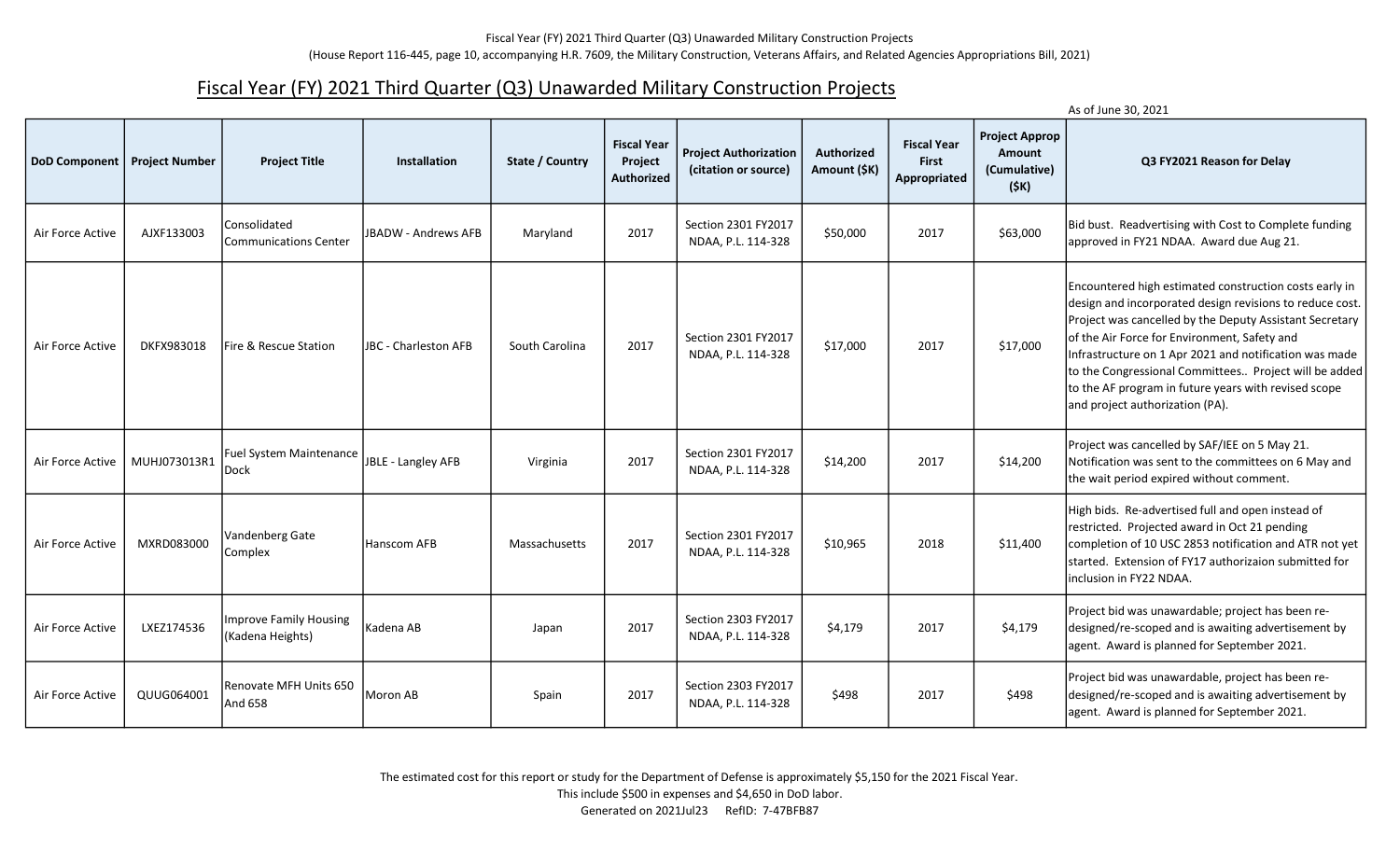| Air Force Active | GHLN983001A | Consolidated Helo/TRF<br>Ops/AMU And Alert<br>Facility | F. E. Warren AFB           | Wyoming  | 2018 | Section 2304 FY2018<br>NDAA, P.L. 115-91                                              | \$80,100 | 2018 | \$80,100 | Project required redesign based on new airframe.<br>Original assumption was that the AF was going to<br>purchase the UH-60 helicopter. Hangar bays did not<br>meet clearance requirements of the new helicopter.<br>Delay caused the project to be over budget. Additional<br>appropriations for this project made in FY20 NDAA.<br>Proceeding with advertisement subject to availability of<br>funds. Projected to advertise FY21Q4.                                                                                                                                                                                                                                                                                                                                                                                                                                          |
|------------------|-------------|--------------------------------------------------------|----------------------------|----------|------|---------------------------------------------------------------------------------------|----------|------|----------|--------------------------------------------------------------------------------------------------------------------------------------------------------------------------------------------------------------------------------------------------------------------------------------------------------------------------------------------------------------------------------------------------------------------------------------------------------------------------------------------------------------------------------------------------------------------------------------------------------------------------------------------------------------------------------------------------------------------------------------------------------------------------------------------------------------------------------------------------------------------------------|
| Air Force Active | KELL123018  | Air Traffic Control Tower                              | JBSA - Kelly Field         | Texas    | 2018 | Section 2304 FY2018<br>NDAA, P.L. 115-91                                              | \$10,000 | 2018 | \$10,000 | Air Traffic Control Tower required/pending award (Need<br>AF priorities set to push electronic staff summary sheet<br>(eSSS) to Headquarters Air Force (HAF)). Bids expiration<br>extended to Sep 21.                                                                                                                                                                                                                                                                                                                                                                                                                                                                                                                                                                                                                                                                          |
| Air Force Active | NKAK153001  | Dormitory (168 PN)                                     | Little Rock AFB            | Arkansas | 2018 | Section 2304 FY2018<br>NDAA, P.L. 115-91;<br>Section 2308 FY2020<br>NDAA, P.L. 116-92 | \$27,000 | 2018 | \$27,000 | High bids resulted in Above Threshold Reprogramming<br>(ATR) action. SAF/IEE completed 10 USC 2853<br>notification to the Congressional Committes on 1 Jun<br>2021.                                                                                                                                                                                                                                                                                                                                                                                                                                                                                                                                                                                                                                                                                                            |
| Air Force Active | AJXF093005  | Child Development<br>Center                            | <b>JBADW - Andrews AFB</b> | Maryland | 2019 | Section 2301 FY2019<br>NDAA, P.L. 115-232                                             | \$13,000 | 2019 | \$13,000 | Project to be re-advertised due to insufficient number of<br>bids. Reprogramming to occur upon receipt of<br>proposals expected to be received by the end of<br>FY21Q4.                                                                                                                                                                                                                                                                                                                                                                                                                                                                                                                                                                                                                                                                                                        |
| Air Force Active | AJXF163002  | PAR Relocate Haz Cargo<br>Pad And EOD Range            | <b>JBADW - Andrews AFB</b> | Maryland | 2019 | Section 2301 FY2019<br>NDAA, P.L. 115-232                                             | \$37,000 | 2019 | \$37,000 | Design was placed on hold in 2018 while waiting on final<br>decision and approvals for project siting from Air<br>Mobility Command Commander (AMC/CC) and Air Force<br>District of Washington Commander (AFDW/CC). Final<br>approvals and National Environmental Policy Act (NEPA)<br>Record of Decision were received in Jan 2019 and the<br>design was able to proceed. This project was also placed<br>on the 2808 list and not released for funding until April<br>2020. Final advertising was also delayed in order to<br>allow site clearing and tree removal to take place<br>outside of the migratory bird nesting season as well as<br>allowing award to be coordinated with the FY18 Land<br>Acquisition easement closing. Bid proposals were<br>significantly above Independent Government Estimates<br>(IGEs). NAVFAC evaluating costs to determine next<br>steps. |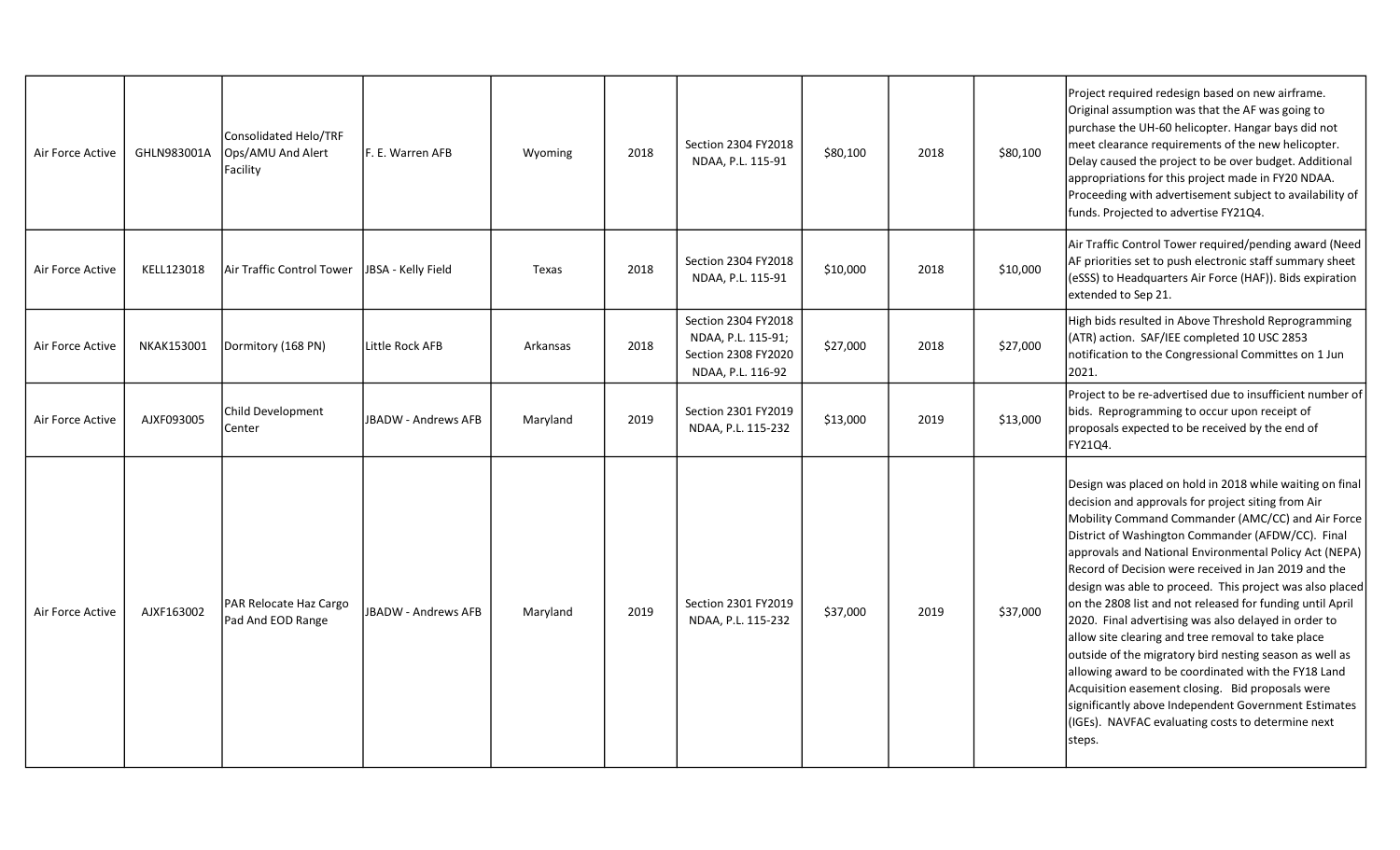| Air Force Active | MUHJ193002 | Consolidated<br>Ops/Maintenance Hangar                      | JBLE - Langley AFB               | Virginia   | 2019 | Spend plan (dated<br>August 20,2019) per<br>Title X, FY 2019<br>supplemental<br>appropriation act, P.L.<br>116-20                    | \$45,000  | 2019 | \$45,000  | National Disaster Recovery Project. Last Spend Plan<br>update listed the projected award date as TBD. The<br>current NDR program disconnect is \$311M. The<br>projected award date for this project remains TBD and<br>its planned execution has been moved to the end of the<br>planned NDR execution time to resolve the disconnect. |
|------------------|------------|-------------------------------------------------------------|----------------------------------|------------|------|--------------------------------------------------------------------------------------------------------------------------------------|-----------|------|-----------|----------------------------------------------------------------------------------------------------------------------------------------------------------------------------------------------------------------------------------------------------------------------------------------------------------------------------------------|
| Air Force Active | MUHJ193003 | Training Support<br>Squadron Facility                       | JBLE - Langley AFB               | Virginia   | 2019 | Spend plan (dated<br>August 20,2019) per<br>Title X, FY 2019<br>supplemental<br>appropriation act, P.L.<br>116-20                    | \$52,000  | 2019 | \$52,000  | National Disaster Recovery Project. Natural Disaster<br>Resilience (NDR) integrated community design delays -<br>award due May 22.                                                                                                                                                                                                     |
| Air Force Active | MUHJ193004 | Low Observable<br>Component Repair Fac                      | JBLE - Langley AFB               | Virginia   | 2019 | Spend plan (dated<br>August 20,2019) per<br>Title X, FY 2019<br>supplemental<br>appropriation act, P.L.<br>116-20                    | \$58,000  | 2019 | \$58,000  | National Disaster Recovery Project. Natural Disaster<br>Resilience (NDR) integrated community design delays -<br>award due Aug 21.                                                                                                                                                                                                     |
| Air Force Active | SGBP212902 | <b>NC3 Alert Campus</b>                                     | <b>Offutt AFB</b>                | Nebraska   | 2019 | Spend plan (dated<br>August 20,2019) per<br>Title X, FY 2019<br>supplemental<br>appropriation act, P.L.<br>116-20                    | \$59,000  | 2019 | \$59,000  | National Disaster Recovery Project. Current Design is<br>nearly 35%, award is scheduled for Jun 22.                                                                                                                                                                                                                                    |
| Air Force Active | SGBP212903 | Non-Kinetic Operations<br>Campus                            | Offutt AFB                       | Nebraska   | 2019 | Spend plan (dated<br>August 20,2019) per<br>Title X, FY 2019<br>supplemental<br>appropriation act, P.L.<br>116-20                    | \$135,000 | 2019 | \$135,000 | Design is 15% complete. Award anticipated FY22Q4.                                                                                                                                                                                                                                                                                      |
| Air Force Active | MSBL103000 | Commercial Vehicle<br>Security Entry Control<br>Point (ECP) | <b>JBMDL - NAES</b><br>Lakehurst | New Jersey | 2019 | Spend plan (dated<br>October 10, 2019) per<br>Section 2810, FY 2019<br><b>National Defense</b><br>Authorization Act, P.L.<br>115-232 | \$9,900   | 2019 | \$9,900   | Award due Jul 21.                                                                                                                                                                                                                                                                                                                      |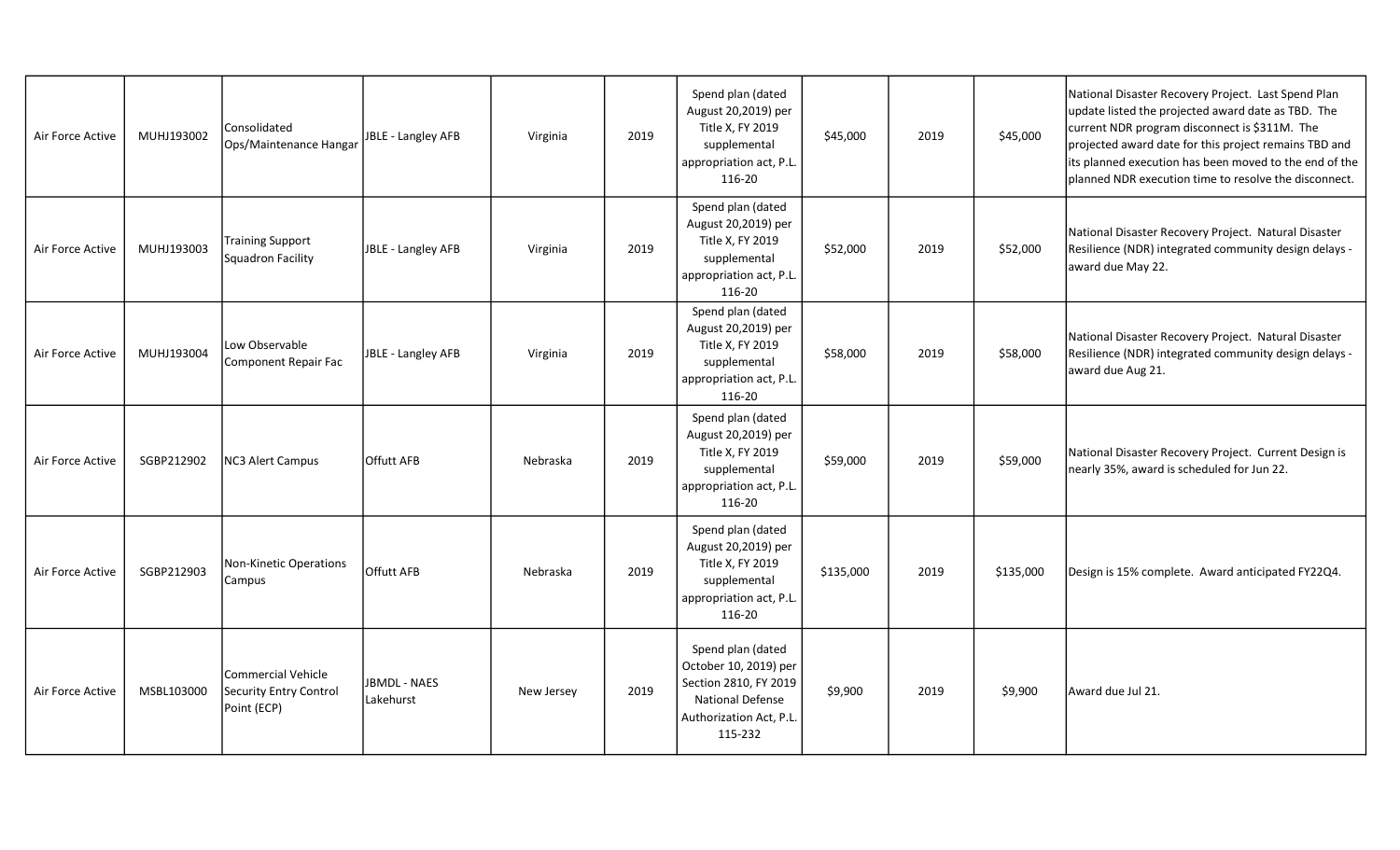| Air Force Active | FTQW1055646 | F-35 AME Storage Facility Eielson AFB                     |                      | Alaska            | 2020 | Section 2301 FY2020<br>NDAA, P.L. 116-92 | \$8,600   | 2020 | \$8,600   | Project had to be re-sited to avoid Perfluorooctane<br>Sulfonate (PFOS)/ Perfluorooctanoic Acid (PFOA)<br>(contaminated) soil (cost avoidance).                                                                                                                                                                                                    |
|------------------|-------------|-----------------------------------------------------------|----------------------|-------------------|------|------------------------------------------|-----------|------|-----------|----------------------------------------------------------------------------------------------------------------------------------------------------------------------------------------------------------------------------------------------------------------------------------------------------------------------------------------------------|
| Air Force Active | GJKZ1014550 | Consolidated TFI Base<br>Operations                       | <b>Fairchild AFB</b> | Washington        | 2020 | Section 2301 FY2020<br>NDAA, P.L. 116-92 | \$31,000  | 2020 | \$31,000  | Delays in Agent awarding Architect/Engineer (A/E)<br>contract due to lack of contract capacity. Design is now<br>complete. However, user requested floor plan changes<br>pushed project advertisement to FY21Q4 with award<br>projected in FY22.                                                                                                   |
| Air Force Active | GLEN203001  | Consolidated Space<br>Operations Facility                 | Schriever AFB        | Colorado          | 2020 | Section 2301 FY2020<br>NDAA, P.L. 116-92 | \$148,000 | 2020 | \$148,000 | 10 USC 2853 Notification for scope decrease complete<br>with projected award Sep 21.                                                                                                                                                                                                                                                               |
| Air Force Active | KRSM183001  | Joint Advanced Tactical<br>Missile Storage Facility       | <b>Hill AFB</b>      | Utah              | 2020 | Section 2301 FY2020<br>NDAA, P.L. 116-92 | \$6,500   | 2020 | \$6,500   | Projected Award Jul 21 within Project Authorization<br>$(PA)$ .                                                                                                                                                                                                                                                                                    |
| Air Force Active | KWRD1055707 | NC3 Support WRM<br>Storage/Shipping Facility              | Holloman AFB         | New Mexico        | 2020 | Section 2301 FY2020<br>NDAA, P.L. 116-92 | \$20,000  | 2020 | \$20,000  | Projected Contract award Jul 21.                                                                                                                                                                                                                                                                                                                   |
| Air Force Active | MHMV163104  | Combat Rescue<br>Helicopter Simulator<br>(CRH) ADAL       | <b>Kirtland AFB</b>  | <b>New Mexico</b> | 2020 | Section 2301 FY2020<br>NDAA, P.L. 116-92 | \$15,500  | 2020 | \$15,500  | After 100% design (in Jun 2020), the simulator vendor<br>advised the government of changes in the equipment<br>that drove required changes in the facility design. USACE<br>and USAF decided to make the design modification and<br>award in FY21. 100% design complete. USACE expected<br>to advertise the contract in 2Q FY21. Award due Aug 21. |
| Air Force Active | MHMV173101  | UH-1 Replacement<br>Facility                              | <b>Kirtland AFB</b>  | New Mexico        | 2020 | Section 2301 FY2020<br>NDAA, P.L. 116-92 | \$22,400  | 2020 | \$22,400  | Project was cancelled by SAF/IEE and notification was<br>complete to the Congressional Committees on 20 Apr<br>2021.                                                                                                                                                                                                                               |
| Air Force Active | TYMX103001  | Repair Wing B of AFPC<br>Facility B499                    | JBSA - Randolph AFB  | Texas             | 2020 | Section 2301 FY2020<br>NDAA, P.L. 116-92 | \$36,000  | 2020 | \$36,000  | Bid advertized. Expect funds issued for award in Jul 21.                                                                                                                                                                                                                                                                                           |
| Air Force Active | XDAT1074510 | <b>ADAL Aerial Port</b><br>Squadron Materiel<br>Warehouse | <b>Travis AFB</b>    | California        | 2020 | Section 2301 FY2020<br>NDAA, P.L. 116-92 | \$17,000  | 2020 | \$17,000  | High bids requiring above threshold reprogramming<br>(ATR) action.                                                                                                                                                                                                                                                                                 |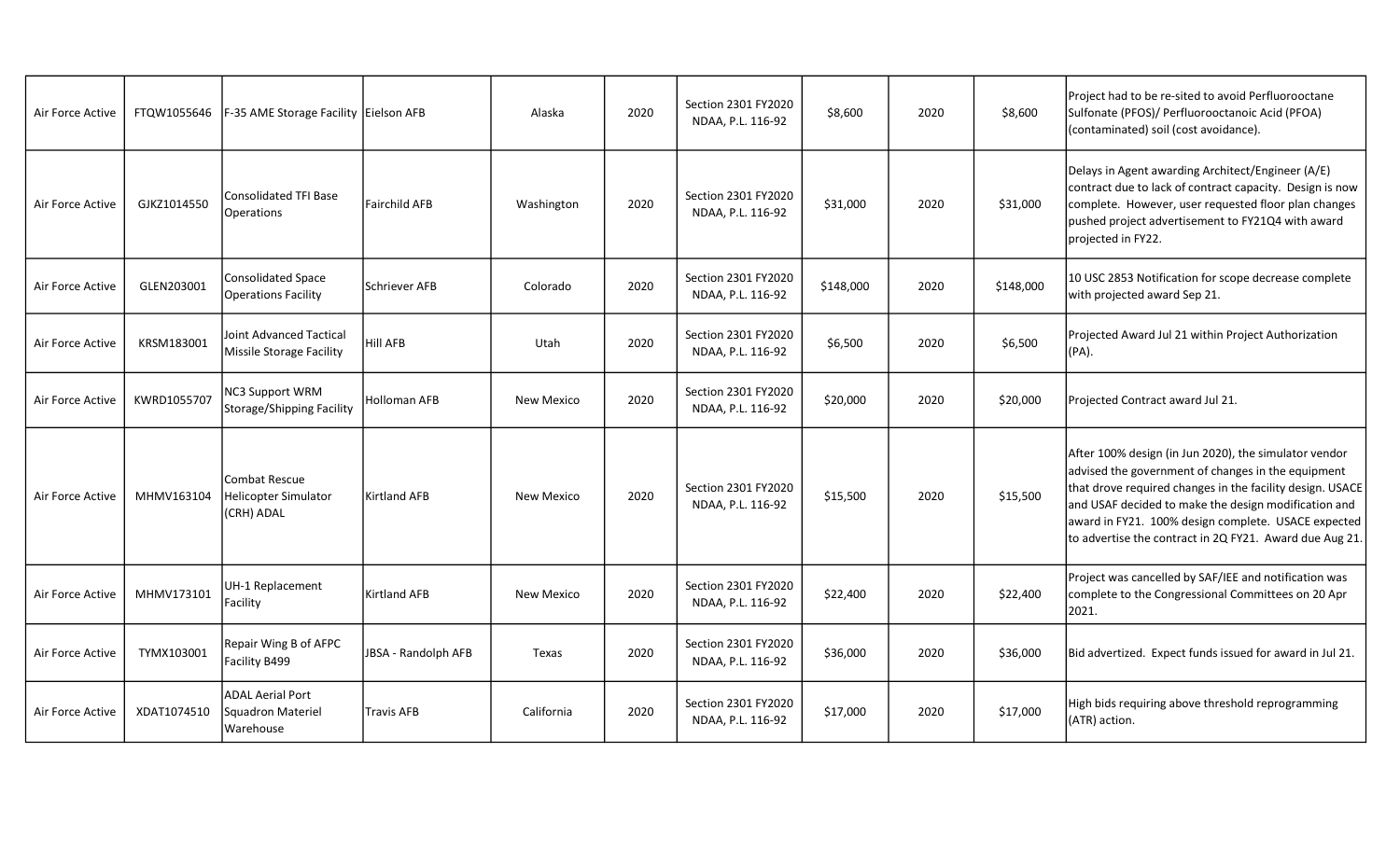| Air Force Active | YWHG1030692 | Consolidated Vehicle<br>Maintenance Facility               | Whiteman AFB         | Missouri | 2020 | Section 2301 FY2020<br>NDAA, P.L. 116-92                                                                                                      | \$27,000 | 2020 | \$27,000 | Advertising; Authority to Advertise issued 2 Feb 2021;<br>Award scheduled Aug 21                                                                                                                                                                                                                                                               |
|------------------|-------------|------------------------------------------------------------|----------------------|----------|------|-----------------------------------------------------------------------------------------------------------------------------------------------|----------|------|----------|------------------------------------------------------------------------------------------------------------------------------------------------------------------------------------------------------------------------------------------------------------------------------------------------------------------------------------------------|
| Air Force Active | ZNRE2031002 | <b>Fuel Receipt And</b><br><b>Distribution Upgrades</b>    | Yokota AB            | Japan    | 2020 | Section 2301 FY2020<br>NDAA, P.L. 116-92                                                                                                      | \$12,400 | 2020 | \$12,400 | Advertised Apr 21. Unexpected amendment pushed bid<br>opening to FY21Q4.                                                                                                                                                                                                                                                                       |
| Air Force Active | VYHK1059062 | <b>Construct Deficit Military</b><br><b>Family Housing</b> | Spangdahlem AB       | Germany  | 2020 | Section 2302 FY2020<br>NDAA, P.L. 116-92                                                                                                      | \$43,638 | 2020 | \$43,638 | Project was cancelled by SAF/IEE and 10 USC 2853<br>notification dated April 7, 2021 was submitted to the<br>Congressional Committees.                                                                                                                                                                                                         |
| Air Force Active | ZHTV184001  | <b>Improve Family Housing</b>                              | Wright-Patterson AFB | Ohio     | 2020 | Section 2303 FY2020<br>NDAA, P.L. 116-92                                                                                                      | \$35,775 | 2020 | \$35,775 | Project has been readvertised.                                                                                                                                                                                                                                                                                                                 |
| Air Force Active | MUHJ193009  | Dormitory                                                  | JBLE - Langley AFB   | Virginia | 2020 | Section 2912 FY2020<br>NDAA, P.L. 116-92;<br>Spend plan (dated<br>August 20,2019) per<br>Title V, FY 2020<br>appropriation act, P.L<br>116-94 | \$31,000 | 2020 | \$31,000 | National Disaster Recovery Project. Last Spend Plan<br>update listed the projected award date as TBD. The<br>current NDR program disconnect is \$311M. The<br>projected award date for this project remains TBD and<br>its planned execution has been moved to the end of the<br>planned NDR execution time to resolve the disconnect.         |
| Air Force Active | SGBP212907  | <b>Flight line Hangars</b><br>Campus                       | Offutt AFB           | Nebraska | 2020 | Section 2912 FY2020<br>NDAA, P.L. 116-92;<br>Spend plan (dated<br>August 20,2019) per<br>Title V, FY 2020<br>appropriation act, P.L<br>116-94 | \$10,000 | 2020 | \$10,000 | National Disaster Recovery Project. 100% completed 4<br>Dec 20. Contract award schedule for Jul 22.                                                                                                                                                                                                                                            |
| Air Force Active | SGBP212908  | Lake Campus                                                | <b>Offutt AFB</b>    | Nebraska | 2020 | Section 2912 FY2020<br>NDAA, P.L. 116-92;<br>Spend plan (dated<br>August 20,2019) per<br>Title V, FY 2020<br>appropriation act, P.L<br>116-94 | \$6,000  | 2020 | \$6,000  | National Disaster Recovery Project. Draft RFP approved<br>20 Nov 20. Contract award scheduled for Jun 22. Sec.<br>2853 notification for scope and price changes signed<br>and provided to Congress. Reprogramming request<br>provided to SAF/FM for coordination with OSD(C).<br>Project amounts will be updated at next reporting<br>Iperiod. |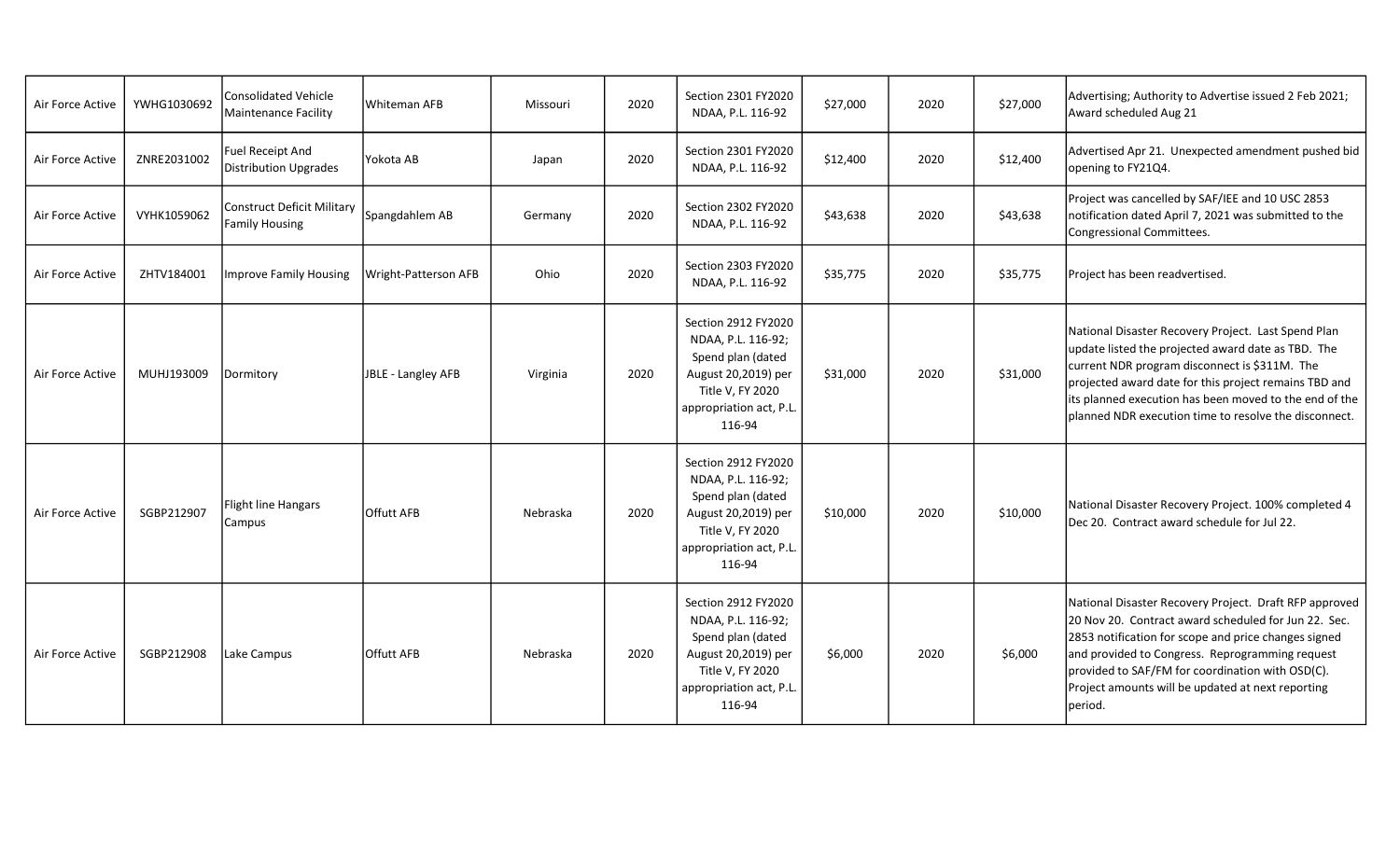| Air Force NG | LDXF129044 | <b>Cnst Small Arms Range</b>         | HULMAN                  | IN        | 2018 | Section 2604 FY 2018<br>NDAA, P.L. 115-91  | \$8,000  | 2018 | \$8,000  | Project deferred to fund border barrier military<br>construction pursuant to section 2808 of title 10, United<br>States Code. Design is undergoing code review and<br>subsequent update. Pursuing Design-Build approach<br>with NAVFAC for quicker execution. Targeting for Dec<br>2021 award. |
|--------------|------------|--------------------------------------|-------------------------|-----------|------|--------------------------------------------|----------|------|----------|------------------------------------------------------------------------------------------------------------------------------------------------------------------------------------------------------------------------------------------------------------------------------------------------|
| Air Force NG | LRXQ159097 | Cns Small Arms Range                 | <b>JACKSON</b>          | <b>MS</b> | 2018 | Section 2604 FY 2018<br>NDAA, P.L. 115-91  | \$8,000  | 2018 | \$8,000  | Procurement delays. Revised estimated award date 30<br>Sep 21.                                                                                                                                                                                                                                 |
| Air Force NG | LUXC099042 | Aircraft Maintenance<br>Shops        | <b>JOE FOSS</b>         | <b>SD</b> | 2018 | Section 2604 FY 2018<br>NDAA, P.L. 115-91  | \$12,000 | 2018 | \$12,000 | Development of conforming documents caused change<br>of award date to 30 Sep 21.                                                                                                                                                                                                               |
| Air Force NG | XGFG179036 | <b>Cnst Small Arms Range</b>         | <b>TRUAX FI</b>         | WI        | 2018 | Section 2604 FY 2018<br>NDAA, P.L. 115-91  | \$8,000  | 2018 | \$8,000  | Project deferred to fund border barrier military<br>construction pursuant to section 2808 of title 10, United<br>States Code. Design is undergoing code review and<br>subsequent update. Pursuing Design-Build approach<br>with NAVFAC for quicker execution. Targeting for Dec<br>2021 award. |
| Air Force NG | DJCF149001 | C-130J Flight Sim Fac                | Channel Islands<br>ANGS | CA        | 2019 | Section 2604 FY 2019<br>NDAA, P.L. 115-232 | \$8,000  | 2019 | \$8,000  | Project deferred to fund border barrier military<br>construction pursuant to section 2808 of title 10, United<br>States Code. Design is undergoing code review and<br>subsequent update. Revised design to be completed by<br>30 Sep 21. Anticipated award date Apr 2022.                      |
| Air Force NG | FMKM179063 | <b>Construct Small Arms</b><br>Range | <b>DULUTH</b>           | MN        | 2019 | Section 2604 FY 2019<br>NDAA, P.L. 115-232 | \$8,000  | 2019 | \$8,000  | Procurement delays. Revised estimated award date 30<br>Sep 21.                                                                                                                                                                                                                                 |
| Air Force NG | TUMR189004 | Hurricane Maria - CR<br>Facility     | <b>PUERTO</b>           | <b>PR</b> | 2020 | Section 2604 FY 2020<br>NDAA, P.L. 116-92  | \$36,000 | 2020 | \$36,000 | Revised estimated award date now Aug 2021.<br>Contracting Officer determination had been made that<br>the government committed an administrative error and<br>had to add a contractor for consideration.                                                                                       |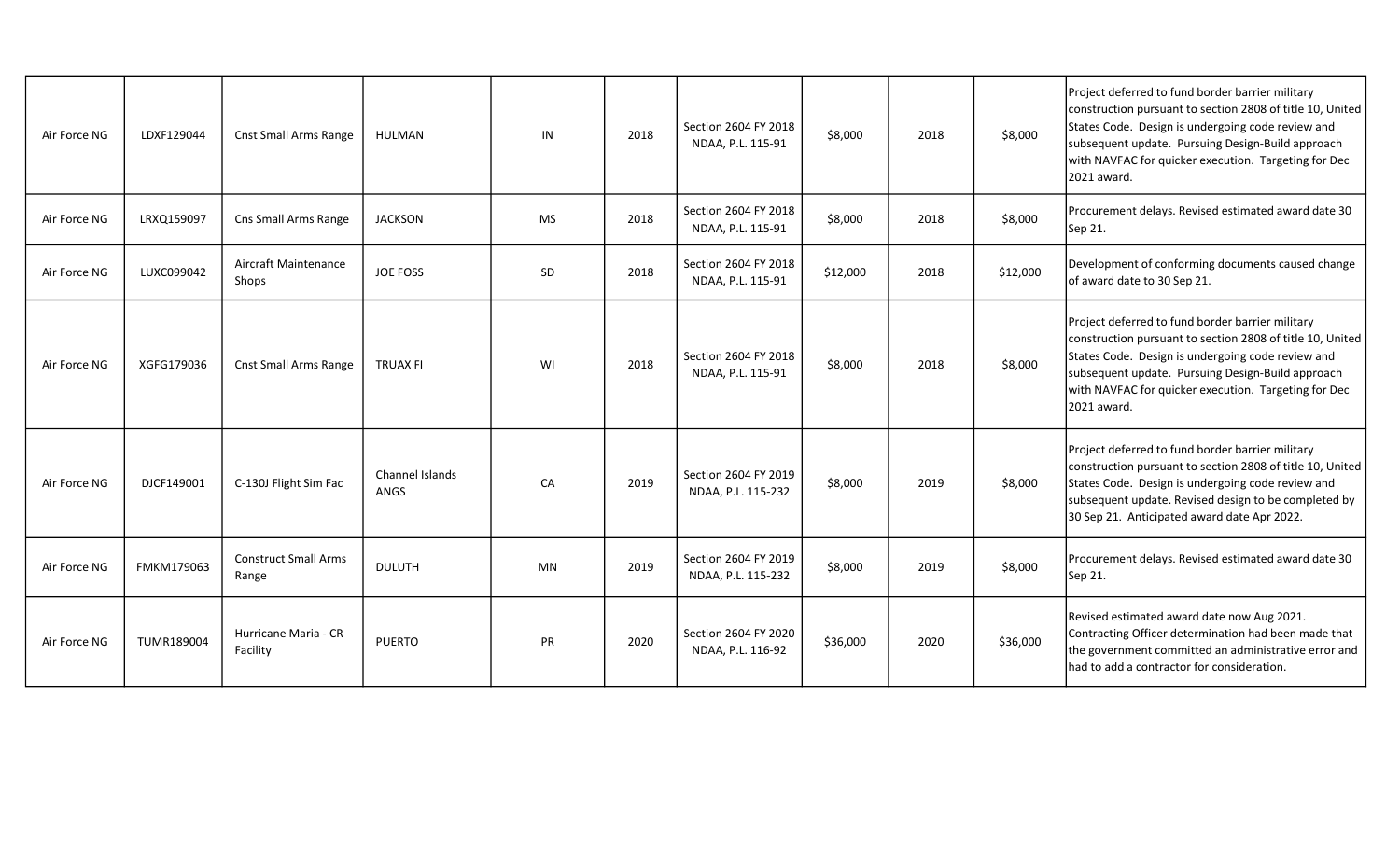| Air Force NG      | TUMR189003 | Hurricane Maria - Comm<br>Facility                 | <b>PUERTO</b>              | <b>PR</b> | 2020 | Section 2604 FY 2020<br>NDAA, P.L. 116-92  | \$12,500 | 2020 | \$12,500 | Revised estimated award date now Aug 2021.<br>Contracting Officer determination had been made that<br> the government committed an administrative error and  <br>had to add a contractor for consideration.                                                                     |
|-------------------|------------|----------------------------------------------------|----------------------------|-----------|------|--------------------------------------------|----------|------|----------|---------------------------------------------------------------------------------------------------------------------------------------------------------------------------------------------------------------------------------------------------------------------------------|
| Air Force NG      | XGFG189004 | F-35: Convn Constr<br>Alert Shltr                  | <b>TRUAX FI</b>            | WI        | 2020 | Section 2604 FY 2020<br>NDAA, P.L. 116-92  | \$20,000 | 2020 | \$20,000 | Anticipate award NLT 31 Jul 21 or earlier.                                                                                                                                                                                                                                      |
| Air Force Reserve | ZOEL159021 | Relocate Main Gate                                 | Youngstown ARS             | Ohio      | 2019 | Section 2605 FY2019<br>NDAA, P.L. 115-232  | \$8,800  | 2019 | \$8,800  | Land acquisition issues with local airport authority.<br>USACE is waiting on appraisal for the land before<br>purchase and this can take 45-60 days.                                                                                                                            |
| Army Active       | 86745      | EIC: Controlled Humidity<br>Warehouse              | Lucius D Clay Kasern       | GE        | 2017 | Section 2101, FY2017<br>NDAA, P.L. 114-840 | \$16,500 | 2017 | \$16,500 | Project cancellation notification sent per 10 USC 2853<br>dated 17 May 2021.                                                                                                                                                                                                    |
| Army Active       | 86958      | EIC: Hazardous Material<br><b>Storage Building</b> | Wiesbaden Army<br>Airfield | GE        | 2017 | Section 2101, FY2017<br>NDAA, P.L. 114-840 | \$2,700  | 2017 | \$2,700  | Project deferred to fund border barrier military<br>construction pursuant to section 2808 of title 10, United<br>States Code. Contamination found on site, further<br>investigation on-going, consulting on a way forward.                                                      |
| Army Active       | 67554      | Vehicle Maintenance<br>Shop                        | Cp Bullis                  | TX        | 2018 | Section 2101, FY2018<br>NDAA, P.L. 115-91  | \$13,600 | 2018 | \$13,600 | Project solicited twice. All proposals exceeded project<br>authorization both times. Project was submitted on the<br>CSA unfunded, unprogrammed list for FY 2022 on June<br>1, 2021. Project on hold pending determination if<br>project will be funded by FY22 appropriations. |
| Army Active       | 81359      | <b>Unmanned Aerial Vehicle</b><br>Hangar           | Kunsan AB                  | KO        | 2018 | Section 2101, FY2018<br>NDAA, P.L. 115-91  | \$53,000 | 2018 | \$53,000 | Project deferred to fund border barrier military<br>construction pursuant to section 2808 of title 10, United<br>States Code. Contamination found on-site, further<br>investigation on-going, and consulting on a way forward.                                                  |
| Army Active       | 86351      | Micro grid                                         | <b>Fort Campbell</b>       | KY        | 2019 | Section 2101, FY2019<br>NDAA, P.L 115-232  | \$18,000 | 2019 | \$18,000 | Interconnect studies recently completed.<br>Results/findings are being incorporated into design.                                                                                                                                                                                |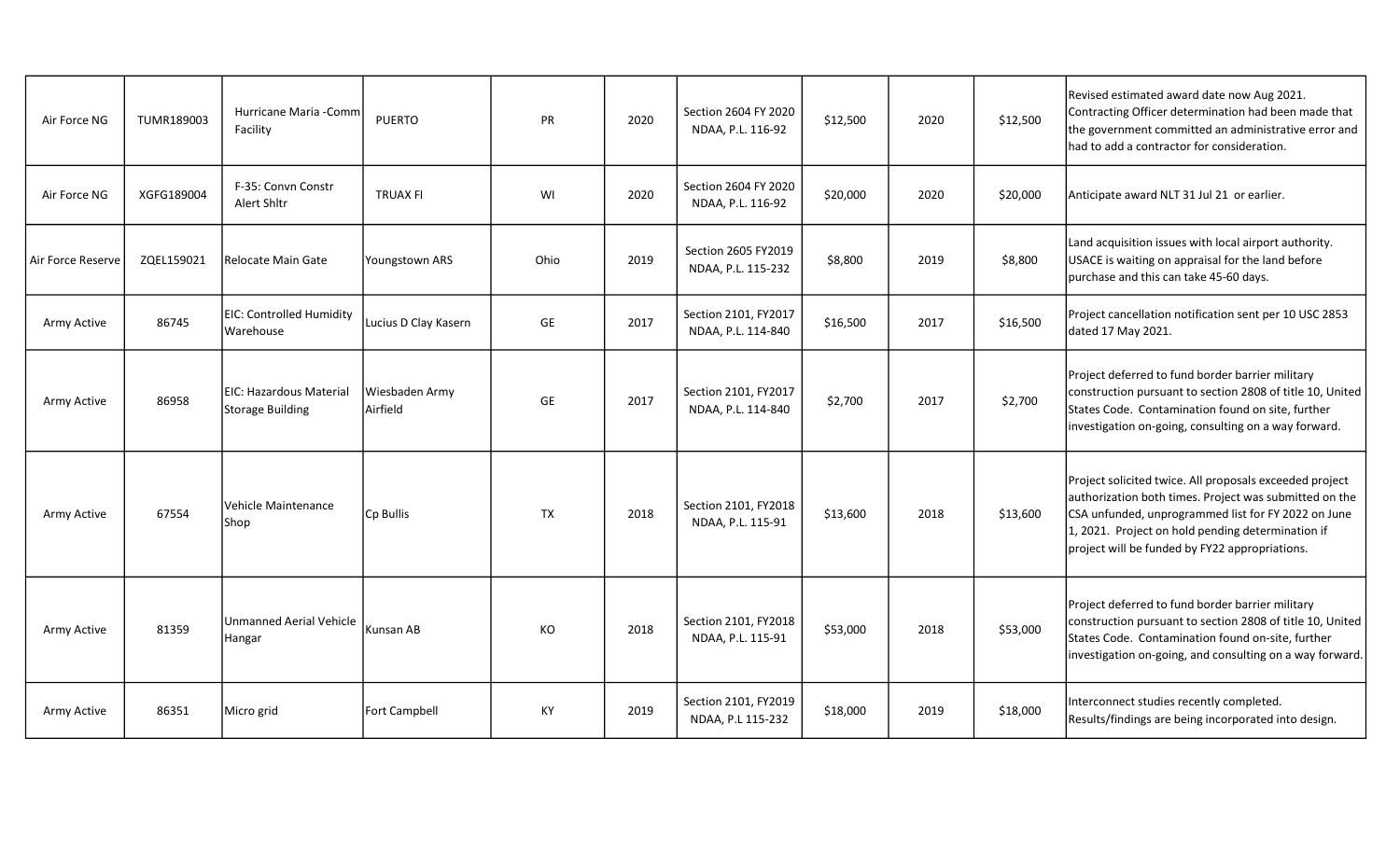| Army Active | 82453 | Weapon Maintenance<br>Shop                    | Anniston Army Depot               | AL        | 2019 | Section 2101, FY2019<br>NDAA, P.L 115-232 | \$5,200  | 2019 | \$5,200  | Delayed due to changes in mission requirements.<br>Pending cancellation.                                                                                                                                                                                                                                                                                                                   |
|-------------|-------|-----------------------------------------------|-----------------------------------|-----------|------|-------------------------------------------|----------|------|----------|--------------------------------------------------------------------------------------------------------------------------------------------------------------------------------------------------------------------------------------------------------------------------------------------------------------------------------------------------------------------------------------------|
| Army Active | 86767 | Cantonment Area Roads                         | Fort Meade                        | <b>MD</b> | 2019 | Section 2101, FY2019<br>NDAA, P.L 115-232 | \$16,500 | 2019 | \$16,500 | Project deferred to fund border barrier military<br>construction pursuant to section 2808 of title 10, United<br>States Code. Contamination found on site, further<br>investigation on-going, consulting on a way forward.<br>Current working estimate (CWE) exceeds project<br>authorization (PA), scope being packaged into base bid<br>and options. Real estate survey/action required. |
| Army Active | 91241 | <b>EDI: Ammunition Holding</b><br>Area        | Nevo Selo FOS                     | <b>BU</b> | 2019 | Section 2101, FY2019<br>NDAA, P.L 115-232 | \$5,200  | 2019 | \$5,200  | Project deferred to fund border barrier military<br>construction pursuant to section 2808 of title 10, United<br>States Code. Project has been on hold due to no site.<br>Site has just been identified.                                                                                                                                                                                   |
| Army Active | 88537 | EDI: Explosives & Ammo<br>Load/Unload Apron   | Mihail Kogalniceanu<br><b>FOS</b> | <b>RO</b> | 2019 | Section 2101, FY2019<br>NDAA, P.L 115-232 | \$21,651 | 2019 | \$21,651 | Project deferred to fund border barrier military<br>construction pursuant to section 2808 of title 10, United<br>States Code. Project has been on hold; bids expired.                                                                                                                                                                                                                      |
| Army Active | 87569 | <b>Mission Training Complex</b>               | East Camp<br>Grafenwoehr          | GE        | 2019 | Section 2101, FY2019<br>NDAA, P.L 115-232 | \$31,000 | 2019 | \$31,000 | Project deferred to fund border barrier military<br>construction pursuant to section 2808 of title 10, United<br>States Code. Design complete.                                                                                                                                                                                                                                             |
| Army Active | 91589 | <b>Command and Control</b><br>Facility        | Camp Tango                        | KO        | 2019 | Section 2101, FY2019<br>NDAA, P.L 115-232 | \$17,500 | 2019 | \$17,500 | Project deferred to fund border barrier military<br>construction pursuant to section 2808 of title 10, United<br>States Code. Design complete.                                                                                                                                                                                                                                             |
| Army Active | 75953 | Adv Individual Training<br>Barracks Cplx, Ph2 | Ft Sill                           | OK        | 2020 | Section 2101, FY2020<br>NDAA, P.L. 116-92 | \$73,000 | 2020 | \$94,000 | Delayed due to time necessary to re-energize<br>solicitation process; further delayed by increase of<br>Independent Government Estimate due to volatile and<br>disrupted construction market.                                                                                                                                                                                              |
| Army Active | 59766 | Railhead                                      | Ft Drum                           | <b>NY</b> | 2020 | Section 2101, FY2020<br>NDAA, P.L. 116-92 | \$21,000 | 2020 | \$21,000 | Above Threshold-Reprogramming (ATR) request<br>submitted.                                                                                                                                                                                                                                                                                                                                  |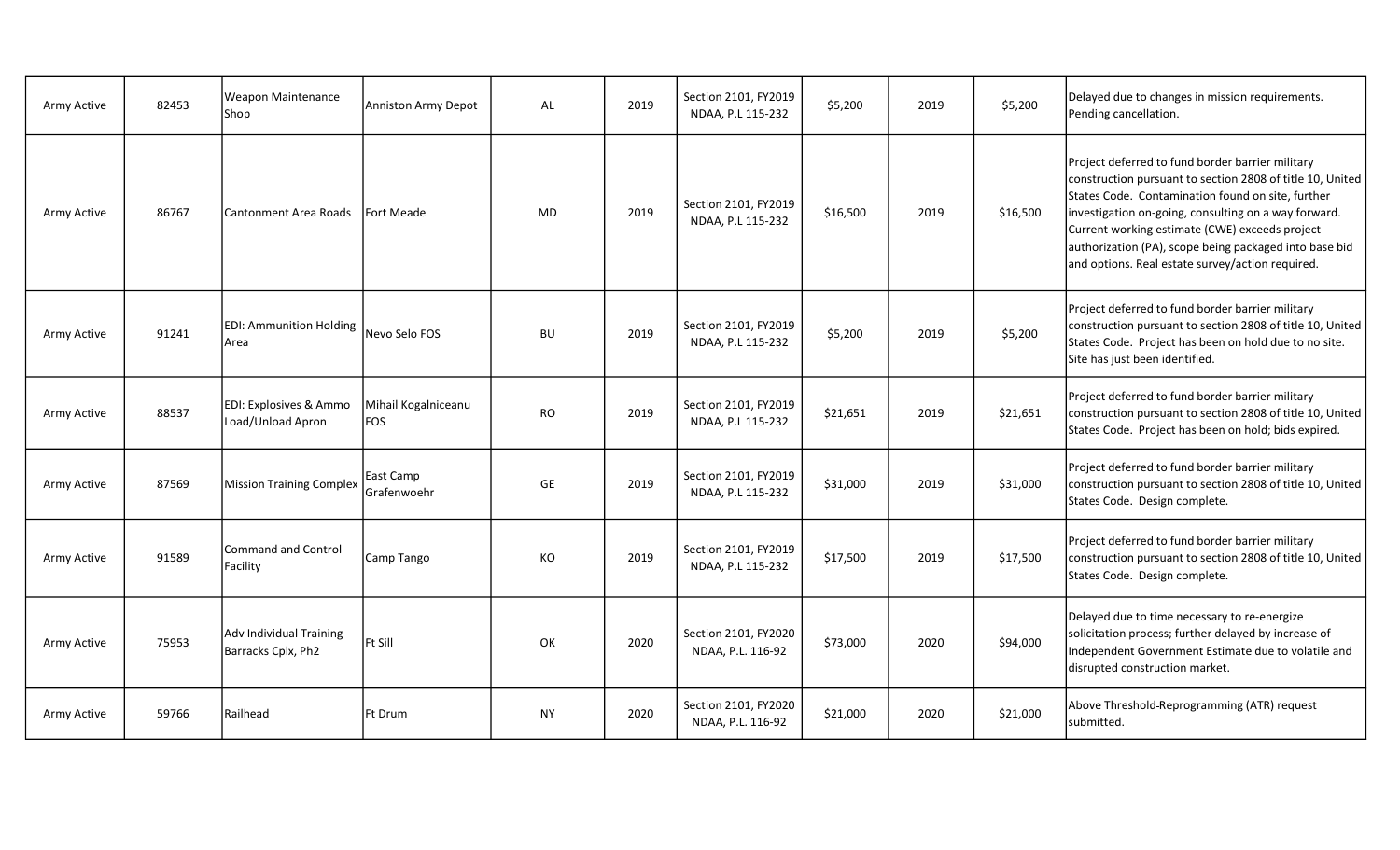| Army Active            | 64063  | Air Traffic Control Tower<br>& Terminal                  | Kwajalein                           | <b>KW</b>   | 2020         | Section 2101, FY2020<br>NDAA, P.L. 116-92                                                                            | \$40,000 | 2020     | \$40,000 | Project deferred to fund border barrier military<br>construction pursuant to section 2808 of title 10, United<br>States Code. 100% design completed and being<br>reviewed.                                |
|------------------------|--------|----------------------------------------------------------|-------------------------------------|-------------|--------------|----------------------------------------------------------------------------------------------------------------------|----------|----------|----------|-----------------------------------------------------------------------------------------------------------------------------------------------------------------------------------------------------------|
| Army Active            | 80385  | OCO: Communications<br>Facility                          | <b>GTMO</b>                         | <b>CU</b>   | 2020         | Section 2101, FY2020<br>NDAA, P.L. 116-92                                                                            | \$22,000 | 2020     | \$22,000 | Project deferred to fund border barrier military<br>construction pursuant to section 2808 of title 10, United<br>States Code. Design complete.                                                            |
| Army Active            | 92800  | OCO: Detention Legal<br>Office and<br>Communications Ctr | <b>GTMO</b>                         | CU          | 2020         | Section 2101, FY2020<br>NDAA, P.L. 116-92                                                                            | \$11,800 | 2020     | \$11,800 | Project deferred to fund border barrier military<br>construction pursuant to section 2808 of title 10, United<br>States Code. Design complete.                                                            |
| Army Active            | 74525  | Defense Access Roads                                     | <b>Fort Bliss</b>                   | <b>TX</b>   | $\mathsf{X}$ | FY18 Consolidated<br>Appropriations Act (P.<br>L. 115-141); Sec 131                                                  | \$0      | X (2018) | \$20,000 | Project deferred to fund border barrier military<br>construction pursuant to section 2808 of title 10, United<br>States Code. Authorizations for this project will be<br>requested.                       |
| Army Family<br>Housing | 78713  | <b>Family Housing New</b><br>Construction                | South Camp Vilseck                  | <b>GE</b>   | 2018         | Section 2101, FY2018<br>NDAA, P.L. 115-91                                                                            | \$22,445 | 2018     | \$22,445 | Scope reduction notification completed, awaiting<br>authority to award.                                                                                                                                   |
| Army Family<br>Housing | 65981  | <b>Family Housing</b><br>Replacement<br>Construction     | Kwajalein Atoll                     | KW          | 2018         | Section 2101, FY2018<br>NDAA, P.L. 115-91                                                                            | \$31,000 | 2018     | \$39,300 | Above Threshold Reprogramming (ATR) approved, but<br>contractor proposal withdrawn. Project to be<br>Ireadvertised.                                                                                       |
| Army NG                | 430073 | <b>National Guard</b><br><b>Readiness Center</b>         | Camp Santiago TS,<br><b>Salinas</b> | Puerto Rico | 2018         | PL 115-123 dated Feb<br>9, 2018; Continuing<br>Resolution through<br>March 23, 2018 and<br>Emergency<br>Supplemental | \$50,000 | 2018     | \$50,000 | Project deferred to fund border barrier military<br>construction pursuant to section 2808 of title 10, United<br>States Code. Project is at 3% design, forecast to award<br>construction on September 22. |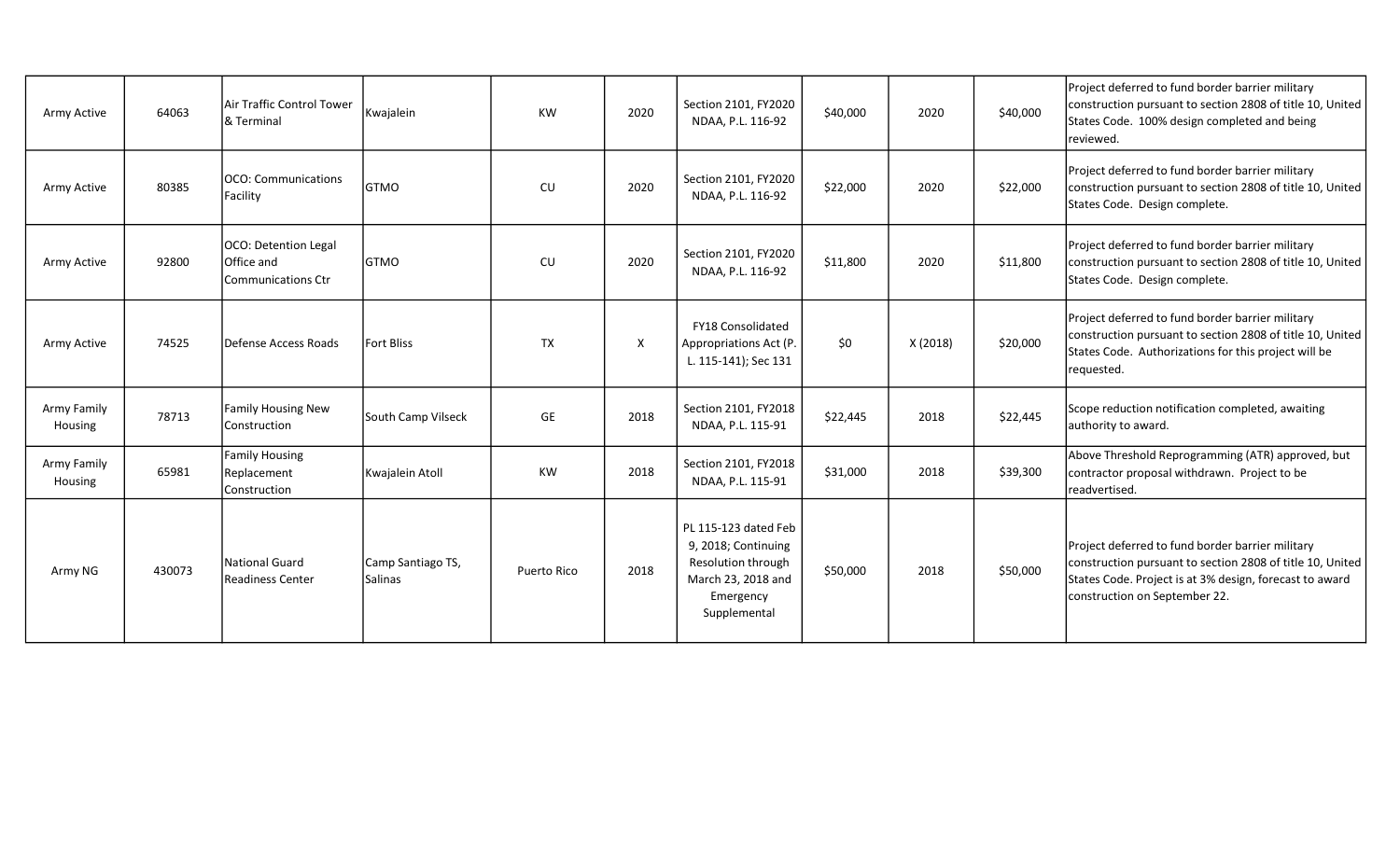| Army NG | 431844 | National Guard Vehicle<br>Maintenance Shop | Gurabo                       | Puerto Rico | 2018 | PL 115-123 dated Feb<br>9, 2018; Continuing<br>Resolution through<br>March 23, 2018 and<br>Emergency<br>Supplemental | \$28,000  | 2018 | \$28,000  | Project deferred to fund border barrier military<br>construction pursuant to section 2808 of title 10, United<br>States Code. Project is at 90%, pending Certificate of<br>Title and National Environmental Policy<br>Act/Environmental Condition of Property (NEPA/ECOP). |
|---------|--------|--------------------------------------------|------------------------------|-------------|------|----------------------------------------------------------------------------------------------------------------------|-----------|------|-----------|----------------------------------------------------------------------------------------------------------------------------------------------------------------------------------------------------------------------------------------------------------------------------|
| Army NG | 431845 | National Guard<br>Readiness Center         | Arroyo                       | Puerto Rico | 2018 | PL 115-123 dated Feb<br>9, 2018; Continuing<br>Resolution through<br>March 23, 2018 and<br>Emergency<br>Supplemental | \$30,000  | 2018 | \$30,000  | Project deferred to fund border barrier military<br>construction pursuant to section 2808 of title 10, United<br>States Code. Project is at 90%, pending Certificate of<br>Title and National Environmental Policy<br>Act/Environmental Condition of Property (NEPA/ECOP). |
| Army NG | 431846 | Aircraft Maintenance<br>Hangar             | Camp Santiago                | Puerto Rico | 2018 | PL 115-123 dated Feb<br>9, 2018; Continuing<br>Resolution through<br>March 23, 2018 and<br>Emergency<br>Supplemental | \$64,000  | 2018 | \$64,000  | Project deferred to fund border barrier military<br>construction pursuant to section 2808 of title 10, United<br>States Code. Project is under design currently at 3%,<br>pending to receive 30% design in September-October<br>2021.                                      |
| Army NG | 431847 | Maneuver Area Training<br>Equipment Site   | Camp Santiago TS,<br>Salinas | Puerto Rico | 2018 | PL 115-123 dated Feb<br>9, 2018; Continuing<br>Resolution through<br>March 23, 2018 and<br>Emergency<br>Supplemental | \$80,000  | 2018 | \$80,000  | Project deferred to fund border barrier military<br>construction pursuant to section 2808 of title 10, United<br>States Code. Project is at 100%, has bid authority.                                                                                                       |
| Army NG | 431848 | Enlisted Barracks,<br>Transient Training   | Camp Santiago TS,<br>Salinas | Puerto Rico | 2018 | PL 115-123 dated Feb<br>9, 2018; Continuing<br>Resolution through<br>March 23, 2018 and<br>Emergency<br>Supplemental | \$112,000 | 2018 | \$112,000 | There were issues with State contracting procedures.<br>State converting to Federal Contracting procedures.<br>Design at 100%. Expect to open bid August -September<br>2021.                                                                                               |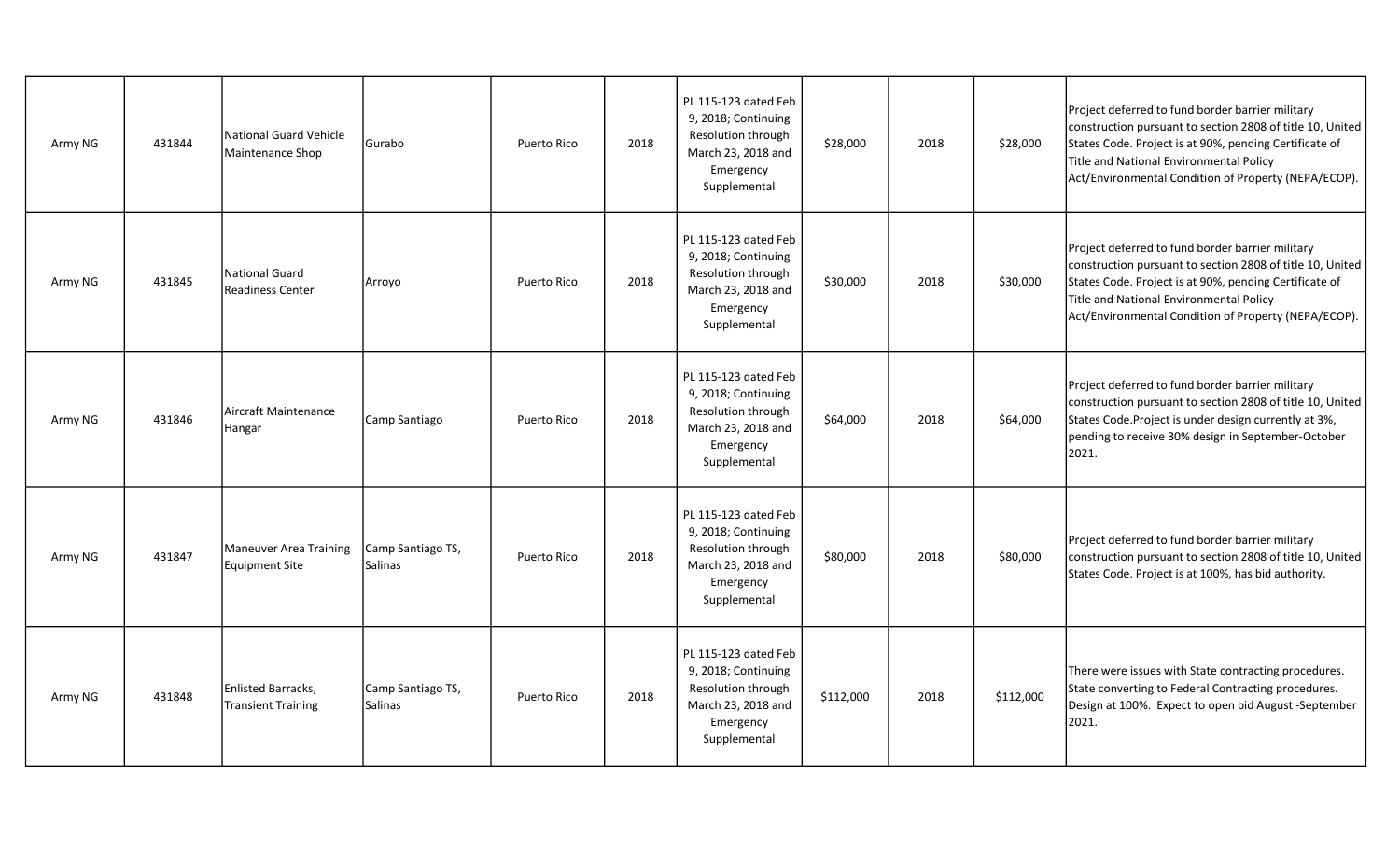| Army NG | 431849 | <b>Company Headquarters</b><br>Building, Transient<br><b>Training</b> | Camp Santiago TS,<br>Salinas        | <b>Puerto Rico</b> | 2018 | PL 115-123 dated Feb<br>9, 2018; Continuing<br>Resolution through<br>March 23, 2018 and<br>Emergency<br>Supplemental | \$47,000 | 2018 | \$47,000 | Project deferred to fund border barrier military<br>construction pursuant to section 2808 of title 10, United<br>States Code. Design at 100%, has bid authority.                                                                                                                                                   |
|---------|--------|-----------------------------------------------------------------------|-------------------------------------|--------------------|------|----------------------------------------------------------------------------------------------------------------------|----------|------|----------|--------------------------------------------------------------------------------------------------------------------------------------------------------------------------------------------------------------------------------------------------------------------------------------------------------------------|
| Army NG | 431851 | Power Substation /<br>Switching Station Building Salinas              | Camp Santiago TS,                   | Puerto Rico        | 2018 | PL 115-123 dated Feb<br>9, 2018; Continuing<br>Resolution through<br>March 23, 2018 and<br>Emergency<br>Supplemental | \$18,500 | 2018 | \$18,500 | Project deferred to fund border barrier military<br>construction pursuant to section 2808 of title 10, United<br>States Code. Design at 3%. Working with USACE and<br>Architect-Engineer (A-E) firm to work towards 30%.                                                                                           |
| Army NG | 431852 | Dining Facility, Transient<br><b>Training</b>                         | Camp Santiago TS,<br><b>Salinas</b> | Puerto Rico        | 2018 | PL 115-123 dated Feb<br>9, 2018; Continuing<br>Resolution through<br>March 23, 2018 and<br>Emergency<br>Supplemental | \$13,000 | 2018 | \$13,000 | Project deferred to fund border barrier military<br>construction pursuant to section 2808 of title 10, United<br>States Code. Design at 100%, has bid authority.                                                                                                                                                   |
| Army NG | 520052 | National Guard Vehicle<br>Maintenance Shop                            | St. Croix                           | Virgin Islands     | 2018 | PL 115-123 dated Feb<br>9, 2018; Continuing<br>Resolution through<br>March 23, 2018 and<br>Emergency<br>Supplemental | \$20,000 | 2018 | \$20,000 | Project deferred to fund border barrier military<br>construction pursuant to section 2808 of title 10, United<br>States Code. Project is at 100% design, pending to<br>receive National Environmental Policy<br>Act/Environmental Condition of Property (NEPA/ECOP)<br>concur memo in order to give bid authority. |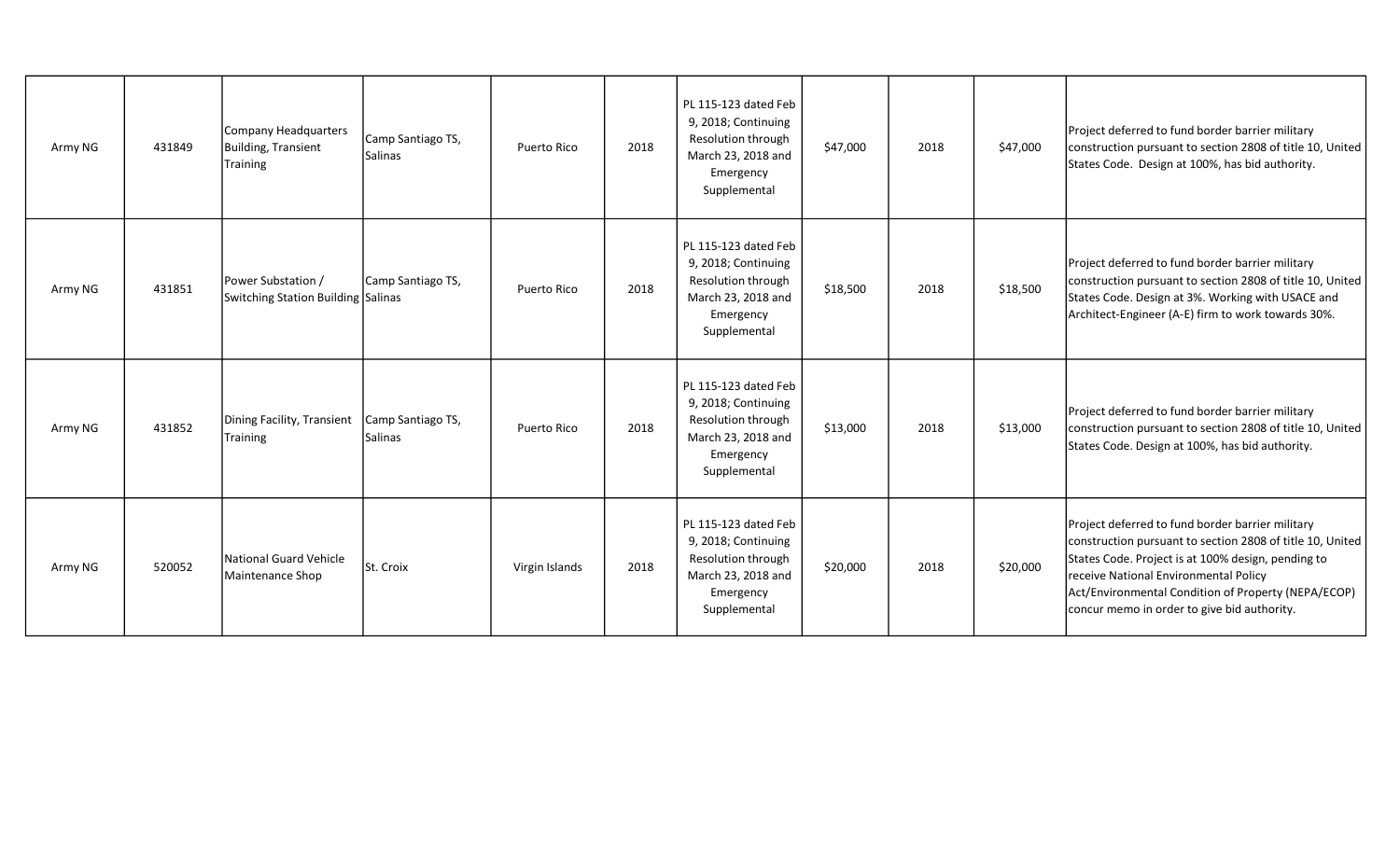| Army NG | 520053 | National Guard Vehicle<br>Maintenance Shop            | St. Thomas          | Virgin Islands        | 2018 | PL 115-123 dated Feb<br>9, 2018; Continuing<br>Resolution through<br>March 23, 2018 and<br>Emergency<br>Supplemental | \$3,575  | 2018 | \$3,575  | Project deferred to fund border barrier military<br>construction pursuant to section 2808 of title 10, United<br>States Code. Project is at 100% design, pending to<br>receive National Environmental Policy<br>Act/Environmental Condition of Property (NEPA/ECOP)<br>concur memo in order to give bid authority. |
|---------|--------|-------------------------------------------------------|---------------------|-----------------------|------|----------------------------------------------------------------------------------------------------------------------|----------|------|----------|--------------------------------------------------------------------------------------------------------------------------------------------------------------------------------------------------------------------------------------------------------------------------------------------------------------------|
| Army NG | 120294 | National Guard Readiness<br>Center                    | Panama City         | Florida               | 2019 | PL 116-20<br>Supplemental Disaster<br>Appropriation signed,<br>6 Jun 2019                                            | \$25,000 | 2019 | \$25,000 | Design is at 3%, pending land, National Environmental<br>Policy Act/Environmental Condition of Property<br>(NEPA/ECOP), state changed from Design-Build to<br>Design-Bid-Build. Need Deputy Assistant Secretary of<br>the Army (DASA) Flood Plain Waiver.                                                          |
| Army NG | 371901 | Administration Building.<br>General Purpose           | <b>Fort Fisher</b>  | <b>North Carolina</b> | 2019 | PL 116-20<br>Supplemental Disaster<br>Appropriation signed,<br>6 Jun 2019                                            | \$17,400 | 2019 | \$17,400 | Design is at 65%, forecast to award construction on<br>September 21.                                                                                                                                                                                                                                               |
| Army NG | 060441 | Automated Multipurpose<br>Machine Gun (MPMG)<br>Range | <b>Camp Roberts</b> | California            | 2020 | section 2601 FY20<br>NDAA, PL 116-92                                                                                 | \$12,000 | 2020 | \$12,000 | Design at 3%; construction is not forecasted.                                                                                                                                                                                                                                                                      |
| Army NG | 240147 | Combined Support<br>Maintenance Shop                  | Havre De Grace      | Maryland              | 2020 | section 2601 FY20<br>NDAA, PL 116-92                                                                                 | \$12,000 | 2020 | \$12,000 | Project advertised on 17 Jun 21. Bid results pending.                                                                                                                                                                                                                                                              |
| Army NG | 250194 | Automated Multipurpose<br>Machine Gun (MPMG)<br>Range | Camp Edwards        | Massachusetts         | 2020 | section 2601 FY20<br>NDAA, PL 116-92                                                                                 | \$9,700  | 2020 | \$9,700  | Project in redesign with plans to rebid.                                                                                                                                                                                                                                                                           |
| Army NG | 310102 | National Guard Readiness<br>Center                    | Bellevue            | Nebraska              | 2020 | section 2601 FY20<br>NDAA, PL 116-92                                                                                 | \$29,000 | 2020 | \$29,000 | Bid bust. State submitted a Formal Reprogramming<br>Request on 20 Jun 21 for additional \$8.2M. New total<br>estimated cost \$37.2M. The packet is at Deputy<br>Assistant Secretary of the Army (DASA).                                                                                                            |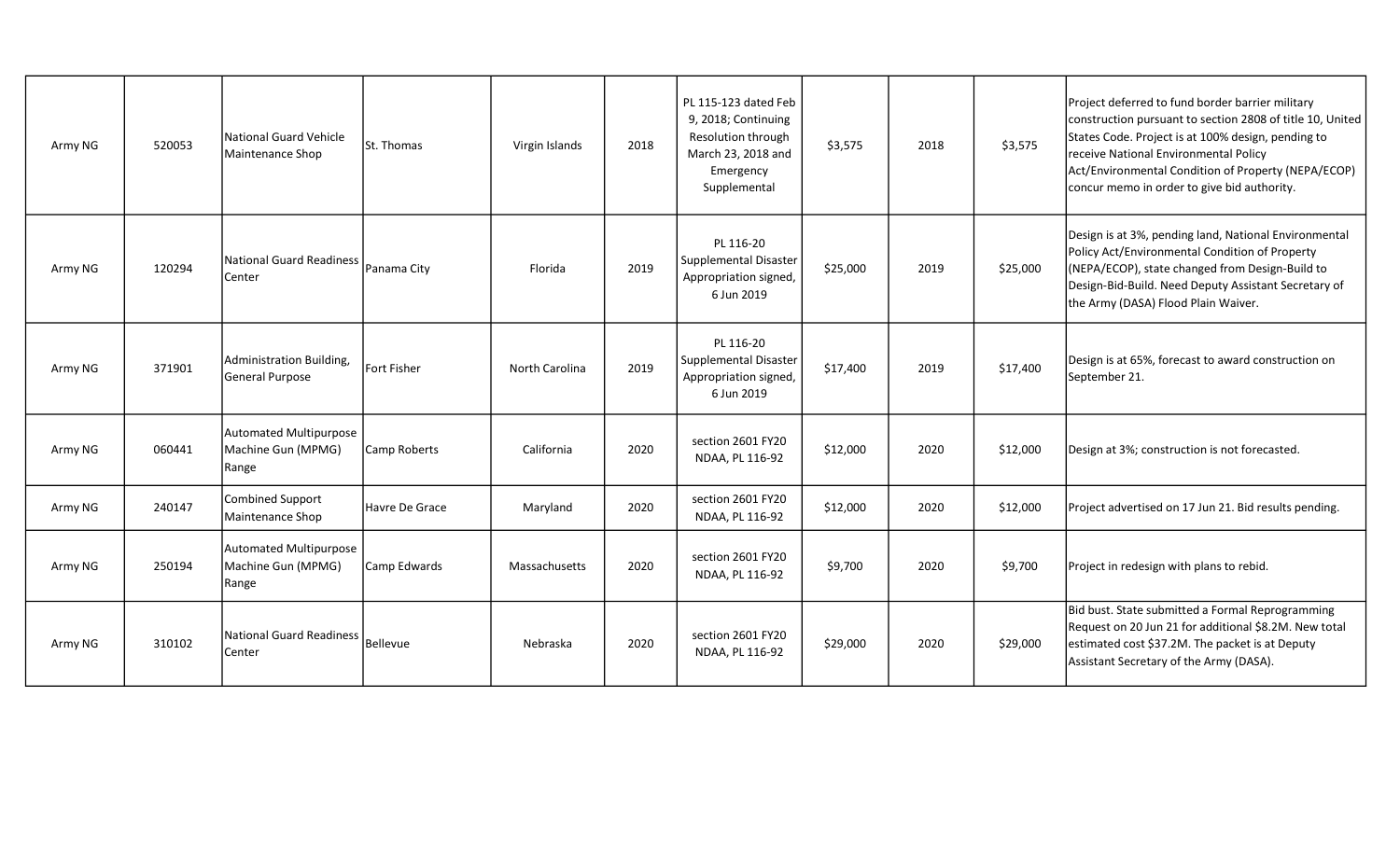| Army NG    | 420103          | Combined Support<br>Maintenance Shop                            | Moon Township                 | Pennsylvania          | 2020 | section 2601 FY20<br>NDAA, PL 116-92       | \$23,000 | 2020 | \$23,000 | State contracted Architect-Engineer (A-E) firm on 9 Mar<br>21 and forecast to award the project in Feb 2022.<br>Pending receipt of National Environmental Policy<br>Act/Environmental Condition of Property (NEPA/ECOP).                                                                                          |
|------------|-----------------|-----------------------------------------------------------------|-------------------------------|-----------------------|------|--------------------------------------------|----------|------|----------|-------------------------------------------------------------------------------------------------------------------------------------------------------------------------------------------------------------------------------------------------------------------------------------------------------------------|
| Army NG    | 220304          | National Guard Readiness<br>Center                              | Camp Beauregard,<br>Pineville | Louisiana             | 2020 | section 2913 FY20<br>NDAA, PL 116-92       | \$16,500 | 2020 | \$16,500 | Gave authority to bid. Planned bid opening in Jul 21.                                                                                                                                                                                                                                                             |
| <b>DHA</b> | 14040           | Ambulatory Care Center<br>Addition/Alteration<br>(French Creek) | MCB Camp Lejeune              | <b>North Carolina</b> | 2018 | Sec. 4601, Enacted<br>2018 NDAA, PL 115-91 | \$15,300 | 2018 | \$27,400 | FY18 award delayed by unfunded USMC demolition and<br>interim facility requirements; FY20, delayed by cost<br>escalation and 2853 notification process to increase<br>auth. and process prior approval reprogramming,<br>project is in solitation with a projected Design Bid Build<br>award date of August 2021. |
| <b>DLA</b> | <b>DESC1903</b> | <b>Fuel Pier</b>                                                | <b>MCAS Iwakuni</b>           | Japan                 | 2019 | Section 2401 FY 2019<br>NDAA, P.L. 115-232 | \$33,200 | 2019 | \$33,000 | Project deferred to fund border barrier military<br>construction pursuant to section 2808 of title 10, United<br>States Code. Funding has been requested in the FY22<br>budget.                                                                                                                                   |
| <b>DLA</b> | <b>DESC1911</b> | <b>Truck Unload Facilities</b>                                  | Kadena AB, Okinawa            | Japan                 | 2019 | Section 2401 FY 2019<br>NDAA, P.L. 115-232 | \$21,400 | 2019 | \$21,400 | Project deferred to fund border barrier military<br>construction pursuant to section 2808 of title 10, United<br>States Code. Funding has been requested in the FY22<br>budget.                                                                                                                                   |
| <b>DLA</b> | <b>DESC1902</b> | <b>Hydrant Fuel System</b><br>Alterations                       | Little Rock AFB               | Arkansas              | 2019 | Section 2401 FY 2019<br>NDAA, P.L. 115-232 | \$14,000 | 2019 | \$14,000 | Final design cost estimate was well over Project<br>Authorization (PA). The project therefore underwent a<br>redesign to reduce cost. Reprogramming efforts are now<br>complete and DLA has issued funds and authority to<br>award to the Little Rock District.                                                   |
| <b>DLA</b> | <b>DDCX2002</b> | Logistics Distribution<br>Center Annex                          | Germersheim                   | Germany               | 2020 | Section 2401 FY 2020<br>NDAA, P.L. 116-92  | \$46,000 | 2020 | \$46,000 | Project deferred to fund border barrier military<br>construction pursuant to section 2808 of title 10, United<br>States Code." USACE is finishing design currently at 95%.                                                                                                                                        |
| <b>DLA</b> | <b>DESC1908</b> | X-Ray Wharf Refueling<br>Facility                               | Guam                          | Guam                  | 2020 | Section 2401 FY 2020<br>NDAA, P.L. 116-92  | \$19,200 | 2020 | \$19,200 | Original solicitation received no bids. Resolicitation<br>resulted in bids in excess of Project Authorization (PA).<br>Currently, a second resolicitaiton under a different<br>execution strategy is anticipated in Q4 FY2021.                                                                                    |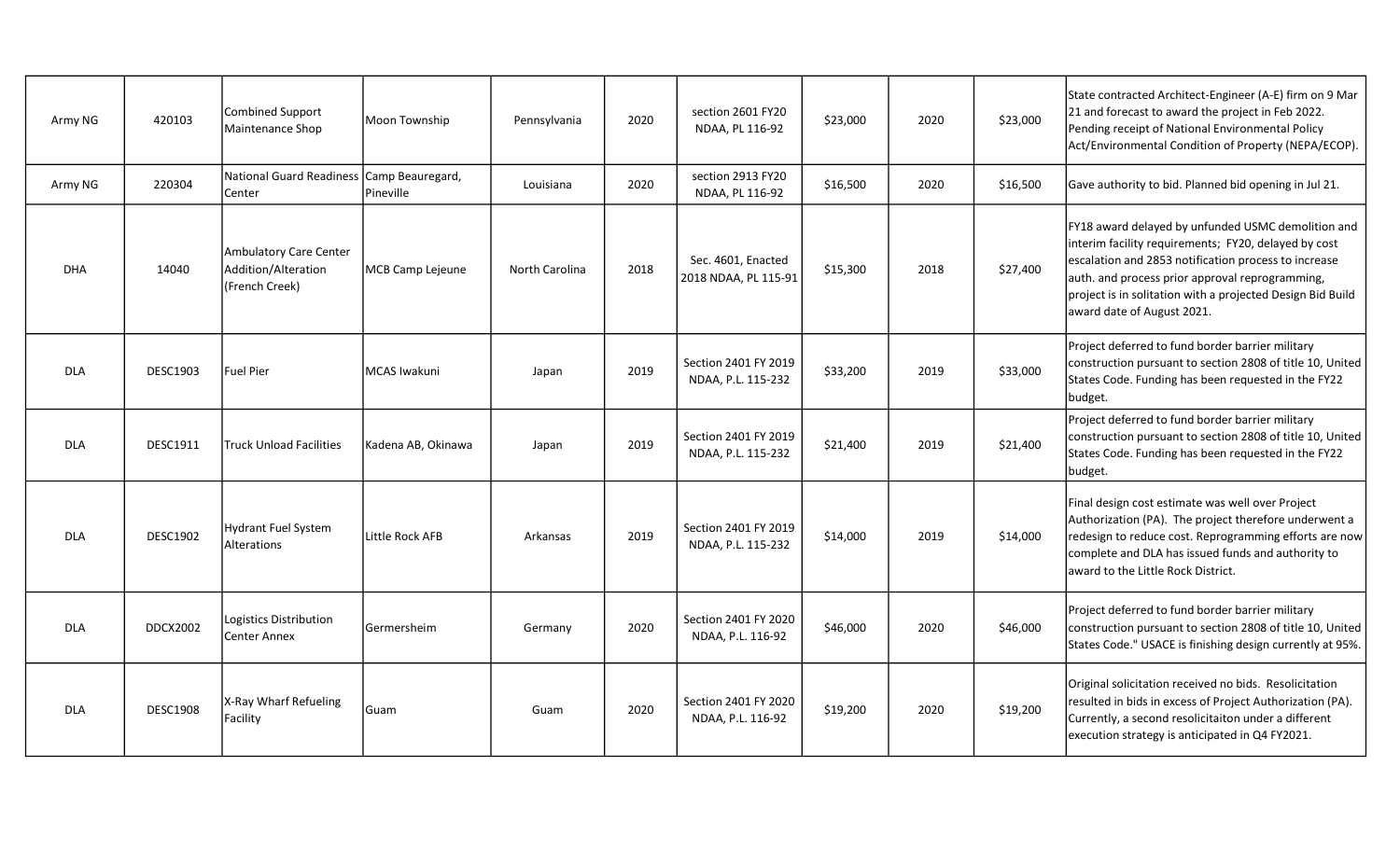| <b>NAVY</b> | 907         | PIER AND MAINTENANCE   NAVAL BASE KITSAP<br><b>FACILITY</b> | <b>BREMERTON WA</b>  | <b>WASHINGTON</b>   | 2019 | Section 2201 FY 2019<br>NDAA, P.L. 115-232                                                      | \$88,960 | 2019    | \$88,960 | 10 USC 2808 Deferred Project*; however, funding was<br>released to the Navy pursuant to a court order in March<br>2020. Additional delays were incurred due to National<br>Environmental Policy Act (NEPA) Tribal Consultations.                                                                                        |
|-------------|-------------|-------------------------------------------------------------|----------------------|---------------------|------|-------------------------------------------------------------------------------------------------|----------|---------|----------|-------------------------------------------------------------------------------------------------------------------------------------------------------------------------------------------------------------------------------------------------------------------------------------------------------------------------|
| <b>NSA</b>  | 35161       | Access Control<br>Facility (ACF)                            | Fort George G. Meade | Maryland            | 2017 | PL 114-328; FY2017<br><b>National Defense</b><br>Authorization Act<br>(NDAA) Section 4601       | \$21,000 | 2017    | \$21,000 | NSA's higher priority Vehicle Control Point 1 project had<br>to be completed prior to initiating the ACF project due<br>to risks associated with proximity, safety, and campus<br>security. Bids received are higher than the funds<br>available and additional funds were obtained to support<br>awarding the project. |
| <b>NSA</b>  | 34490       | <b>RAFMH Main Gate</b><br>Rehabilitation                    | Menwith Hill Station | <b>UK</b>           | 2018 | Section 2401 FY 2018<br>NDAA, P.L. 115-91                                                       | \$11,000 | 2018    | \$11,000 | Project deferred to fund border barrier military<br>construction pursuant to section 2808 of title 10, United<br>States Code. Funding has been requested in the FY22<br>budget. Estimated contract award date is April 2022.                                                                                            |
| <b>NSA</b>  | 36610       | <b>Mission Support</b><br>Compound (MSC)                    | Classified Location  | Classified Location | 2020 | PL 116-92; FY2020<br><b>National Defense</b><br><b>Authorization Act</b><br>(NDAA) Section 4601 | \$52,000 | 2020    | \$52,000 | Project redesign to fully incorporate all mission<br>requirements while ensuring cost estimate is within<br>program amount has been completed. Solicitation<br>advertised in July 2021. Estimated award date is<br>January 2022.                                                                                        |
| SOCOM       | AFSOC103007 | Hangar/AMU                                                  | Yokota AB            | Japan               | 2017 | Section 2401 FY 2017<br>NDAA, P.L. 114-328                                                      | \$39,466 | \$2,017 | \$39,466 | Project deferred to fund border barrier military<br>construction pursuant to section 2808 of title 10, United<br>States Code. Funding has been requested in the FY22<br>budget.                                                                                                                                         |
| SOCOM       | AFSOC103007 | Hangar/AMU                                                  | Yokota AB            | Japan               | 2018 | Section 2401 FY 2018<br>NDAA, P.L. 115-91                                                       | \$12,034 | \$2,018 | \$12,034 | Project deferred to fund border barrier military<br>construction pursuant to section 2808 of title 10, United<br>States Code. Funding has been requested in the FY22<br>budget.                                                                                                                                         |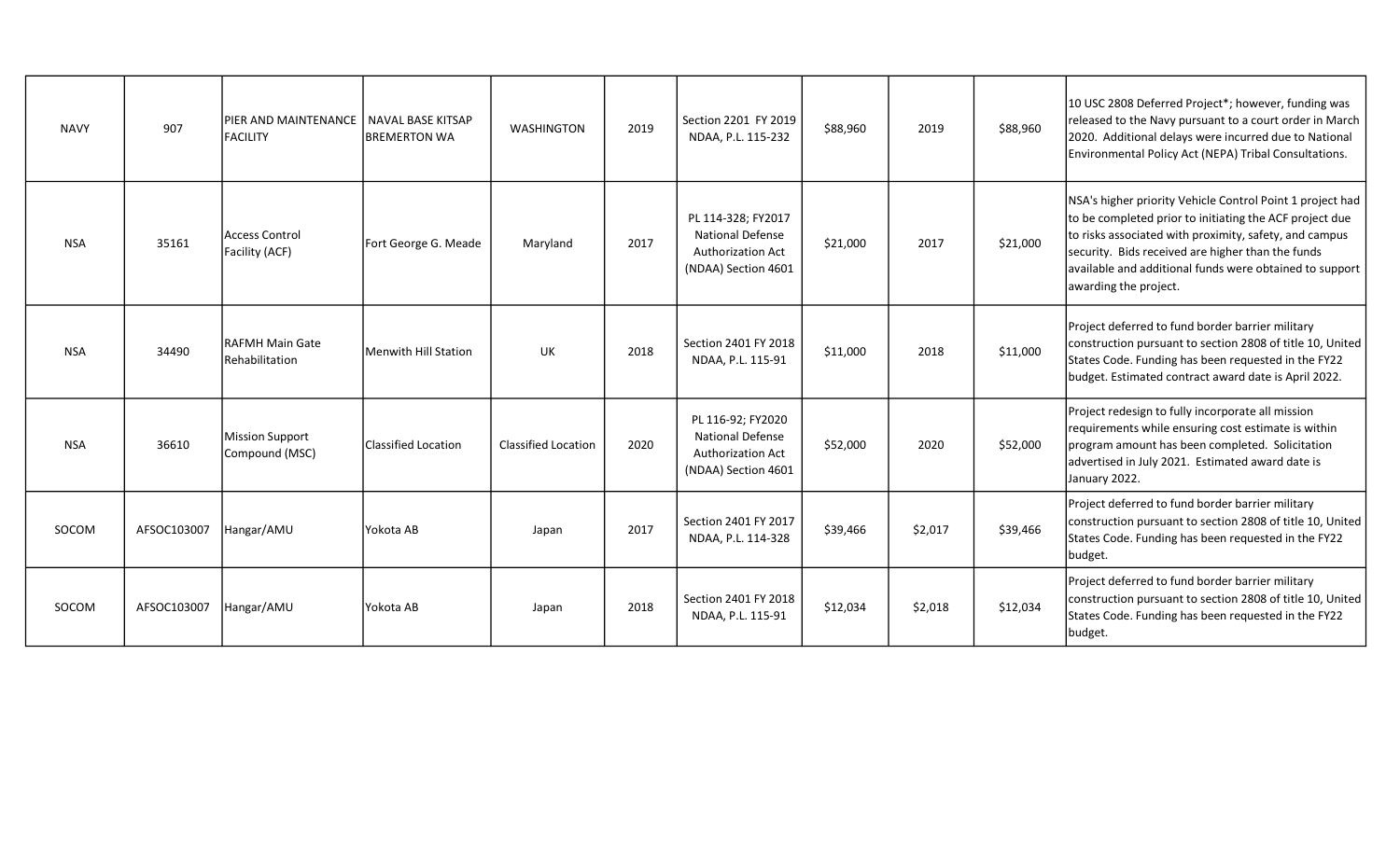| Air Force Active | EXSW143010 | Joint Intelligence Analysis<br>Complex Consolidation,<br>IPh 1           | <b>IRAF Molesworth</b> | United Kingdom | 2015 | Section 2301 FY2015<br>NDAA, P.L. 113-291 | \$92,223 | 2015 | \$92,223 | Project was put on pause from March 2018 - Dec 2018<br>based on DepSec Def Decision to reverse basing decision<br>from RAF Croughton to RAF Molesworth. Additional<br>delays resulted from having to re-complete host nation<br>approvals, start new surveys/site adapt project to RAF<br>Molesworth site and re-seek approval from Defence<br>Infrastructure Organisation (DIO) to utilize same<br>Architect/Engineer (AE)/contractor pool. Funds<br>obligated, construction contract award May 2022. |
|------------------|------------|--------------------------------------------------------------------------|------------------------|----------------|------|-------------------------------------------|----------|------|----------|--------------------------------------------------------------------------------------------------------------------------------------------------------------------------------------------------------------------------------------------------------------------------------------------------------------------------------------------------------------------------------------------------------------------------------------------------------------------------------------------------------|
| Air Force Active | EXSW143012 | Joint Intelligence Analysis<br>Complex Consolidation,<br>Ph <sub>2</sub> | <b>IRAF Molesworth</b> | United Kingdom | 2016 | Section 2301 FY2015<br>NDAA, P.L. 113-291 | \$94,191 | 2016 | \$94,191 | Project was put on pause from March 2018 - Dec 2018<br>based on DepSec Def Decision to reverse basing decision<br>from RAF Croughton to RAF Molesworth. Additional<br>delays resulted from having to re-complete host nation<br>approvals, start new surveys/site adapt project to RAF<br>Molesworth site and re-seek approval from Defence<br>Infrastructure Organisation (DIO) to utilize same<br>AE/contractor pool. Funds obligated, construction<br>contract award May 2022.                      |
| Air Force Active | YANB144533 | Family Housing<br>Management Facility                                    | Ramstein AB            | Germany        | 2016 | Section 2303 FY2016<br>NDAA, P.L. 114-92  | \$5,700  | 2016 | \$5,700  | Funds obligated to Landesbank Berlin (LBB) (German<br>Government), contract in solicitation, award expected<br>30 Aug 21.                                                                                                                                                                                                                                                                                                                                                                              |
| Air Force Active | EXSW143013 | Joint Intelligence Analysis<br>Complex Consolidation,<br>lPh3            | <b>RAF Molesworth</b>  | United Kingdom | 2017 | Section 2301 FY2015<br>NDAA, P.L. 113-291 | \$53,082 | 2017 | \$53,082 | Project was put on pause from March 2018 - Dec 2018<br>based on DepSec Def Decision to reverse basing decision<br>from RAF Croughton to RAF Molesworth. Additional<br>delays resulted from having to re-complete host nation<br>approvals, start new surveys/site adapt project to RAF<br>Molesworth site and re-seek approval from Defence<br>Infrastructure Organisation (DIO) to utilize same<br>AE/contractor pool. Funds obligated, construction<br>contract award May 2022.                      |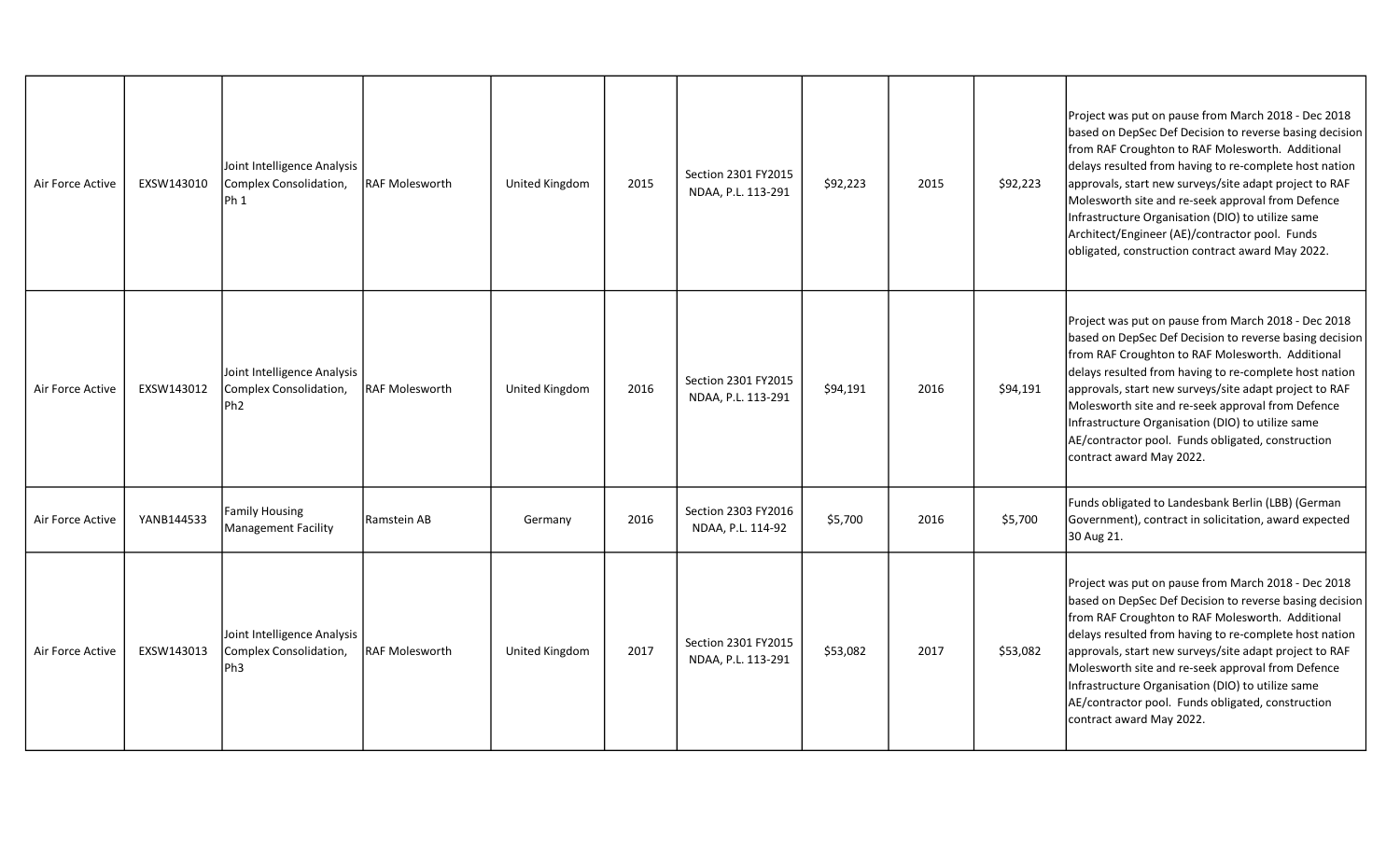| Air Force Active | AJJY073105P2 | <b>APR - Munitions Storage</b><br>Igloos, Phase 2          | JRM - Andersen AFB           | Guam           | 2017 | Section 2301 FY2017<br>NDAA, P.L. 114-328 | \$35,300 | 2017 | \$35,300 | Project deferred to fund border barrier military<br>construction pursuant to section 2808 of title 10, United<br>States Code. |
|------------------|--------------|------------------------------------------------------------|------------------------------|----------------|------|-------------------------------------------|----------|------|----------|-------------------------------------------------------------------------------------------------------------------------------|
| Air Force Active | AJJY173010   | APR - Satcom C4I Facility                                  | JRM - Andersen AFB           | Guam           | 2017 | Section 2301 FY2017<br>NDAA, P.L. 114-328 | \$14,200 | 2017 | \$14,200 | Project deferred to fund border barrier military<br>construction pursuant to section 2808 of title 10, United<br>States Code. |
| Air Force Active | EXSW143011   | Main Gate Complex                                          | <b>RAF Croughton</b>         | United Kingdom | 2017 | Section 2301 FY2017<br>NDAA, P.L. 114-328 | \$16,500 | 2017 | \$16,500 | Project deferred to fund border barrier military<br>construction pursuant to section 2808 of title 10, United<br>States Code. |
| Air Force Active | LXFB123876   | <b>APR - Replace Munitions</b><br>Structures               | Kadena Ammo Storage<br>Annex | Japan          | 2017 | Section 2301 FY2017<br>NDAA, P.L. 114-328 | \$19,815 | 2017 | \$19,815 | Project deferred to fund border barrier military<br>construction pursuant to section 2808 of title 10, United<br>States Code. |
| Air Force Active | TYFR013010   | 37 AS Squadron<br>Operations/AMU Facility                  | Ramstein AB                  | Germany        | 2017 | Section 2301 FY2017<br>NDAA, P.L. 114-328 | \$13,437 | 2017 | \$13,437 | Project deferred to fund border barrier military<br>construction pursuant to section 2808 of title 10, United<br>States Code. |
| Air Force Active | VYHK173001   | EIC - Site Development<br>And Infrastructure               | Spangdahlem AB               | Germany        | 2017 | Section 2301 FY2017<br>NDAA, P.L. 114-328 | \$43,465 | 2017 | \$43,465 | Project deferred to fund border barrier military<br>construction pursuant to section 2808 of title 10, United<br>States Code. |
| Air Force Active | ZNRE063004   | Combat Arms Training<br>Maintenance (CATM)<br>Facility     | Yokota AB                    | Japan          | 2017 | Section 2301 FY2017<br>NDAA, P.L. 114-328 | \$8,243  | 2017 | \$8,243  | Project deferred to fund border barrier military<br>construction pursuant to section 2808 of title 10, United<br>States Code. |
| Air Force Active | ZNRE153001A  | C-130J Corrosion Control<br>Hangar                         | Yokota AB                    | Japan          | 2017 | Section 2301 FY2017<br>NDAA, P.L. 114-328 | \$23,777 | 2017 | \$23,777 | Project deferred to fund border barrier military<br>construction pursuant to section 2808 of title 10, United<br>States Code. |
| Air Force Active | VYHK170001   | ERI: Upgrade Hardened<br>Aircraft Shelters For F/A-<br>122 | Spangdahlem AB               | Germany        | 2017 | Section 2902 FY2017<br>NDAA, P.L. 114-328 | \$2,700  | 2017 | \$2,700  | Project deferred to fund border barrier military<br>construction pursuant to section 2808 of title 10, United<br>States Code. |
| Air Force Active | VYHK170004   | ERI: F/A-22 Low<br>Observable/Composite<br>Repair Facility | Spangdahlem AB               | Germany        | 2017 | Section 2902 FY2017<br>NDAA, P.L. 114-328 | \$12,000 | 2017 | \$18,000 | Project deferred to fund border barrier military<br>construction pursuant to section 2808 of title 10, United<br>States Code. |
| Air Force Active | LXEZ184543   | Improve Family Housing,<br>KAB Kadena Heights              | Kadena AB                    | Japan          | 2018 | Section 2303 FY2018<br>NDAA, P.L. 115-91  | \$5,397  | 2018 | \$5,397  | Project bid was unawardable; project has been re-<br>designed/re-scoped and is awaiting advertisement by<br>agent.            |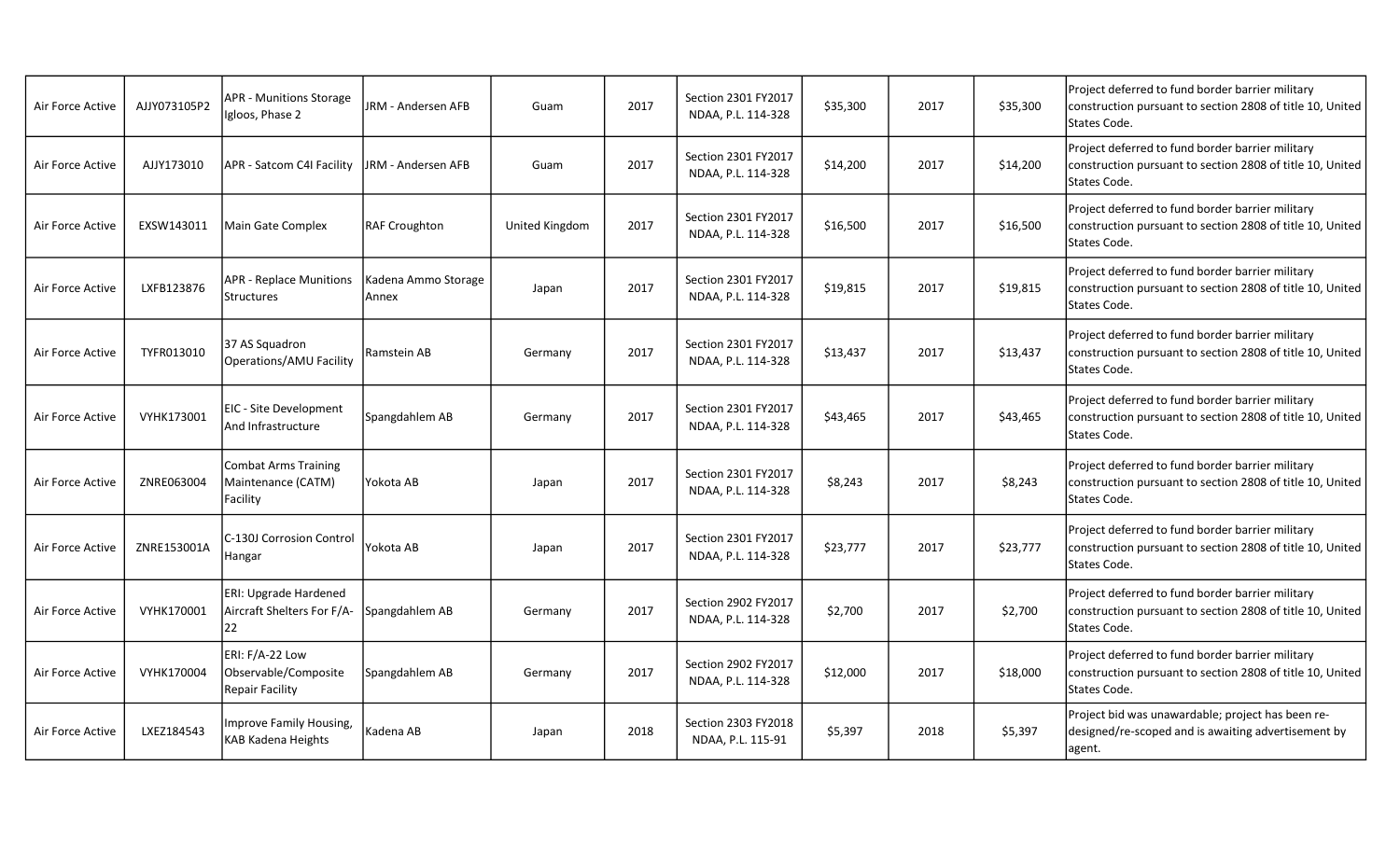| Air Force Active | LXEZ184581  | Improve Family Housing,<br><b>KAB North Terrace</b> | Kadena AB           | Japan             | 2018 | Section 2303 FY2018<br>NDAA, P.L. 115-91 | \$9,717  | 2018 | \$9,717  | Initial high bids due to volatile construction market.<br>Design refreshed and resolicitation estimated December<br>2021.                                                                                                                                                                                                                                                                          |
|------------------|-------------|-----------------------------------------------------|---------------------|-------------------|------|------------------------------------------|----------|------|----------|----------------------------------------------------------------------------------------------------------------------------------------------------------------------------------------------------------------------------------------------------------------------------------------------------------------------------------------------------------------------------------------------------|
| Air Force Active | AJXF163002A | PAR Land Acquisition                                | JBADW - Andrews AFB | Maryland          | 2018 | Section 2304 FY2018<br>NDAA, P.L. 115-91 | \$2,000  | 2018 | \$17,500 | FY19 Hazardous Cargo Pad final Record of Decision<br>(ROD), led to design revisions for final site location,<br>which drove changes to the land easement<br>requirements. Final surveys and geotech studies<br>resulted in delays to final appraisals and land<br>acquisition. Title 10 USC sec. 2853 notification dated<br>April 8, 2020                                                          |
| Air Force Active | CYRB205940  | Camp Bullis Dining Facility JBSA - Camp Bullis      |                     | Texas             | 2018 | Section 2304 FY2018<br>NDAA, P.L. 115-91 | \$18,500 | 2018 | \$18,500 | Project deferred to fund border barrier military<br>construction pursuant to section 2808 of title 10, United<br>States Code.                                                                                                                                                                                                                                                                      |
| Air Force Active | CZQZ143001  | Dangerous Cargo Pad<br>Relocate CATM                | Cannon AFB          | <b>New Mexico</b> | 2018 | Section 2304 FY2018<br>NDAA, P.L. 115-91 | \$42,000 | 2018 | \$42,000 | Project was changed from Design-Build acquisition to<br>Design-Bid-Build due to complexity of design. Design<br>plans were on hold for several months while U.S. Army<br>Corps of Engineers (USACE) and Air Force (AF) attorneys<br>determined how to address environmental remediation<br>of the existing military combat arms training and<br>maintenance (CATM) range impacted by this project. |
| Air Force Active | GKVB163017  | EIC - RC-135 Intel And<br>Squad Ops Facility        | <b>RAF Fairford</b> | United Kingdom    | 2018 | Section 2304 FY2018<br>NDAA, P.L. 115-91 | \$38,000 | 2018 | \$38,000 | Project deferred to fund border barrier military<br>construction pursuant to section 2808 of title 10, United<br>States Code.                                                                                                                                                                                                                                                                      |
| Air Force Active | GKVB163020  | EIC - RC-135 Runway<br>Overrun Reconfiguration      | <b>RAF Fairford</b> | United Kingdom    | 2018 | Section 2304 FY2018<br>NDAA, P.L. 115-91 | \$5,500  | 2018 | \$5,500  | Project deferred to fund border barrier military<br>construction pursuant to section 2808 of title 10, United<br>States Code.                                                                                                                                                                                                                                                                      |
| Air Force Active | GKVB163021  | EIC - RC-135<br>Infrastructure                      | <b>RAF Fairford</b> | United Kingdom    | 2018 | Section 2304 FY2018<br>NDAA, P.L. 115-91 | \$2,150  | 2018 | \$2,150  | Project deferred to fund border barrier military<br>construction pursuant to section 2808 of title 10, United<br>States Code.                                                                                                                                                                                                                                                                      |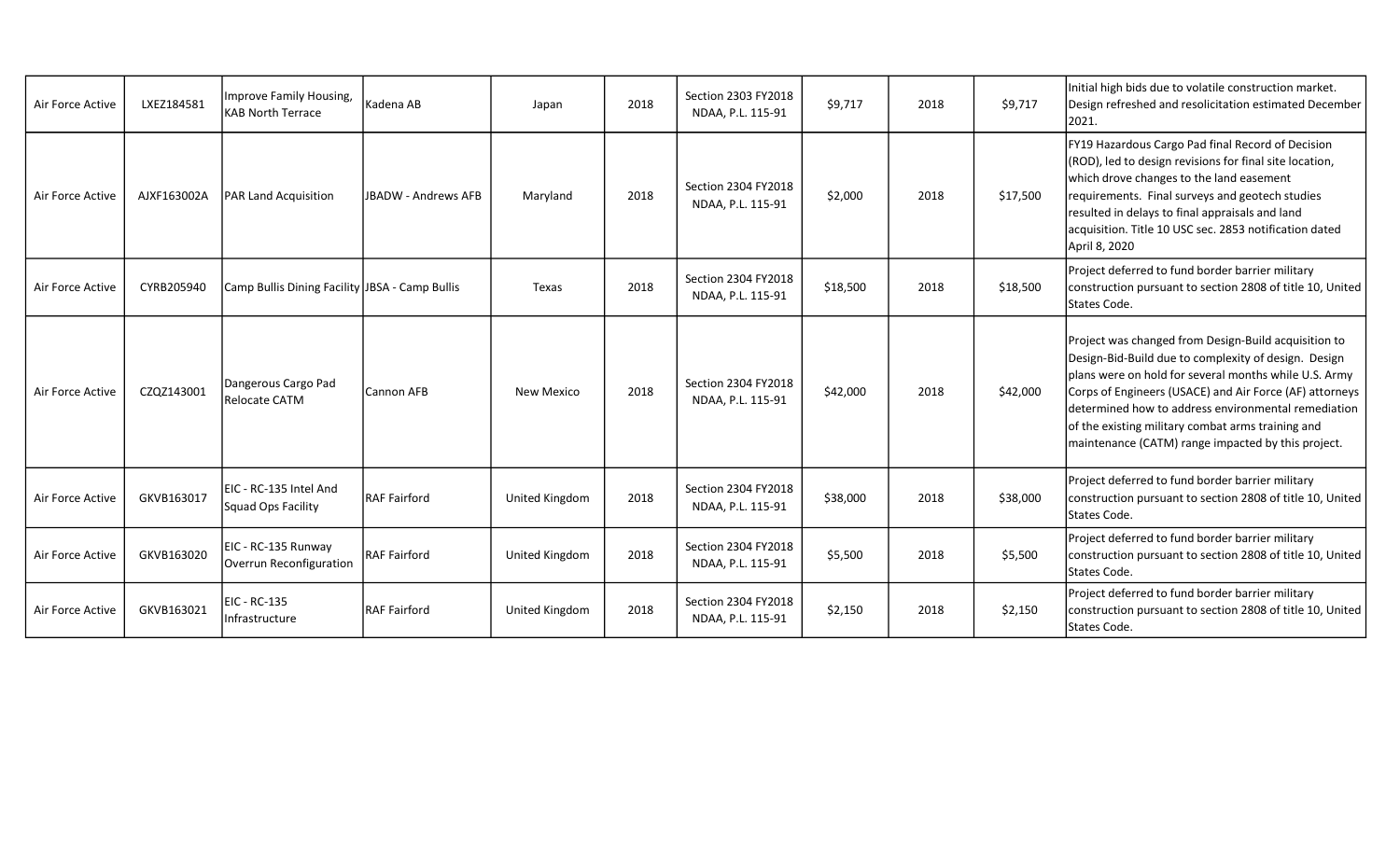| Air Force Active | MPLS083737S4 | <b>BMT Satellite</b><br>Classrooms/Dining<br>Facility 4       | <b>JBSA - Lackland AFB</b> | Texas      | 2018 | Section 2304 FY2018<br>NDAA, P.L. 115-91 | \$76,000 | 2018 | \$48,000 | Redesign to combine Basic Military Training (BMT)<br>Recruit Dormitory 8/Classrooms Dining Fac 4 together<br>(due to cancellation and reprogramming of BMT Recruit<br>Dormitory 7 (funds required to pay for the shortfall's of<br>funds for BMT Recruit Dormitory 5/Classrooms Dining<br>Fac 3, and BMT Recruit Dormitory 6. BMT Recruit<br>Dormitory 7 was originally combined with<br>Classrooms_Dining Fac 4). |
|------------------|--------------|---------------------------------------------------------------|----------------------------|------------|------|------------------------------------------|----------|------|----------|--------------------------------------------------------------------------------------------------------------------------------------------------------------------------------------------------------------------------------------------------------------------------------------------------------------------------------------------------------------------------------------------------------------------|
| Air Force Active | XLWU063006   | Fire/Crash Rescue Station  Tyndall AFB                        |                            | Florida    | 2018 | Section 2304 FY2018<br>NDAA, P.L. 115-91 | \$17,000 | 2018 | \$17,000 | Project deferred to fund border barrier military<br>construction pursuant to section 2808 of title 10, United<br>States Code.                                                                                                                                                                                                                                                                                      |
| Air Force Active | ENRY180001   | <b>ERI: Replace/Expand</b><br>lQuick Reaction Alert Pad       | Rygge                      | Norway     | 2018 | Section 2903 FY2018<br>NDAA, P.L. 115-91 | \$10,300 | 2018 | \$10,300 | Project deferred to fund border barrier military<br>construction pursuant to section 2808 of title 10, United<br>States Code.                                                                                                                                                                                                                                                                                      |
| Air Force Active | LHKE180001   | <b>ERI: Increase POL Storage</b><br>Capacity                  | Kecskemet                  | Hungary    | 2018 | Section 2903 FY2018<br>NDAA, P.L. 115-91 | \$12,500 | 2018 | \$12,500 | Project deferred to fund border barrier military<br>construction pursuant to section 2808 of title 10, United<br>States Code.                                                                                                                                                                                                                                                                                      |
| Air Force Active | LHKE180002   | <b>ERI: Construct Parallel</b><br>Taxiway                     | Kecskemet                  | Hungary    | 2018 | Section 2903 FY2018<br>NDAA, P.L. 115-91 | \$30,000 | 2018 | \$30,000 | Project deferred to fund border barrier military<br>construction pursuant to section 2808 of title 10, United<br>States Code.                                                                                                                                                                                                                                                                                      |
| Air Force Active | LHKE180003   | ERI: Airfield Upgrades                                        | Kecskemet                  | Hungary    | 2018 | Section 2903 FY2018<br>NDAA, P.L. 115-91 | \$12,900 | 2018 | \$12,900 | Project deferred to fund border barrier military<br>construction pursuant to section 2808 of title 10, United<br>States Code.                                                                                                                                                                                                                                                                                      |
| Air Force Active | LJYC093002   | Dormitory - 216 Rm                                            | Incirlik AB                | Turkey     | 2018 | Section 2903 FY2018<br>NDAA, P.L. 115-91 | \$25,997 | 2018 | \$25,997 | Delay due to Host Nation Impasse on Construction<br>Circular Interpretation                                                                                                                                                                                                                                                                                                                                        |
| Air Force Active | LJYC203002   | <b>OIR: Relocate Base Main</b><br><b>Access Control Point</b> | Incirlik AB                | Turkey     | 2018 | Section 2903 FY2018<br>NDAA, P.L. 115-91 | \$14,600 | 2018 | \$14,600 | Project deferred to fund border barrier military<br>construction pursuant to section 2808 of title 10, United<br>States Code.                                                                                                                                                                                                                                                                                      |
| Air Force Active | LUXE180001   | ERI: ECAOS Deployable<br>Airbase System Storage               | Sanem                      | Luxembourg | 2018 | Section 2903 FY2018<br>NDAA, P.L. 115-91 | \$67,400 | 2018 | \$67,400 | Project deferred to fund border barrier military<br>construction pursuant to section 2808 of title 10, United<br>States Code.                                                                                                                                                                                                                                                                                      |
| Air Force Active | LZMC180001   | <b>ERI: Increase POL Storage</b><br>Capacity                  | Malaky                     | Slovakia   | 2018 | Section 2903 FY2018<br>NDAA, P.L. 115-91 | \$20,000 | 2018 | \$20,000 | Project deferred to fund border barrier military<br>construction pursuant to section 2808 of title 10, United<br>States Code.                                                                                                                                                                                                                                                                                      |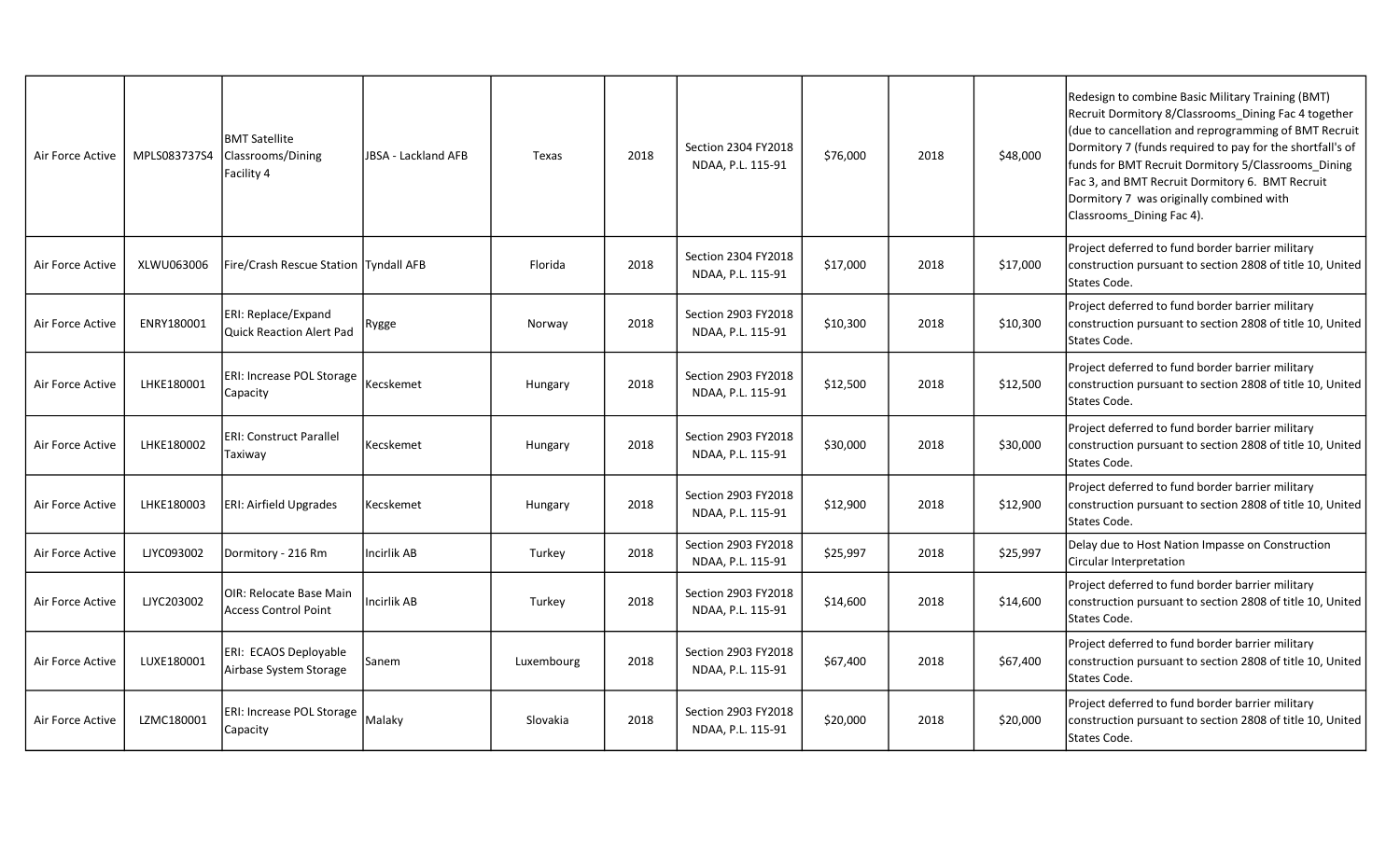| Air Force Active | LZMC180002 | ERI: Airfield Upgrades                                | Malaky               | Slovakia   | 2018 | Section 2903 FY2018<br>NDAA, P.L. 115-91  | \$4,000  | 2018 | \$4,000  | Project deferred to fund border barrier military<br>construction pursuant to section 2808 of title 10, United<br>States Code.                                                                                                                                                                                                                                                                                                                                                                                                                                                                                                                                                                               |
|------------------|------------|-------------------------------------------------------|----------------------|------------|------|-------------------------------------------|----------|------|----------|-------------------------------------------------------------------------------------------------------------------------------------------------------------------------------------------------------------------------------------------------------------------------------------------------------------------------------------------------------------------------------------------------------------------------------------------------------------------------------------------------------------------------------------------------------------------------------------------------------------------------------------------------------------------------------------------------------------|
| Air Force Active | LZSL180001 | <b>ERI: Airfield Upgrades</b>                         | Sliac                | Slovakia   | 2018 | Section 2903 FY2018<br>NDAA, P.L. 115-91  | \$22,000 | 2018 | \$22,000 | Project deferred to fund border barrier military<br>construction pursuant to section 2808 of title 10, United<br>States Code.                                                                                                                                                                                                                                                                                                                                                                                                                                                                                                                                                                               |
| Air Force Active | AJJY183003 | Hayman Munitions<br>Storage Igloos, MSA 2             | JRM - Andersen AFB   | Guam       | 2019 | Section 2301 FY2019<br>NDAA, P.L. 115-232 | \$9,800  | 2019 | \$9,800  | Project deferred to fund border barrier military<br>construction pursuant to section 2808 of title 10, United<br>States Code.                                                                                                                                                                                                                                                                                                                                                                                                                                                                                                                                                                               |
| Air Force Active | AJXF173009 | Military Working Dog<br>Kennel                        | JBADW - Andrews AFB  | Maryland   | 2019 | Section 2301 FY2019<br>NDAA, P.L. 115-232 | \$8,000  | 2019 | \$8,000  | Encountered high estimated construction costs early in<br>design and pursuing alternate utilities recommended<br>during value engineering (VE) study to reduce costs.                                                                                                                                                                                                                                                                                                                                                                                                                                                                                                                                       |
| Air Force Active | AWUB085007 | <b>Entrance Road And Gate</b><br>Complex              | <b>Barksdale AFB</b> | Louisiana  | 2019 | Section 2301 FY2019<br>NDAA, P.L. 115-232 | \$48,000 | 2019 | \$12,250 | Requires reprogramming for increased cost and scope;<br>Advertised as Multiple Award Construction Contract<br>(MACC) Seed Project. Award Scheduled 30 Sep 2021                                                                                                                                                                                                                                                                                                                                                                                                                                                                                                                                              |
| Air Force Active | FTQW180110 | F-35 CATM Range                                       | Eielson AFB          | Alaska     | 2019 | Section 2301 FY2019<br>NDAA, P.L. 115-232 | \$19,000 | 2019 | \$19,000 | The project had to be redesigned for the heating,<br>ventilation, and air conditioning (HVAC) system for the<br>project after the review of the 65% design submittal. It<br>was noted by the Air Force Civil Engineering Center<br>(AFCEC) combat arms training and maintenance (CATM)<br>subject matter expert (SME) that the HVAC system<br>needed to be designed to minimization lead exposure<br>to the AF CATM instructors. Additionally, the redesign<br>required a larger mechanical room so the facility size<br>had to be increased from 426 SM to 600 SM. This<br>increase required Special Language in the FY21 NDAA<br>signed on 1 Jan 2021. Award of the project is scheduled<br>for Aug 2021. |
| Air Force Active | KRSM163015 | Composite Aircraft<br>Antenna Calibration<br>Facility | <b>Hill AFB</b>      | Utah       | 2019 | Section 2301 FY2019<br>NDAA, P.L. 115-232 | \$26,000 | 2019 | \$26,000 | Project deferred to fund border barrier military<br>construction pursuant to section 2808 of title 10, United<br>States Code.                                                                                                                                                                                                                                                                                                                                                                                                                                                                                                                                                                               |
| Air Force Active | KWRD163000 | MQ-9 FTU Ops Facility                                 | <b>Holloman AFB</b>  | New Mexico | 2019 | Section 2301 FY2019<br>NDAA, P.L. 115-232 | \$85,000 | 2019 | \$85,000 | Project deferred to fund border barrier military<br>construction pursuant to section 2808 of title 10, United<br>States Code.                                                                                                                                                                                                                                                                                                                                                                                                                                                                                                                                                                               |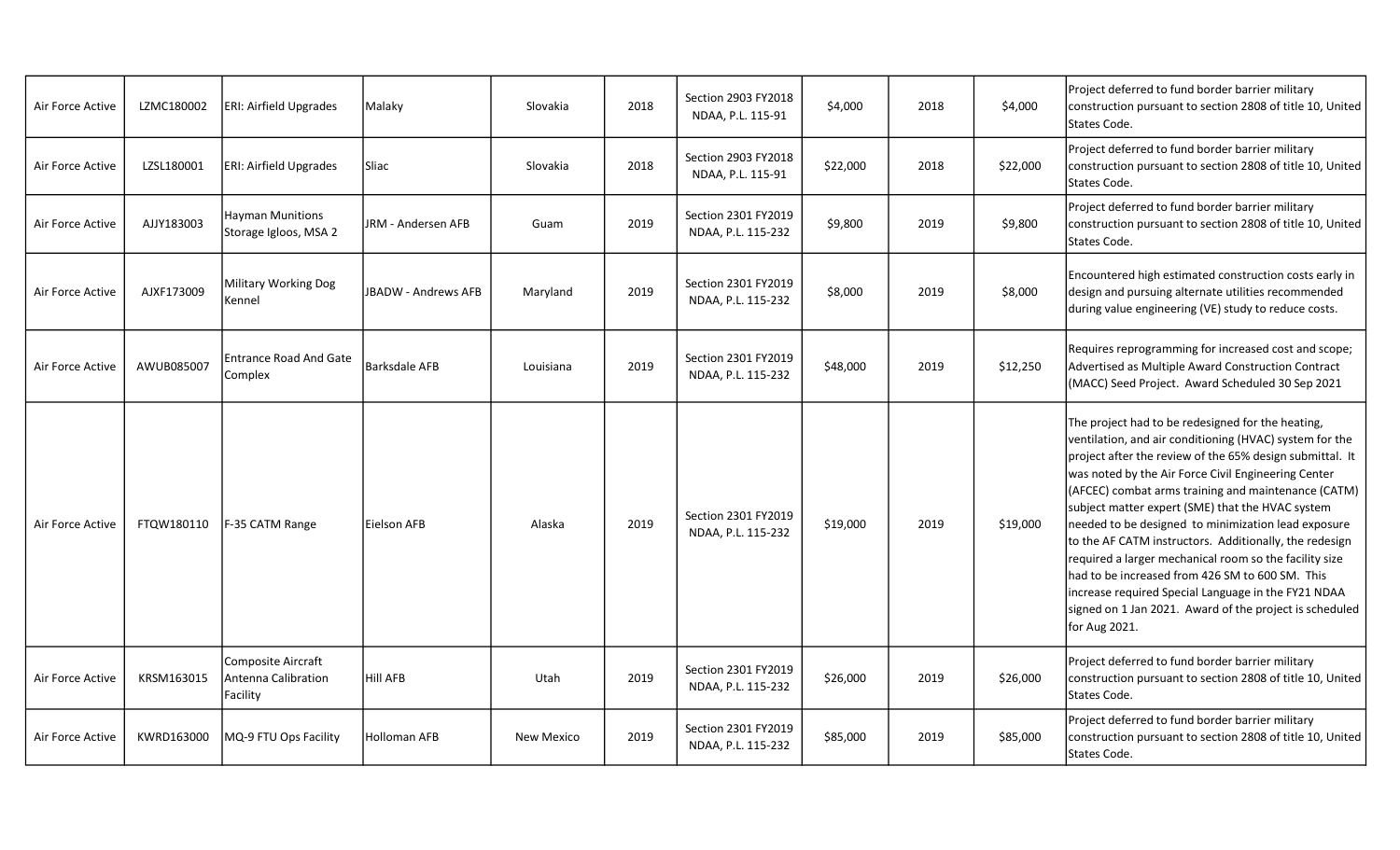| Air Force Active | MHMV973011 | <b>Wyoming Gate Upgrade</b><br>For Antiterrorism<br>Compliance | <b>Kirtland AFB</b>   | New Mexico                         | 2019 | Section 2301 FY2019<br>NDAA, P.L. 115-232 | \$7,000   | 2019 | \$7,000   | Current working estimate (CWE) is 30% over the project<br>authorization (PA) and User is seeking re-programming.                                                                                                                                    |
|------------------|------------|----------------------------------------------------------------|-----------------------|------------------------------------|------|-------------------------------------------|-----------|------|-----------|-----------------------------------------------------------------------------------------------------------------------------------------------------------------------------------------------------------------------------------------------------|
| Air Force Active | MSET153511 | F-35A Dorm                                                     | <b>RAF Lakenheath</b> | United Kingdom                     | 2019 | Section 2301 FY2019<br>NDAA, P.L. 115-232 | \$29,541  | 2019 | \$29,541  | Delayed due to change in project acquisition strategy<br>and tie-in to O&M project (running track re-location).<br>Request for Proposal (RFP) issued / bids are under<br>review. Contract Award expected July 2021.                                 |
| Air Force Active | MSET153515 | F-35A ADAL Conventional<br>Munitions Mx                        | <b>RAF Lakenheath</b> | United Kingdom                     | 2019 | Section 2301 FY2019<br>NDAA, P.L. 115-232 | \$9,204   | 2019 | \$9,204   | Project requires Above Threshold Re-programming<br>(ATR). Awaiting 95% design costs before re-<br>programming/advertising project. 95% Design<br>estimated completion date (ECD) Jan 2022. Contract<br>award expect Sept 2022-Mar 2023.             |
| Air Force Active | PAF189030  | APR - Cargo Pad With<br>Taxiway Extension                      | Tinian                | <b>Northern Mariana</b><br>Islands | 2019 | Section 2301 FY2019<br>NDAA, P.L. 115-232 | \$92,000  | 2019 | \$71,000  | Projects re-scoping design in progress, estimated award<br>Jul 22.                                                                                                                                                                                  |
| Air Force Active | PAF189040  | <b>APR - Maintenance</b><br>Facility                           | Tinian                | Northern Mariana<br>Islands        | 2019 | Section 2301 FY2019<br>NDAA, P.L. 115-232 | \$4,700   | 2019 | \$4,700   | Projects re-scoping design in progress, estimated award<br>Jul 22.                                                                                                                                                                                  |
| Air Force Active | PAF198127  | <b>TACMOR Utilities And</b><br>Infrastructure Support          | Worldwide Unspecified | Unspecified                        | 2019 | Section 2301 FY2019<br>NDAA, P.L. 115-232 | \$18,000  | 2019 | \$18,000  | Project deferred to fund border barrier military<br>construction pursuant to section 2808 of title 10, United<br>States Code.                                                                                                                       |
| Air Force Active | QJVF153001 | Consolidated Helo/TRF<br>Ops/AMU And Alert Fac                 | Minot AFB             | North Dakota                       | 2019 | Section 2301 FY2019<br>NDAA, P.L. 115-232 | \$71,500  | 2019 | \$71,500  | Contractor bids exceeded Program Authorization (PA),<br>so Above Threshold Reprogramming (ATR) was<br>submitted. Bids were extended until 22 Jul 21.                                                                                                |
| Air Force Active | SXHT023007 | lMain Gate                                                     | <b>Patrick AFB</b>    | Florida                            | 2019 | Section 2301 FY2019<br>NDAA, P.L. 115-232 | \$9,000   | 2019 | \$9,000   | Advance notice of solicitation issued 26 Jan 21. Issue<br>solicitation 12 Feb 21 with proposals due 12 Mar 21. No<br>change to bid schedule. 270 day bid acceptance period<br>to allow time for anticipated Above Threshold<br>Reprogramming (ATR). |
| Air Force Active | MXRD153006 | MIT-Lincoln Laboratory<br>(West Lab CSL/MIF)                   | Hanscom AFB           | Massachusetts                      | 2019 | Section 2301 FY2019<br>NDAA, P.L. 115-232 | \$225,000 | 2019 | \$225,000 | Unwarded solicitation delayed is two-fold: 1) extremely<br>high bid - \$100M above project authorization (PA) of<br>\$225M, and 2) Bid cancelled after 9 months of<br>unsuccessful negotiations.                                                    |
| Air Force Active | LXEZ194643 | Improve MFH, KAB<br>Stearly Heights (130UN                     | Kadena AB             | Japan                              | 2019 | Section 2303 FY2019<br>NDAA, P.L. 115-232 | \$72,129  | 2019 | \$72,129  | Project bid was unawardable; project has been re-<br>designed/re-scoped and is awaiting advertisement by<br>agent.                                                                                                                                  |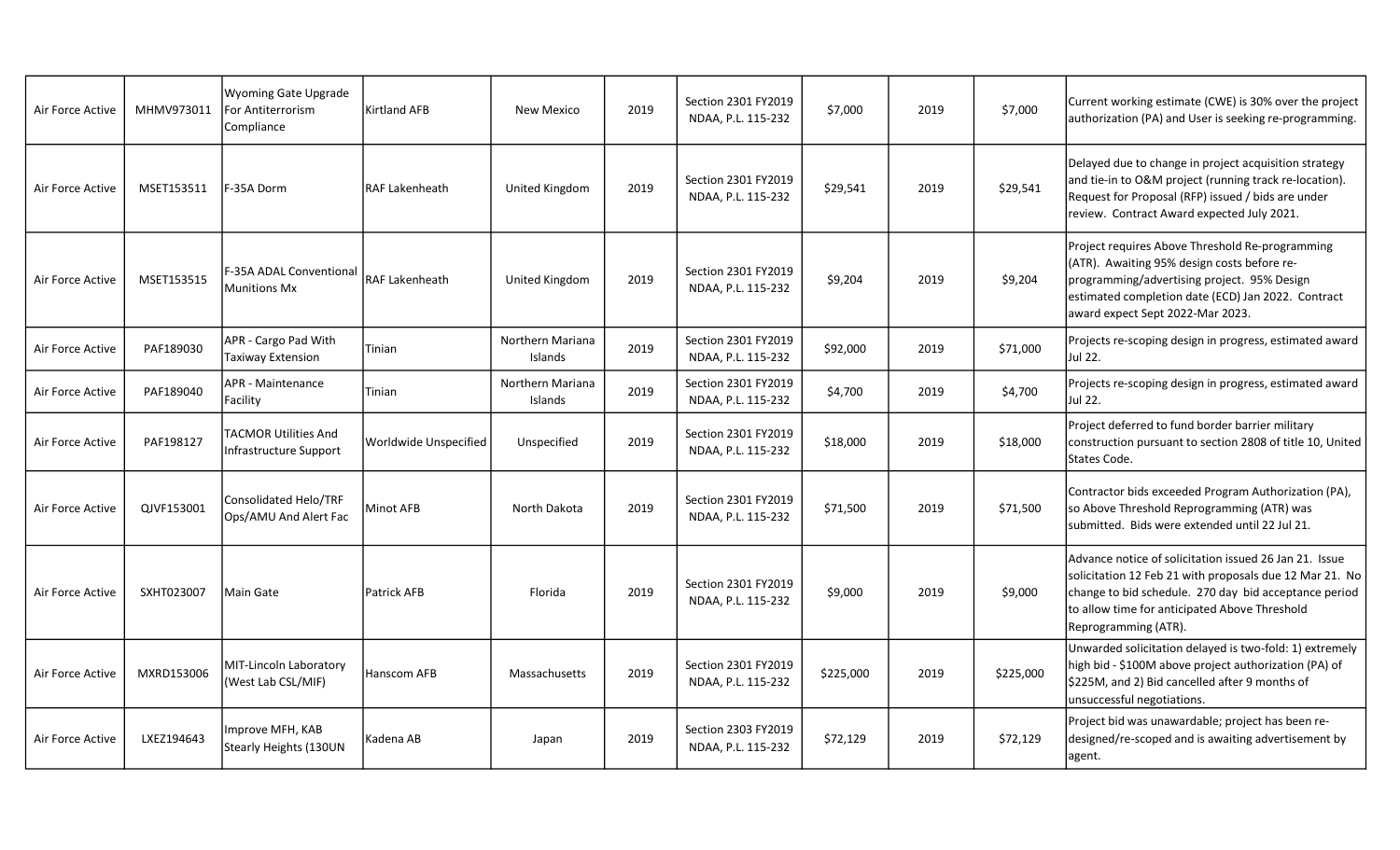| Air Force Active | MSET164003 | Improve Liberty Village<br>Parking                                       | RAF Lakenheath      | United Kingdom | 2019 | Section 2303 FY2019<br>NDAA, P.L. 115-232                                                                         | \$3,118   | 2019 | \$3,118   | Delays in host nation on-boarding to Regional Delivery<br>contractor. Developing revised customer concept<br>document. Awaiting updated schedule from DIO<br>(Defense Infrastructure Organisation).                                                                                                                  |
|------------------|------------|--------------------------------------------------------------------------|---------------------|----------------|------|-------------------------------------------------------------------------------------------------------------------|-----------|------|-----------|----------------------------------------------------------------------------------------------------------------------------------------------------------------------------------------------------------------------------------------------------------------------------------------------------------------------|
| Air Force Active | ALUA083018 | Personnel Deployment<br><b>Processing Facility</b>                       | Al Udeid            | Qatar          | 2019 | Section 2903 FY2019<br>NDAA, P.L. 115-232                                                                         | \$40,000  | 2019 | \$40,000  | Design is 100%. Due to award on Feb 22.                                                                                                                                                                                                                                                                              |
| Air Force Active | ALUA213100 | Flight line Support<br>Facilities                                        | Al Udeid            | Qatar          | 2019 | Section 2903 FY2019<br>NDAA, P.L. 115-232                                                                         | \$30,400  | 2019 | \$30,400  | Code A (Authority to Advertise) received on 18 Nov<br>2020. Primary Design Team working to finalize<br>acquisition documents and issue solicitation.                                                                                                                                                                 |
| Air Force Active | GKVB193028 | <b>EDI-Construct DABS-</b><br>FEV/EMEDS Storage                          | <b>RAF Fairford</b> | United Kingdom | 2019 | Section 2903 FY2019<br>NDAA, P.L. 115-232                                                                         | \$87,000  | 2019 | \$87,000  | Project deferred to fund border barrier military<br>construction pursuant to section 2808 of title 10, United<br>States Code.                                                                                                                                                                                        |
| Air Force Active | GKVB193029 | <b>EDI-Munitions Holding</b><br>Area                                     | <b>RAF Fairford</b> | United Kingdom | 2019 | Section 2903 FY2019<br>NDAA, P.L. 115-232                                                                         | \$19,000  | 2019 | \$19,000  | Project deferred to fund border barrier military<br>construction pursuant to section 2808 of title 10, United<br>States Code.                                                                                                                                                                                        |
| Air Force Active | LGGK193542 | EDI: KMC DABS-FEV/RH<br>Storage Warehouses                               | Ramstein AB         | Germany        | 2019 | Section 2903 FY2019<br>NDAA, P.L. 115-232                                                                         | \$119,000 | 2019 | \$119,000 | Project deferred to fund border barrier military<br>construction pursuant to section 2808 of title 10, United<br>States Code.                                                                                                                                                                                        |
| Air Force Active | LZMC190001 | <b>EDI: Regional Munitions</b><br>Storage Area                           | Malaky              | Slovakia       | 2019 | Section 2903 FY2019<br>NDAA, P.L. 115-232                                                                         | \$59,000  | 2019 | \$59,000  | Project deferred to fund border barrier military<br>construction pursuant to section 2808 of title 10, United<br>States Code.                                                                                                                                                                                        |
| Air Force Active | SGBP212901 | <b>MILSTAR Satellite Comm</b><br>Station                                 | <b>Offutt AFB</b>   | Nebraska       | 2019 | Spend plan (dated<br>August 20,2019) per<br>Title X, FY 2019<br>supplemental<br>appropriation act, P.L.<br>116-20 | \$26,000  | 2019 | \$26,000  | National Disaster Recovery Project. Current Design is<br>nearly 35%, award is scheduled for 22 Sep 22.                                                                                                                                                                                                               |
| Air Force Active | XLWU203013 | <sub>i</sub> Ops/Aircraft Maintenance  <br>Tyndall AFB<br>Unit Hangar #1 |                     | Florida        | 2019 | Spend plan (dated<br>August 20,2019) per<br>Title X, FY 2019<br>supplemental<br>appropriation act, P.L.<br>116-20 | \$78,000  | 2019 | \$78,000  | National Disaster Recovery (NDR) Project. Scope and<br>programming, design integration for entire installation,<br>design coordination for site access, utility corridors, and<br>construction laydown. Environmental impact statement.<br>NDR projects to be awarded incrementally over the next<br>12 - 24 months. |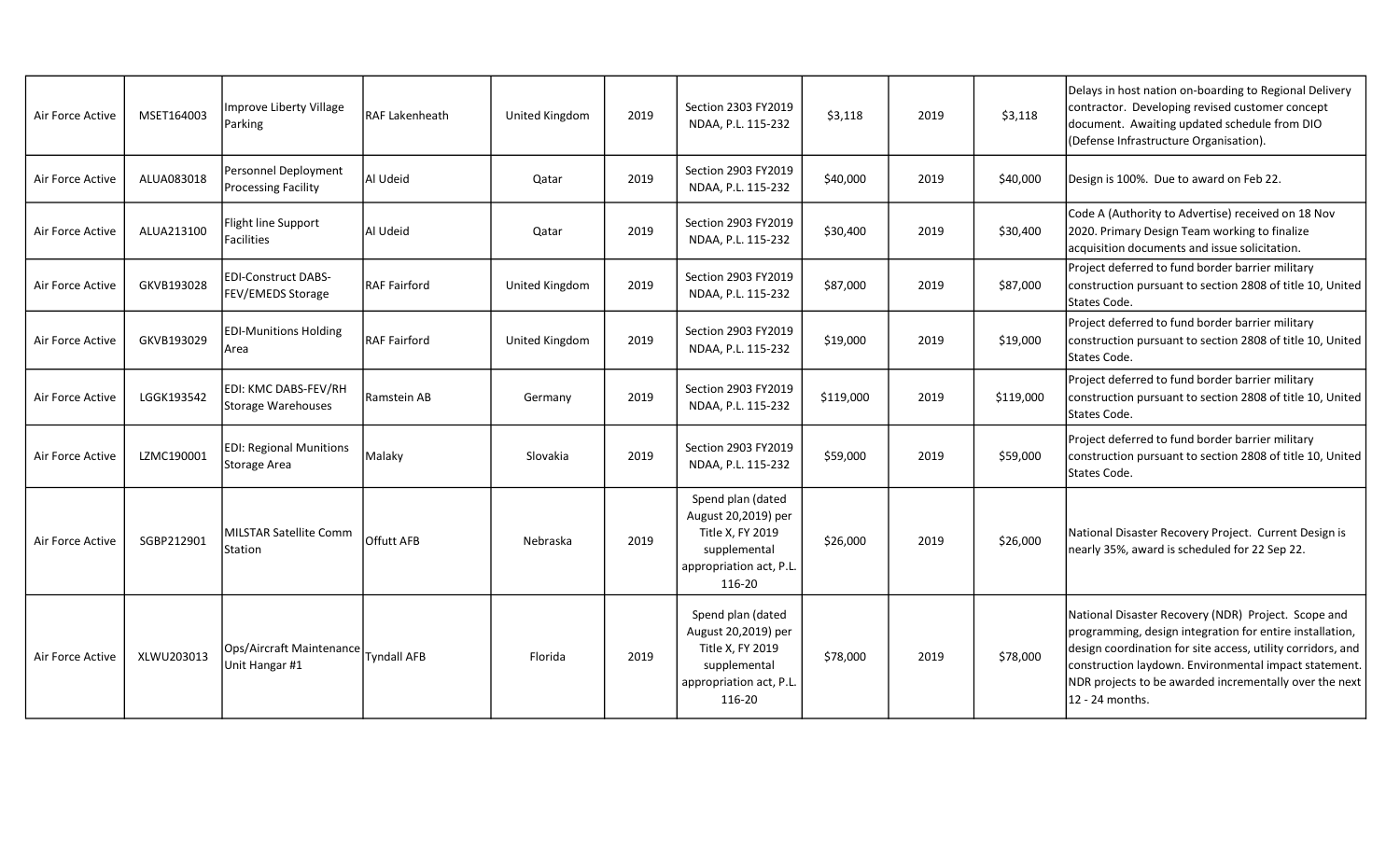| Air Force Active | XLWU203016 | Maintenance Squadron<br>Complex                | <b>Tyndall AFB</b> | Florida  | 2019 | Spend plan (dated<br>August 20,2019) per<br>Title X, FY 2019<br>supplemental<br>appropriation act, P.L.<br>116-20                    | \$47,000  | 2019 | \$47,000  | National Disaster Recovery (NDR) Project. Scope and<br>programming, design integration for entire installation,<br>design coordination for site access, utility corridors, and<br>construction laydown. Environmental impact statement.<br>NDR projects to be awarded incrementally over the next<br>12 - 24 months. |
|------------------|------------|------------------------------------------------|--------------------|----------|------|--------------------------------------------------------------------------------------------------------------------------------------|-----------|------|-----------|----------------------------------------------------------------------------------------------------------------------------------------------------------------------------------------------------------------------------------------------------------------------------------------------------------------------|
| Air Force Active | XLWU203041 | Aircraft Parking Apron                         | <b>Tyndall AFB</b> | Florida  | 2019 | Spend plan (dated<br>August 20,2019) per<br>Title X, FY 2019<br>supplemental<br>appropriation act, P.L.<br>116-20                    | \$45,000  | 2019 | \$45,000  | National Disaster Recovery (NDR) Project. Scope and<br>programming, design integration for entire installation,<br>design coordination for site access, utility corridors, and<br>construction laydown. Environmental impact statement.<br>NDR projects to be awarded incrementally over the next<br>12 - 24 months. |
| Air Force Active | XLWU203045 | Site Development,<br>Utilities, & Demo Phase 1 | Tyndall AFB        | Florida  | 2019 | Spend plan (dated<br>August 20,2019) per<br>Title X, FY 2019<br>supplemental<br>appropriation act, P.L.<br>116-20                    | \$194,000 | 2019 | \$194,000 | National Disaster Recovery (NDR) Project. Scope and<br>programming, design integration for entire installation,<br>design coordination for site access, utility corridors, and<br>construction laydown. Environmental impact statement.<br>NDR projects to be awarded incrementally over the next<br>12 - 24 months. |
| Air Force Active | XLWU203048 | Munitions Storage<br><b>Facilities</b>         | <b>Tyndall AFB</b> | Florida  | 2019 | Spend plan (dated<br>August 20,2019) per<br>Title X, FY 2019<br>supplemental<br>appropriation act, P.L.<br>116-20                    | \$25,000  | 2019 | \$25,000  | National Disaster Recovery (NDR) Project. Scope and<br>programming, design integration for entire installation,<br>design coordination for site access, utility corridors, and<br>construction laydown. Environmental impact statement.<br>NDR projects to be awarded incrementally over the next<br>12 - 24 months. |
| Air Force Active | WWYK153007 | Commercial Vehicle<br>Inspection Facility      | <b>Tinker AFB</b>  | Oklahoma | 2019 | Spend plan (dated<br>October 10, 2019) per<br>Section 2810, FY 2019<br><b>National Defense</b><br>Authorization Act, P.L.<br>115-232 | \$14,000  | 2019 | \$14,000  | Initially Appropriated, but not Authorized in FY19.<br>Received Authorization in FY21.                                                                                                                                                                                                                               |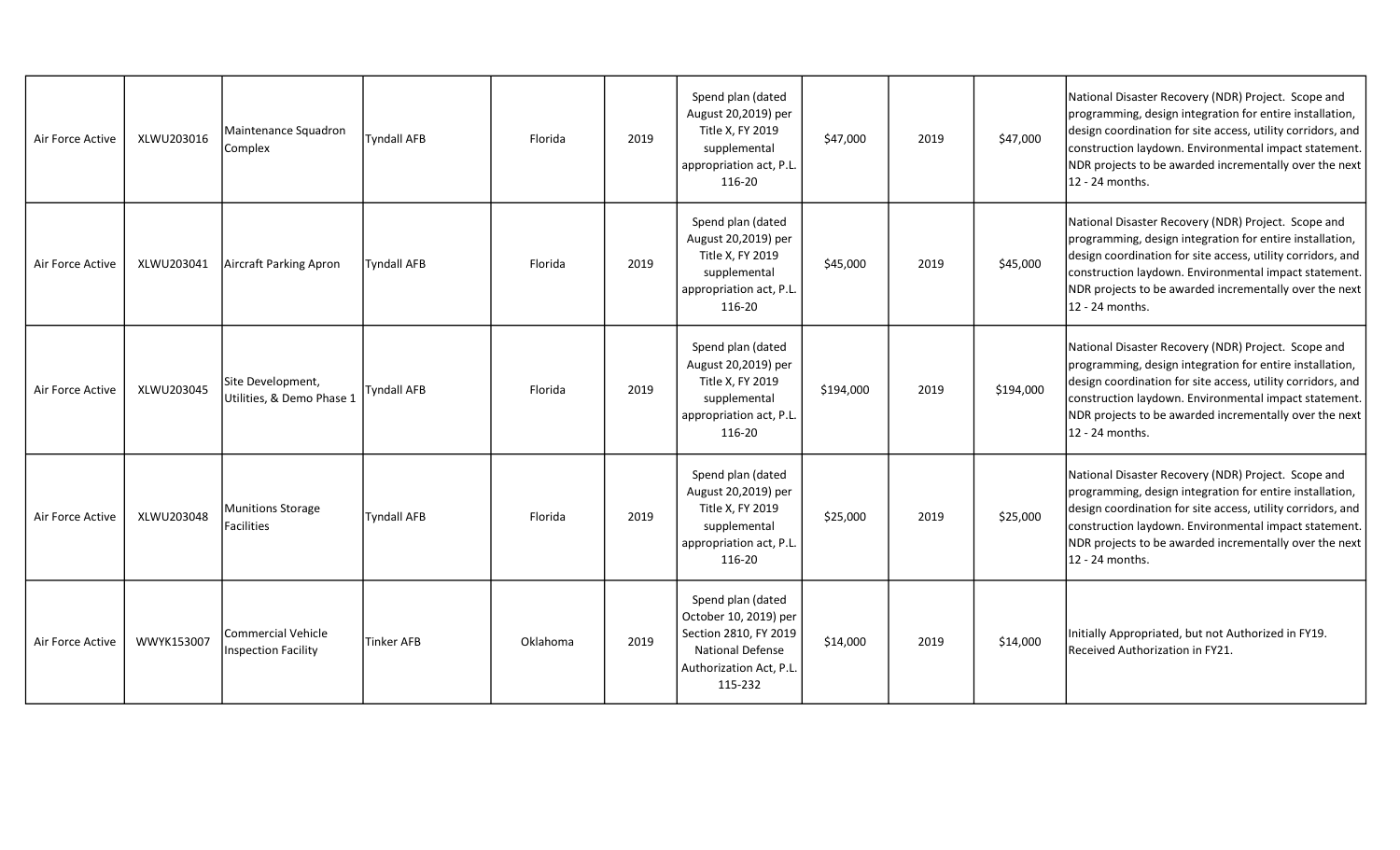| Air Force Active | MPLS083737R8 | BMT Recruit Dormitory 8 JBSA - Lackland AFB                    |                            | Texas                       | 2020 | Section 2301 FY2020<br>NDAA, P.L. 116-92 | \$110,000 | 2020 | \$110,000 | Redesign to combine Basic Military Training (BMT)<br>Recruit Dormitory 8/Classrooms Dining Fac 4 together<br>(due to cancellation and reprogramming of BMT Recruit<br>Dormitory 7 (funds required to pay for the shortfall's of<br>funds for BMT Recruit Dormitory 5/Classrooms_Dining<br>Fac 3, and BMT Recruit Dormitory 6. BMT Recruit<br>Dormitory 7 was originally combined with<br>Classrooms_Dining Fac 4) |
|------------------|--------------|----------------------------------------------------------------|----------------------------|-----------------------------|------|------------------------------------------|-----------|------|-----------|-------------------------------------------------------------------------------------------------------------------------------------------------------------------------------------------------------------------------------------------------------------------------------------------------------------------------------------------------------------------------------------------------------------------|
| Air Force Active | MSET173504   | F-35 PGM Facility                                              | RAF Lakenheath             | United Kingdom              | 2020 | Section 2301 FY2020<br>NDAA, P.L. 116-92 | \$14,300  | 2020 | \$14,300  | Project requires Above Threshold Re-programming<br>(ATR). Awaiting 95% design costs before re-<br>programming/advertising project. 95% Design<br>estimated completion date (ECD) April 2022. Contract<br>award expect Sept 2022-Mar 2023.                                                                                                                                                                         |
| Air Force Active | NZAS1014838  | Weapons Storage And<br><b>Maintenance Facility</b>             | Malmstrom AFB              | Montana                     | 2020 | Section 2301 FY2020<br>NDAA, P.L. 116-92 | \$235,000 | 2020 | \$120,000 | Multiple design changes were needed at 65% to meet<br>User requirements; Now proceeding to 95% design.                                                                                                                                                                                                                                                                                                            |
| Air Force Active | PAF180200    | Jet Fuel Storage Tanks                                         | <b>RAAF Base Tindal</b>    | Australia                   | 2020 | Section 2301 FY2020<br>NDAA, P.L. 116-92 | \$59,000  | 2020 | \$59,000  | Delayed by Royal Australian Air Force (RAAF) direction,<br>award on track for Jul 21                                                                                                                                                                                                                                                                                                                              |
| Air Force Active | PAF189010    | <b>Fuel Tanks With Receipt</b><br>Pipeline & Hydrant<br>System | Tinian                     | Northern Mariana<br>Islands | 2020 | Section 2301 FY2020<br>NDAA, P.L. 116-92 | \$109,000 | 2020 | \$25,000  | Projects re-scoping design in progress, estimated award<br>Jul 22.                                                                                                                                                                                                                                                                                                                                                |
| Air Force Active | PAF189021    | Airfield Development<br>Phase 1                                | Tinian                     | Northern Mariana<br>Islands | 2020 | Section 2301 FY2020<br>NDAA, P.L. 116-92 | \$109,000 | 2020 | \$25,000  | Projects re-scoping design in progress, estimated award<br>Jul 22.                                                                                                                                                                                                                                                                                                                                                |
| Air Force Active | PAF189022    | Parking Apron                                                  | Tinian                     | Northern Mariana<br>Islands | 2020 | Section 2301 FY2020<br>NDAA, P.L. 116-92 | \$98,000  | 2020 | \$25,000  | Projects re-scoping design in progress, estimated award<br>Jul 22.                                                                                                                                                                                                                                                                                                                                                |
| Air Force Active | QFQE193002   | 1 ERS Dorm                                                     | <b>RAF Akrotiri</b>        | Cyprus                      | 2020 | Section 2301 FY2020<br>NDAA, P.L. 116-92 | \$27,000  | 2020 | \$27,000  | Project delayed due to host nation on-boarding/hiring of<br>AE to complete the design work. Construction Contract<br>Award Estimated Completion Date (ECD) Oct 21.                                                                                                                                                                                                                                                |
| Air Force Active | TYMX170134   | T-X Mx Trng Sys<br>Centralized Trng Fac                        | <b>JBSA - Randolph AFB</b> | Texas                       | 2020 | Section 2301 FY2020<br>NDAA, P.L. 116-92 | \$19,000  | 2020 | \$19,000  | Design started prior to all Trainer Equipment<br>specifications being established; Architect/Engineer<br>(A/E) modification delayed schedule, plus Record of<br>Decision (ROD) won't be signed until Feb 2022 delaying<br>the construction award.                                                                                                                                                                 |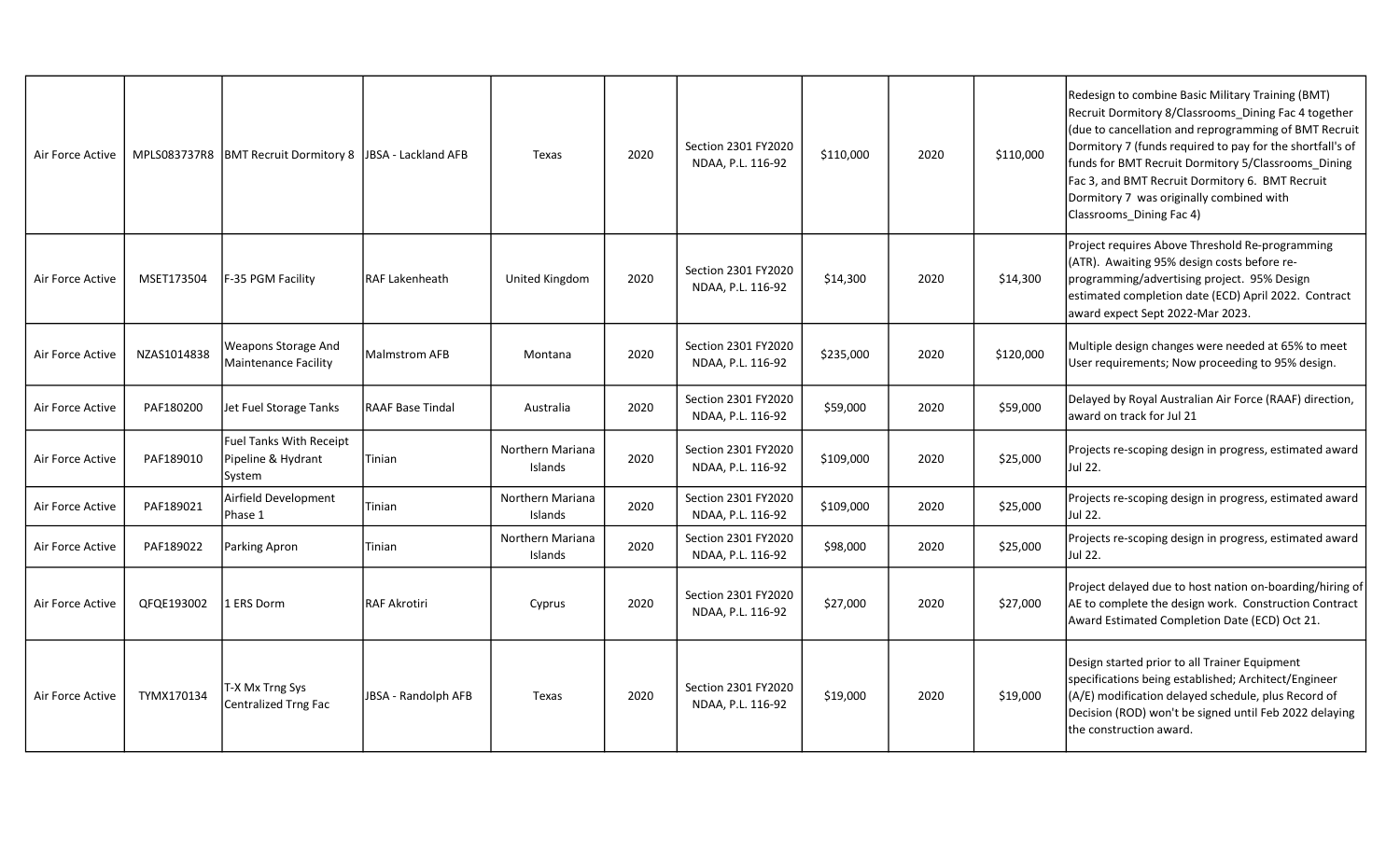| Air Force Active | VDYD1055428 | Joint Operations &<br><b>Mission Planning Center</b> | Scott AFB                          | <b>Illinois</b>          | 2020 | Section 2301 FY2020<br>NDAA, P.L. 116-92                                                                                                       | \$100,000 | 2020 | \$100,000 | Delays due to proposed user changes in requirements<br>that were submitted to Major Command Commander<br>(MAJCOM/CC). Ultimately disapproved after schedule<br>delays in design. |
|------------------|-------------|------------------------------------------------------|------------------------------------|--------------------------|------|------------------------------------------------------------------------------------------------------------------------------------------------|-----------|------|-----------|----------------------------------------------------------------------------------------------------------------------------------------------------------------------------------|
| Air Force Active | ASVF203110  | Air Traffic Control Tower                            | Azrag                              | Jordan                   | 2020 | Section 2903 FY2020<br>NDAA, P.L. 116-92                                                                                                       | \$24,000  | 2020 | \$24,000  | Project deferred to fund border barrier military<br>construction pursuant to section 2808 of title 10, United<br>States Code.                                                    |
| Air Force Active | ASVF203130  | <b>Munitions Storage Area</b>                        | Azrag                              | Jordan                   | 2020 | Section 2903 FY2020<br>NDAA, P.L. 116-92                                                                                                       | \$42,000  | 2020 | \$42,000  | Project deferred to fund border barrier military<br>construction pursuant to section 2808 of title 10, United<br>States Code.                                                    |
| Air Force Active | EPLK190001  | EDI-Hot Cargo Pad                                    | Unspecified Worldwide<br>Locations | Worldwide<br>Unspecified | 2020 | Section 2903 FY2020<br>NDAA, P.L. 116-92                                                                                                       | \$29,000  | 2020 | \$29,000  | Project deferred to fund border barrier military<br>construction pursuant to section 2808 of title 10, United<br>States Code.                                                    |
| Air Force Active | EPPW190001  | <b>EDI-Munitions Storage</b><br>Area                 | Powidz                             | Poland                   | 2020 | Section 2903 FY2020<br>NDAA, P.L. 116-92                                                                                                       | \$39,000  | 2020 | \$39,000  | Partner project with Army 2808 deferred project.<br>Poland recently funded the Army portion so project is<br>lout for bid.                                                       |
| Air Force Active | EPPW203001  | <b>EDI-ECAOS DABS/FEV</b><br><b>EMEDS Storage</b>    | Unspecified Worldwide<br>Locations | Worldwide<br>Unspecified | 2020 | Section 2903 FY2020<br>NDAA, P.L. 116-92                                                                                                       | \$107,000 | 2020 | \$107,000 | Project deferred to fund border barrier military<br>construction pursuant to section 2808 of title 10, United<br>States Code.                                                    |
| Air Force Active | QUUG023002  | <b>EDI-Hot Cargo Pad</b>                             | Moron AB                           | Spain                    | 2020 | Section 2903 FY2020<br>NDAA, P.L. 116-92                                                                                                       | \$8,500   | 2020 | \$8,500   | Project deferred to fund border barrier military<br>construction pursuant to section 2808 of title 10, United<br>States Code.                                                    |
| Air Force Active | SGBP212904  | Logistics Readiness<br>Squadron Campus               | <b>Offutt AFB</b>                  | Nebraska                 | 2020 | Section 2912 FY2020<br>NDAA, P.L. 116-92;<br>Spend plan (dated<br>August 20,2019) per<br>Title V, FY 2020<br>appropriation act, P.L.<br>116-94 | \$18,500  | 2020 | \$18,500  | National Disaster Recovery Project. Draft Request for<br>Proposal (RFP) approved 2 Nov 20. Contract award<br>scheduled for 30 Jul 21.                                            |
| Air Force Active | SGBP212905  | <b>Security Campus</b>                               | <b>Offutt AFB</b>                  | Nebraska                 | 2020 | Section 2912 FY2020<br>NDAA, P.L. 116-92;<br>Spend plan (dated<br>August 20,2019) per<br>Title V, FY 2020<br>appropriation act, P.L.<br>116-94 | \$63,000  | 2020 | \$63,000  | National Disaster Recovery Project. Value Engineering<br>started 7 Jul 20. Draft Request for Proposal (RFP)<br>scheduled 6 Apr 21. Contract Award scheduled 6 Dec<br>21.         |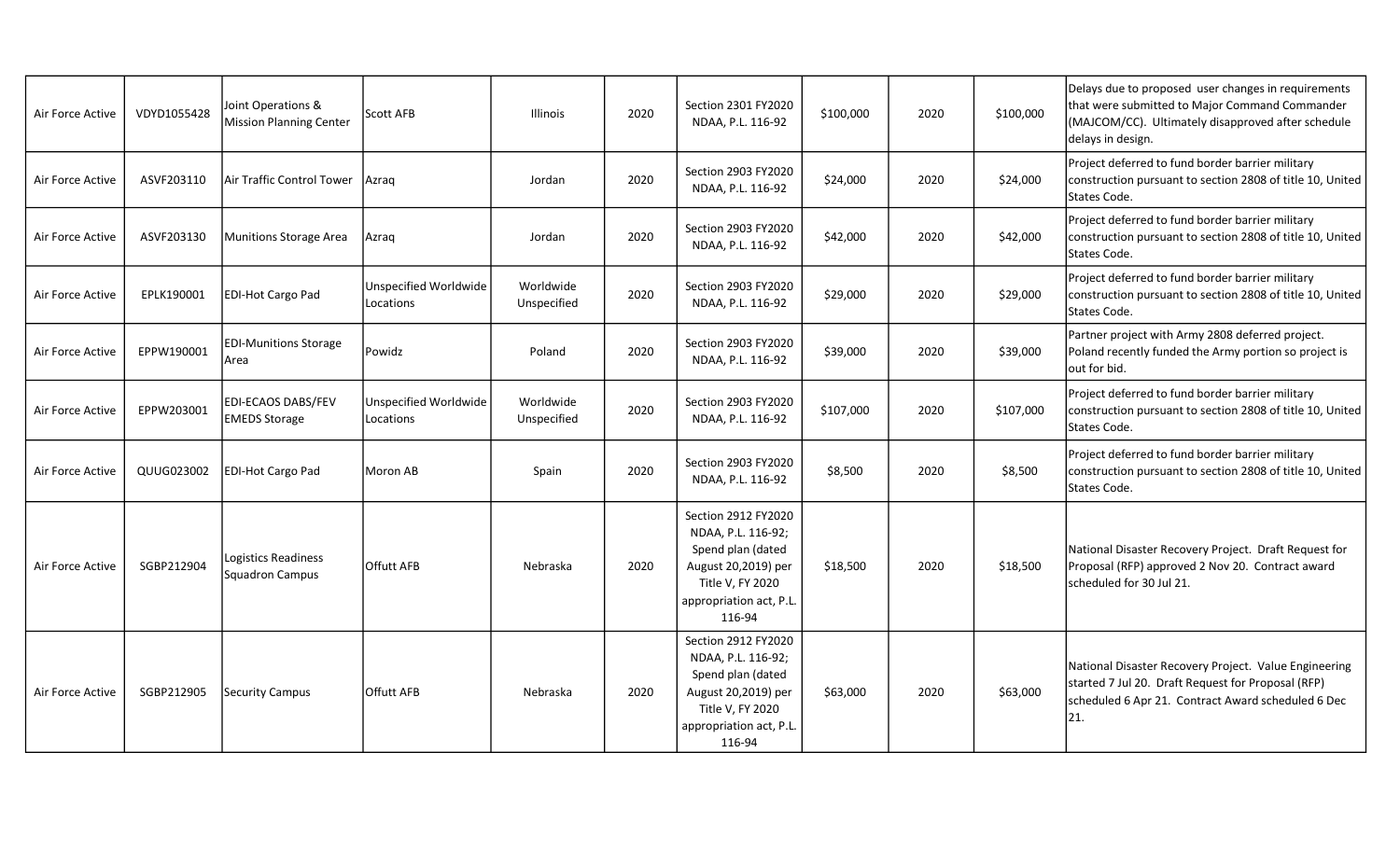| Air Force Active | SGBP212906 | <b>Emergency Power Micro</b><br>lgrid | Offutt AFB         | Nebraska | 2020 | Section 2912 FY2020<br>NDAA, P.L. 116-92;<br>Spend plan (dated<br>August 20,2019) per<br>Title V, FY 2020<br>appropriation act, P.L.<br>116-94 | \$43,000  | 2020 | \$43,000  | National Disaster Recovery Project. 35% Design<br>scheduled for 8 Jan 21 and has slipped.                                                                                                                                                                                                                            |
|------------------|------------|---------------------------------------|--------------------|----------|------|------------------------------------------------------------------------------------------------------------------------------------------------|-----------|------|-----------|----------------------------------------------------------------------------------------------------------------------------------------------------------------------------------------------------------------------------------------------------------------------------------------------------------------------|
| Air Force Active | XLWU193004 | Small Arms Range                      | <b>Tyndall AFB</b> | Florida  | 2020 | Section 2912 FY2020<br>NDAA, P.L. 116-92;<br>Spend plan (dated<br>August 20,2019) per<br>Title V, FY 2020<br>appropriation act, P.L.<br>116-94 | \$26,000  | 2020 | \$26,000  | National Disaster Recovery (NDR) Project. Scope and<br>programming, design integration for entire installation,<br>design coordination for site access, utility corridors, and<br>construction laydown. Environmental impact statement.<br>NDR projects to be awarded incrementally over the next<br>12 - 24 months. |
| Air Force Active | XLWU203003 | Airfield Drainage                     | <b>Tyndall AFB</b> | Florida  | 2020 | Section 2912 FY2020<br>NDAA, P.L. 116-92;<br>Spend plan (dated<br>August 20,2019) per<br>Title V, FY 2020<br>appropriation act, P.L.<br>116-94 | \$144,000 | 2020 | \$144,000 | National Disaster Recovery (NDR) Project. Scope and<br>programming, design integration for entire installation,<br>design coordination for site access, utility corridors, and<br>construction laydown. Environmental impact statement.<br>NDR projects to be awarded incrementally over the next<br>12 - 24 months. |
| Air Force Active | XLWU203004 | Dorm Complex                          | <b>Tyndall AFB</b> | Florida  | 2020 | Section 2912 FY2020<br>NDAA, P.L. 116-92;<br>Spend plan (dated<br>August 20,2019) per<br>Title V, FY 2020<br>appropriation act, P.L.<br>116-94 | \$276,000 | 2020 | \$276,000 | National Disaster Recovery (NDR) Project. Scope and<br>programming, design integration for entire installation,<br>design coordination for site access, utility corridors, and<br>construction laydown. Environmental impact statement.<br>NDR projects to be awarded incrementally over the next<br>12 - 24 months. |
| Air Force Active | XLWU203005 | Chapel                                | <b>Tyndall AFB</b> | Florida  | 2020 | Section 2912 FY2020<br>NDAA, P.L. 116-92;<br>Spend plan (dated<br>August 20,2019) per<br>Title V, FY 2020<br>appropriation act, P.L.<br>116-94 | \$26,000  | 2020 | \$26,000  | National Disaster Recovery (NDR) Project. Scope and<br>programming, design integration for entire installation,<br>design coordination for site access, utility corridors, and<br>construction laydown. Environmental impact statement.<br>NDR projects to be awarded incrementally over the next<br>12 - 24 months. |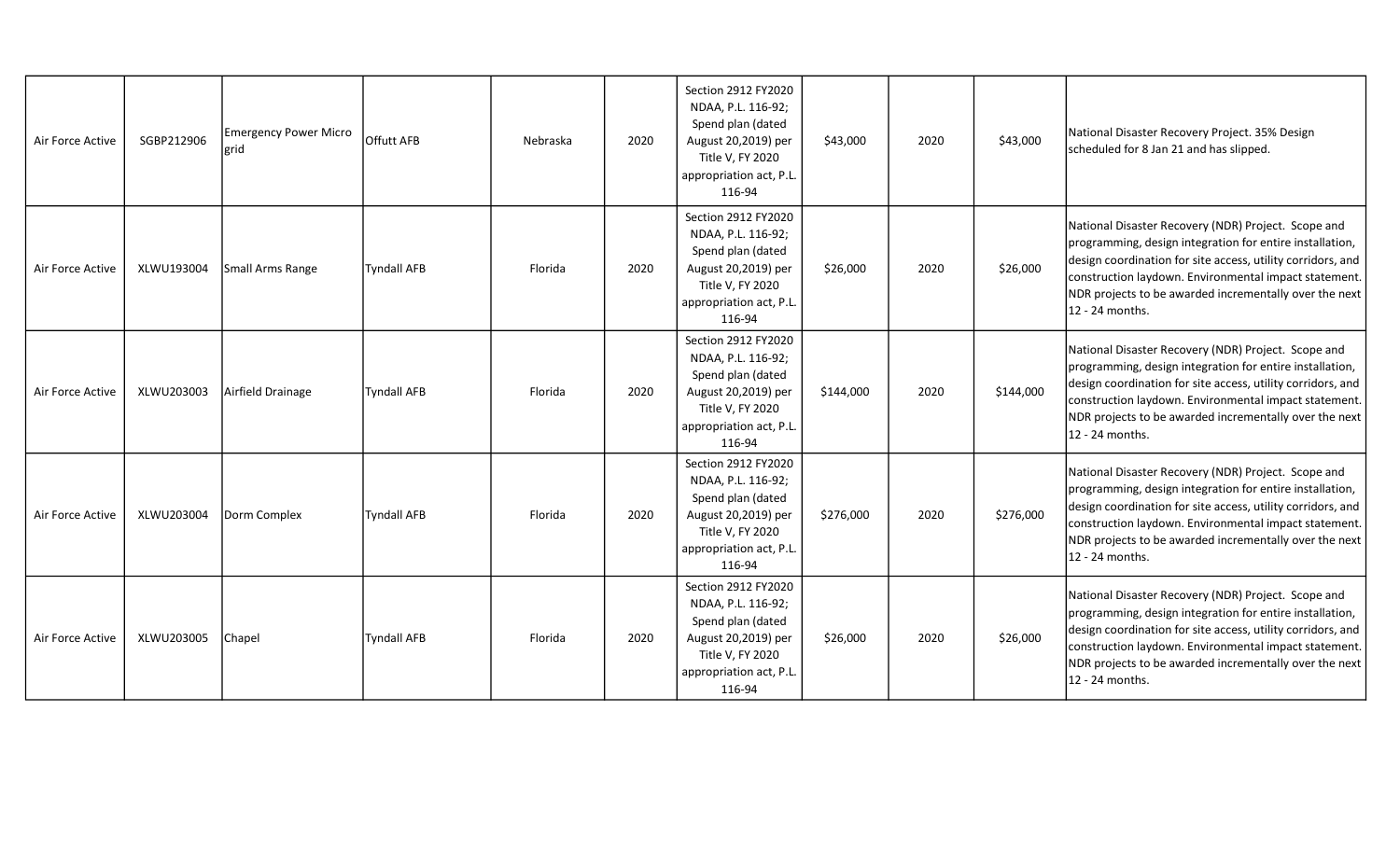| Air Force Active | XLWU203011 | Flightline-Muns Storage,<br>7000 Area       | <b>Tyndall AFB</b> | Florida | 2020 | Section 2912 FY2020<br>NDAA, P.L. 116-92;<br>Spend plan (dated<br>August 20,2019) per<br>Title V, FY 2020<br>appropriation act, P.L.<br>116-94 | \$36,000 | 2020 | \$36,000 | National Disaster Recovery (NDR) Project. Scope and<br>programming, design integration for entire installation,<br>design coordination for site access, utility corridors, and<br>construction laydown. Environmental impact statement.<br>NDR projects to be awarded incrementally over the next<br>12 - 24 months. |
|------------------|------------|---------------------------------------------|--------------------|---------|------|------------------------------------------------------------------------------------------------------------------------------------------------|----------|------|----------|----------------------------------------------------------------------------------------------------------------------------------------------------------------------------------------------------------------------------------------------------------------------------------------------------------------------|
| Air Force Active | XLWU203012 | OSS/Radar Approach<br>Control Facility      | <b>Tyndall AFB</b> | Florida | 2020 | Section 2912 FY2020<br>NDAA, P.L. 116-92;<br>Spend plan (dated<br>August 20,2019) per<br>Title V, FY 2020<br>appropriation act, P.L.<br>116-94 | \$37,000 | 2020 | \$37,000 | National Disaster Recovery (NDR) Project. Scope and<br>programming, design integration for entire installation,<br>design coordination for site access, utility corridors, and<br>construction laydown. Environmental impact statement.<br>NDR projects to be awarded incrementally over the next<br>12 - 24 months. |
| Air Force Active | XLWU203014 | Ops/Aircraft Maintenance<br>Unit Hangar #2  | <b>Tyndall AFB</b> | Florida | 2020 | Section 2912 FY2020<br>NDAA, P.L. 116-92;<br>Spend plan (dated<br>August 20,2019) per<br>Title V, FY 2020<br>appropriation act, P.L.<br>116-94 | \$74,000 | 2020 | \$74,000 | National Disaster Recovery (NDR) Project. Scope and<br>programming, design integration for entire installation,<br>design coordination for site access, utility corridors, and<br>construction laydown. Environmental impact statement.<br>NDR projects to be awarded incrementally over the next<br>12 - 24 months. |
| Air Force Active | XLWU203015 | Ops/Aircraft Maintenance<br>Unit Hangar #3  | <b>Tyndall AFB</b> | Florida | 2020 | Section 2912 FY2020<br>NDAA, P.L. 116-92;<br>Spend plan (dated<br>August 20,2019) per<br>Title V, FY 2020<br>appropriation act, P.L.<br>116-94 | \$75,000 | 2020 | \$75,000 | National Disaster Recovery (NDR) Project. Scope and<br>programming, design integration for entire installation,<br>design coordination for site access, utility corridors, and<br>construction laydown. Environmental impact statement.<br>NDR projects to be awarded incrementally over the next<br>12 - 24 months. |
| Air Force Active | XLWU203017 | Operations<br>Group/Maintenance<br>Group HQ | <b>Tyndall AFB</b> | Florida | 2020 | Section 2912 FY2020<br>NDAA, P.L. 116-92;<br>Spend plan (dated<br>August 20,2019) per<br>Title V, FY 2020<br>appropriation act, P.L.<br>116-94 | \$24,000 | 2020 | \$24,000 | National Disaster Recovery (NDR) Project. Scope and<br>programming, design integration for entire installation,<br>design coordination for site access, utility corridors, and<br>construction laydown. Environmental impact statement.<br>NDR projects to be awarded incrementally over the next<br>12 - 24 months. |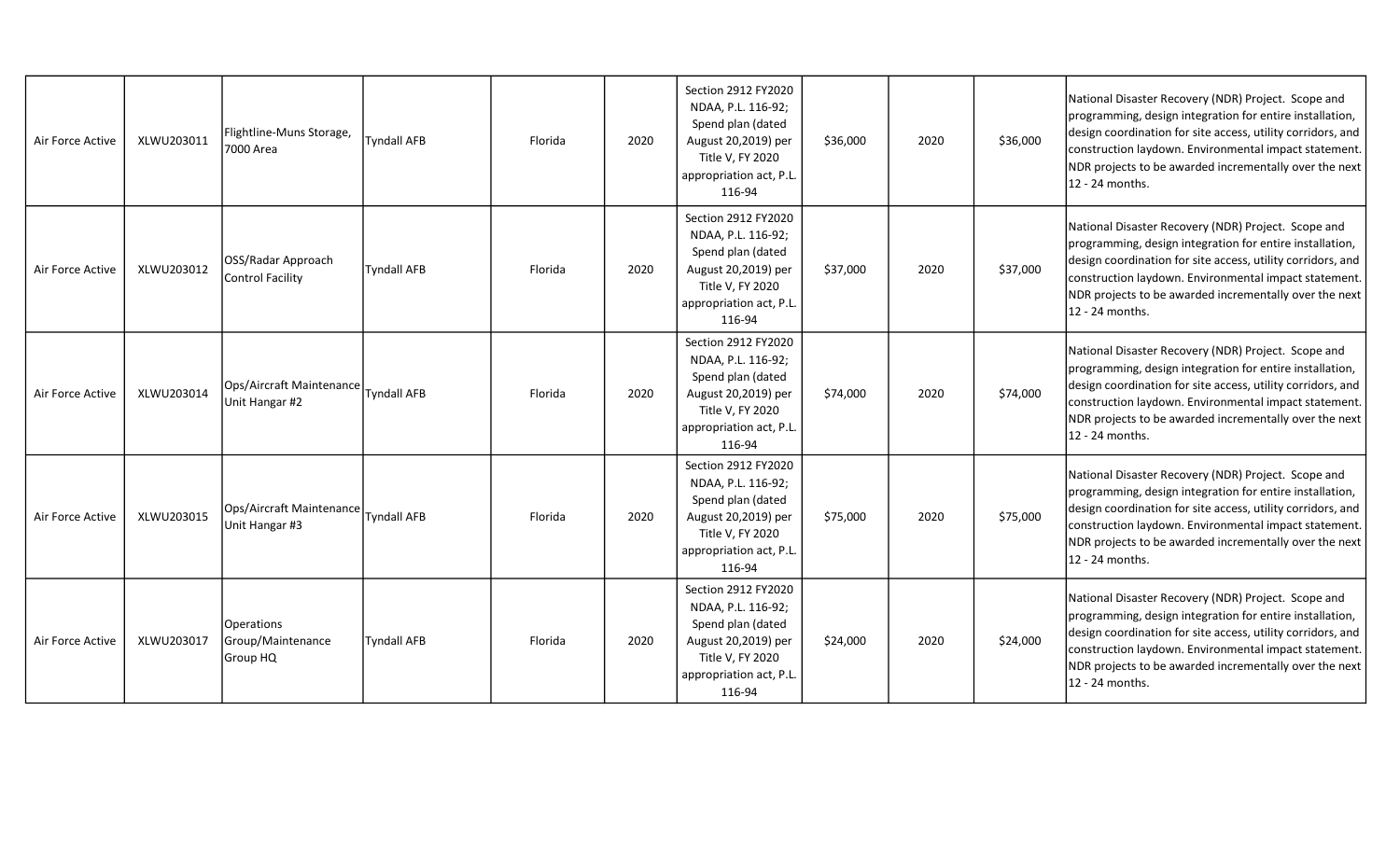| Air Force Active | XLWU203018 | Aircraft Wash Rack                           | <b>Tyndall AFB</b> | Florida | 2020 | Section 2912 FY2020<br>NDAA, P.L. 116-92;<br>Spend plan (dated<br>August 20,2019) per<br>Title V, FY 2020<br>appropriation act, P.L.<br>116-94 | \$9,100   | 2020 | \$9,100   | National Disaster Recovery (NDR) Project. Scope and<br>programming, design integration for entire installation,<br>design coordination for site access, utility corridors, and<br>construction laydown. Environmental impact statement.<br>NDR projects to be awarded incrementally over the next<br>12 - 24 months. |
|------------------|------------|----------------------------------------------|--------------------|---------|------|------------------------------------------------------------------------------------------------------------------------------------------------|-----------|------|-----------|----------------------------------------------------------------------------------------------------------------------------------------------------------------------------------------------------------------------------------------------------------------------------------------------------------------------|
| Air Force Active | XLWU203019 | Aircraft MX Fuel Cell<br>Hangar              | <b>Tyndall AFB</b> | Florida | 2020 | Section 2912 FY2020<br>NDAA, P.L. 116-92;<br>Spend plan (dated<br>August 20,2019) per<br>Title V, FY 2020<br>appropriation act, P.L.<br>116-94 | \$37,000  | 2020 | \$37,000  | National Disaster Recovery (NDR) Project. Scope and<br>programming, design integration for entire installation,<br>design coordination for site access, utility corridors, and<br>construction laydown. Environmental impact statement.<br>NDR projects to be awarded incrementally over the next<br>12 - 24 months. |
| Air Force Active | XLWU203025 | Security Forces Mobility<br>Storage Facility | <b>Tyndall AFB</b> | Florida | 2020 | Section 2912 FY2020<br>NDAA, P.L. 116-92;<br>Spend plan (dated<br>August 20,2019) per<br>Title V, FY 2020<br>appropriation act, P.L.<br>116-94 | \$6,700   | 2020 | \$6,700   | National Disaster Recovery (NDR) Project. Scope and<br>programming, design integration for entire installation,<br>design coordination for site access, utility corridors, and<br>construction laydown. Environmental impact statement.<br>NDR projects to be awarded incrementally over the next<br>12 - 24 months. |
| Air Force Active | XLWU203028 | Lodging Facilities                           | <b>Tyndall AFB</b> | Florida | 2020 | Section 2912 FY2020<br>NDAA, P.L. 116-92;<br>Spend plan (dated<br>August 20,2019) per<br>Title V, FY 2020<br>appropriation act, P.L.<br>116-94 | \$179,000 | 2020 | \$179,000 | National Disaster Recovery (NDR) Project. Scope and<br>programming, design integration for entire installation,<br>design coordination for site access, utility corridors, and<br>construction laydown. Environmental impact statement.<br>NDR projects to be awarded incrementally over the next<br>12 - 24 months. |
| Air Force Active | XLWU203029 | Community Commons<br>Facility                | Tyndall AFB        | Florida | 2020 | Section 2912 FY2020<br>NDAA, P.L. 116-92;<br>Spend plan (dated<br>August 20,2019) per<br>Title V, FY 2020<br>appropriation act, P.L.<br>116-94 | \$64,000  | 2020 | \$64,000  | National Disaster Recovery (NDR) Project. Scope and<br>programming, design integration for entire installation,<br>design coordination for site access, utility corridors, and<br>construction laydown. Environmental impact statement.<br>NDR projects to be awarded incrementally over the next<br>12 - 24 months. |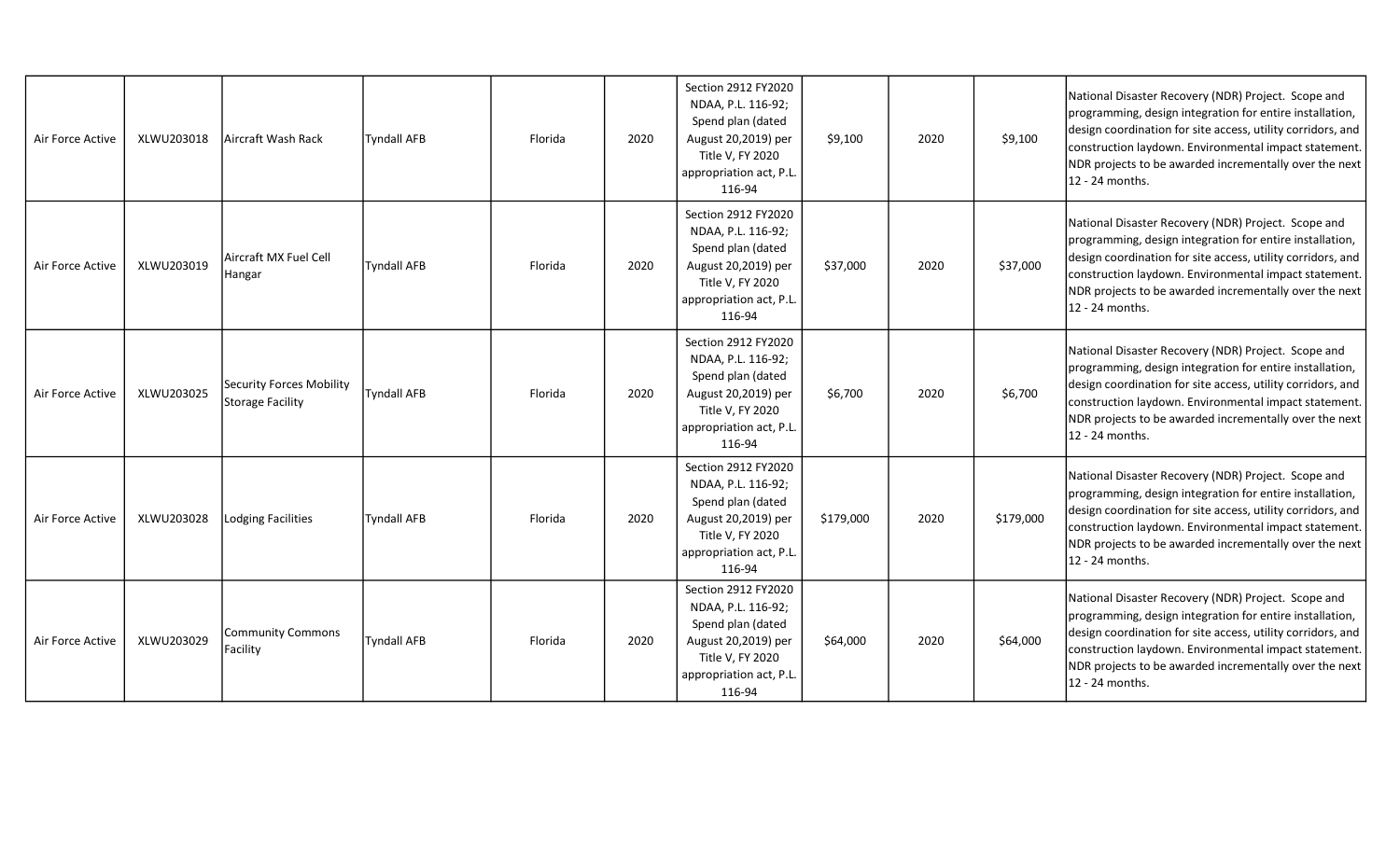| Air Force Active | XLWU203030 | 325th Fighter Wing HQ<br>Facility                           | <b>Tyndall AFB</b> | Florida | 2020 | Section 2912 FY2020<br>NDAA, P.L. 116-92;<br>Spend plan (dated<br>August 20,2019) per<br>Title V, FY 2020<br>appropriation act, P.L.<br>116-94 | \$38,000 | 2020 | \$38,000 | National Disaster Recovery (NDR) Project. Scope and<br>programming, design integration for entire installation,<br>design coordination for site access, utility corridors, and<br>construction laydown. Environmental impact statement.<br>NDR projects to be awarded incrementally over the next<br>12 - 24 months. |
|------------------|------------|-------------------------------------------------------------|--------------------|---------|------|------------------------------------------------------------------------------------------------------------------------------------------------|----------|------|----------|----------------------------------------------------------------------------------------------------------------------------------------------------------------------------------------------------------------------------------------------------------------------------------------------------------------------|
| Air Force Active | XLWU203031 | Deployment Center/Flight   Tyndall AFB<br>Line Dining/AAFES |                    | Florida | 2020 | Section 2912 FY2020<br>NDAA, P.L. 116-92;<br>Spend plan (dated<br>August 20,2019) per<br>Title V, FY 2020<br>appropriation act, P.L.<br>116-94 | \$43,000 | 2020 | \$43,000 | National Disaster Recovery (NDR) Project. Scope and<br>programming, design integration for entire installation,<br>design coordination for site access, utility corridors, and<br>construction laydown. Environmental impact statement.<br>NDR projects to be awarded incrementally over the next<br>12 - 24 months. |
| Air Force Active | XLWU203033 | Emergency Mgmt, Ops<br>Center, Alt CP                       | <b>Tyndall AFB</b> | Florida | 2020 | Section 2912 FY2020<br>NDAA, P.L. 116-92;<br>Spend plan (dated<br>August 20,2019) per<br>Title V, FY 2020<br>appropriation act, P.L.<br>116-94 | \$20,000 | 2020 | \$20,000 | National Disaster Recovery (NDR) Project. Scope and<br>programming, design integration for entire installation,<br>design coordination for site access, utility corridors, and<br>construction laydown. Environmental impact statement.<br>NDR projects to be awarded incrementally over the next<br>12 - 24 months. |
| Air Force Active | XLWU203038 | <b>Weapons Load Training</b><br>Hangar                      | <b>Tyndall AFB</b> | Florida | 2020 | Section 2912 FY2020<br>NDAA, P.L. 116-92;<br>Spend plan (dated<br>August 20,2019) per<br>Title V, FY 2020<br>appropriation act, P.L.<br>116-94 | \$25,000 | 2020 | \$25,000 | National Disaster Recovery (NDR) Project. Scope and<br>programming, design integration for entire installation,<br>design coordination for site access, utility corridors, and<br>construction laydown. Environmental impact statement.<br>NDR projects to be awarded incrementally over the next<br>12 - 24 months. |
| Air Force Active | XLWU203040 | Special Purpose Vehicle<br><i><b>IMaintenance</b></i>       | <b>Tyndall AFB</b> | Florida | 2020 | Section 2912 FY2020<br>NDAA, P.L. 116-92;<br>Spend plan (dated<br>August 20,2019) per<br>Title V, FY 2020<br>appropriation act, P.L<br>116-94  | \$20,000 | 2020 | \$20,000 | National Disaster Recovery (NDR) Project. Scope and<br>programming, design integration for entire installation,<br>design coordination for site access, utility corridors, and<br>construction laydown. Environmental impact statement.<br>NDR projects to be awarded incrementally over the next<br>12 - 24 months. |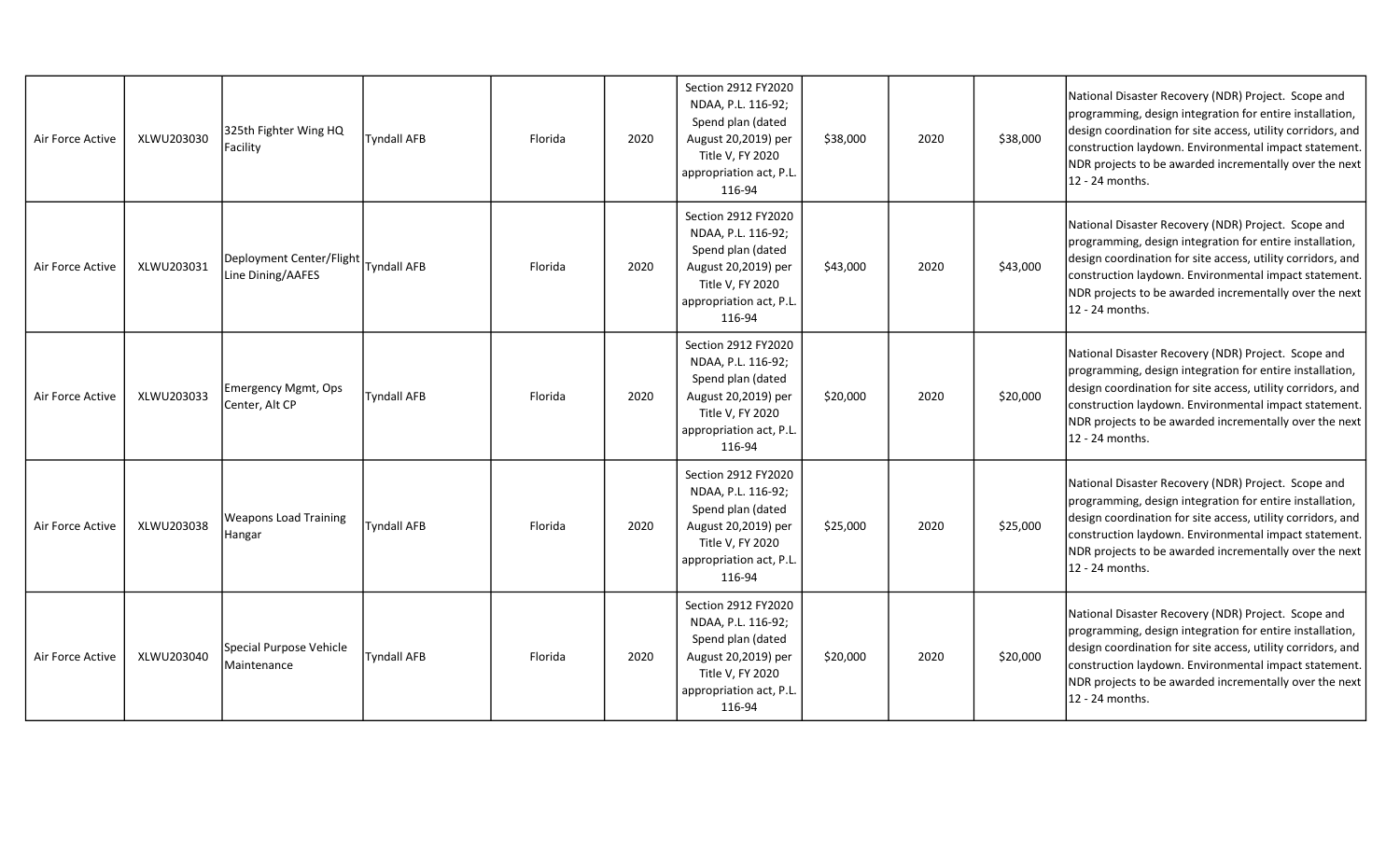| Air Force Active | XLWU203044 | Simulator Facility                             | <b>Tyndall AFB</b> | Florida | 2020 | Section 2912 FY2020<br>NDAA, P.L. 116-92;<br>Spend plan (dated<br>August 20,2019) per<br>Title V, FY 2020<br>appropriation act, P.L.<br>116-94 | \$38,000  | 2020 | \$38,000  | National Disaster Recovery (NDR) Project. Scope and<br>programming, design integration for entire installation,<br>design coordination for site access, utility corridors, and<br>construction laydown. Environmental impact statement.<br>NDR projects to be awarded incrementally over the next<br>12 - 24 months. |
|------------------|------------|------------------------------------------------|--------------------|---------|------|------------------------------------------------------------------------------------------------------------------------------------------------|-----------|------|-----------|----------------------------------------------------------------------------------------------------------------------------------------------------------------------------------------------------------------------------------------------------------------------------------------------------------------------|
| Air Force Active | XLWU203046 | Tyndall AFB Gate<br>Complexes                  | <b>Tyndall AFB</b> | Florida | 2020 | Section 2912 FY2020<br>NDAA, P.L. 116-92;<br>Spend plan (dated<br>August 20,2019) per<br>Title V, FY 2020<br>appropriation act, P.L.<br>116-94 | \$75,000  | 2020 | \$75,000  | National Disaster Recovery (NDR) Project. Scope and<br>programming, design integration for entire installation,<br>design coordination for site access, utility corridors, and<br>construction laydown. Environmental impact statement.<br>NDR projects to be awarded incrementally over the next<br>12 - 24 months. |
| Air Force Active | XLWU203047 | Auxiliary Ground<br>Equipment Facility         | <b>Tyndall AFB</b> | Florida | 2020 | Section 2912 FY2020<br>NDAA, P.L. 116-92;<br>Spend plan (dated<br>August 20,2019) per<br>Title V, FY 2020<br>appropriation act, P.L<br>116-94  | \$22,000  | 2020 | \$22,000  | National Disaster Recovery (NDR) Project. Scope and<br>programming, design integration for entire installation,<br>design coordination for site access, utility corridors, and<br>construction laydown. Environmental impact statement.<br>NDR projects to be awarded incrementally over the next<br>12 - 24 months. |
| Air Force Active | XLWU203050 | Site Development,<br>Utilities, & Demo Phase 2 | <b>Tyndall AFB</b> | Florida | 2020 | Section 2912 FY2020<br>NDAA, P.L. 116-92;<br>Spend plan (dated<br>August 20,2019) per<br>Title V, FY 2020<br>appropriation act, P.L.<br>116-94 | \$141,000 | 2020 | \$141,000 | National Disaster Recovery (NDR) Project. Scope and<br>programming, design integration for entire installation,<br>design coordination for site access, utility corridors, and<br>construction laydown. Environmental impact statement.<br>NDR projects to be awarded incrementally over the next<br>12 - 24 months. |
| Air Force Active | XLWU213016 | Aerospace & Operational<br>Physiology Fac      | Tyndall AFB        | Florida | 2020 | Section 2912 FY2020<br>NDAA, P.L. 116-92;<br>Spend plan (dated<br>August 20,2019) per<br>Title V, FY 2020<br>appropriation act, P.L<br>116-94  | \$12,000  | 2020 | \$12,000  | National Disaster Recovery (NDR) Project. Scope and<br>programming, design integration for entire installation,<br>design coordination for site access, utility corridors, and<br>construction laydown. Environmental impact statement.<br>NDR projects to be awarded incrementally over the next<br>12 - 24 months. |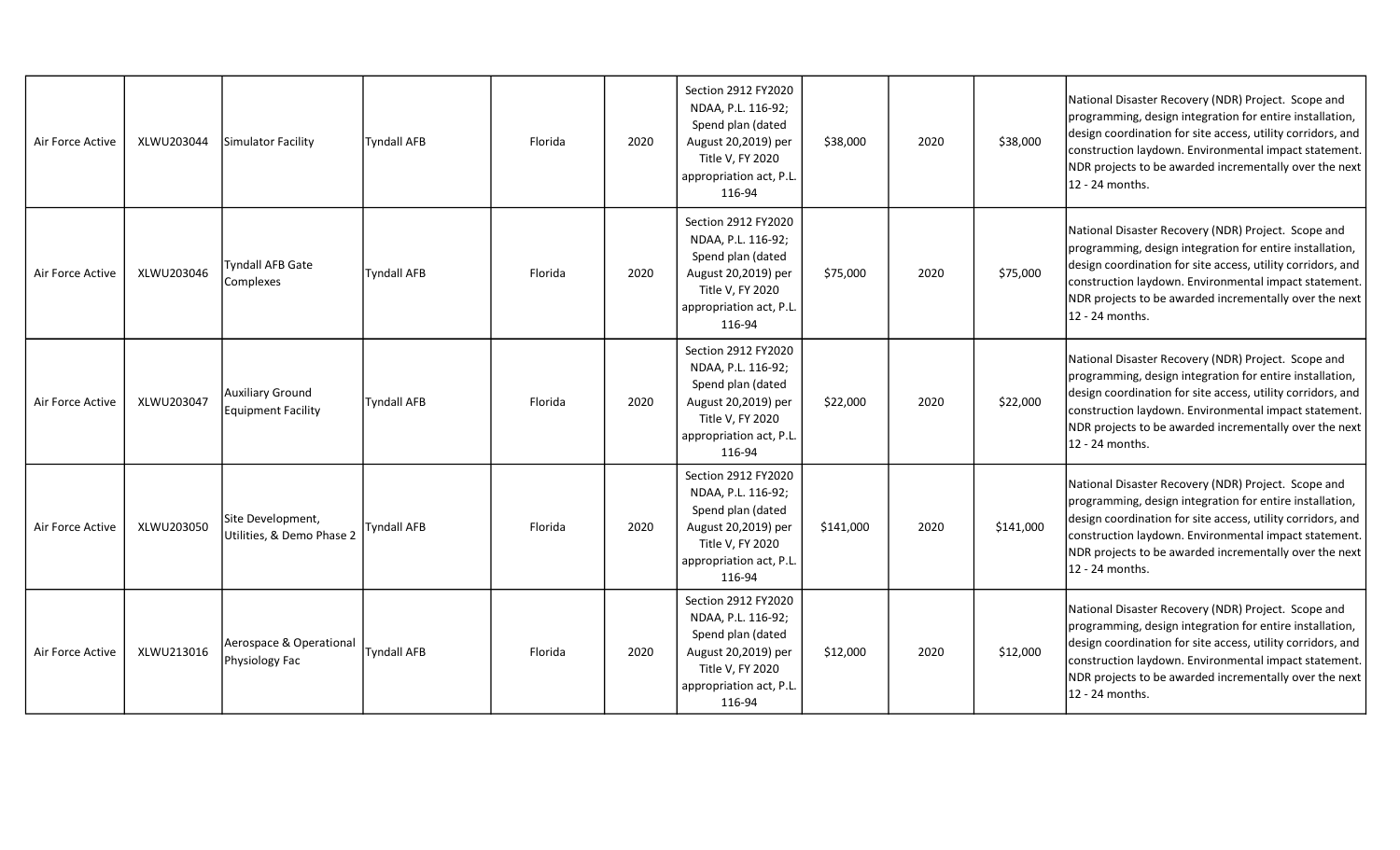| Air Force Active | XLWU203002 | CE/Contracting/USACE<br>Complex         | <b>Tyndall AFB</b> | Florida | 2020 | Spend plan (dated<br>August 20,2019) per<br>Title V, FY 2020<br>appropriation act, P.L.<br>116-94 | \$104,000 | 2020 | \$104,000 | National Disaster Recovery (NDR) Project. Scope and<br>programming, design integration for entire installation,<br>design coordination for site access, utility corridors, and<br>construction laydown. Environmental impact statement.<br>NDR projects to be awarded incrementally over the next<br>12 - 24 months.  |
|------------------|------------|-----------------------------------------|--------------------|---------|------|---------------------------------------------------------------------------------------------------|-----------|------|-----------|-----------------------------------------------------------------------------------------------------------------------------------------------------------------------------------------------------------------------------------------------------------------------------------------------------------------------|
| Air Force Active | XLWU203008 | 53 WEG HQ Facility                      | <b>Tyndall AFB</b> | Florida | 2020 | Spend plan (dated<br>August 20,2019) per<br>Title V, FY 2020<br>appropriation act, P.L.<br>116-94 | \$70,000  | 2020 | \$70,000  | National Disaster Recovery (NDR) Project. Scope and<br>programming, design integration for entire installation,<br>design coordination for site access, utility corridors, and<br>construction laydown. Environmental impact statement.<br>NDR projects to be awarded incrementally over the next<br>12 - 24 months.  |
| Air Force Active | XLWU203009 | 53 WEG Hangar                           | <b>Tyndall AFB</b> | Florida | 2020 | Spend plan (dated<br>August 20,2019) per<br>Title V, FY 2020<br>appropriation act, P.L.<br>116-94 | \$133,000 | 2020 | \$133,000 | National Disaster Recovery (NDR) Project. Scope and<br>programming, design integration for entire installation,<br>design coordination for site access, utility corridors, and<br>construction laydown. Environmental impact statement.<br>NDR projects to be awarded incrementally over the next<br>12 - 24 months.  |
| Air Force Active | XLWU203010 | 53 WEG Subscale Drone<br>Facility       | <b>Tyndall AFB</b> | Florida | 2020 | Spend plan (dated<br>August 20,2019) per<br>Title V, FY 2020<br>appropriation act, P.L.<br>116-94 | \$82,000  | 2020 | \$82,000  | National Disaster Recovery (NDR) Project. Scope and<br>programming, design integration for entire installation,<br>design coordination for site access, utility corridors, and<br>construction laydown. Environmental impact statement.<br>NDR projects to be awarded incrementally over the next<br>12 - 24 months.  |
| Air Force Active | XLWU203021 | Logistics Readiness<br>Squadron Complex | <b>Tyndall AFB</b> | Florida | 2020 | Spend plan (dated<br>August 20,2019) per<br>Title V, FY 2020<br>appropriation act, P.L<br>116-94  | \$117,000 | 2020 | \$117,000 | National Disaster Recovery (NDR) Project. Scope and<br>programming, design integration for entire installation,<br>design coordination for site access, utility corridors, and<br>construction laydown. Environmental impact statement.<br>NDR projects to be awarded incrementally over the next<br>l12 - 24 months. |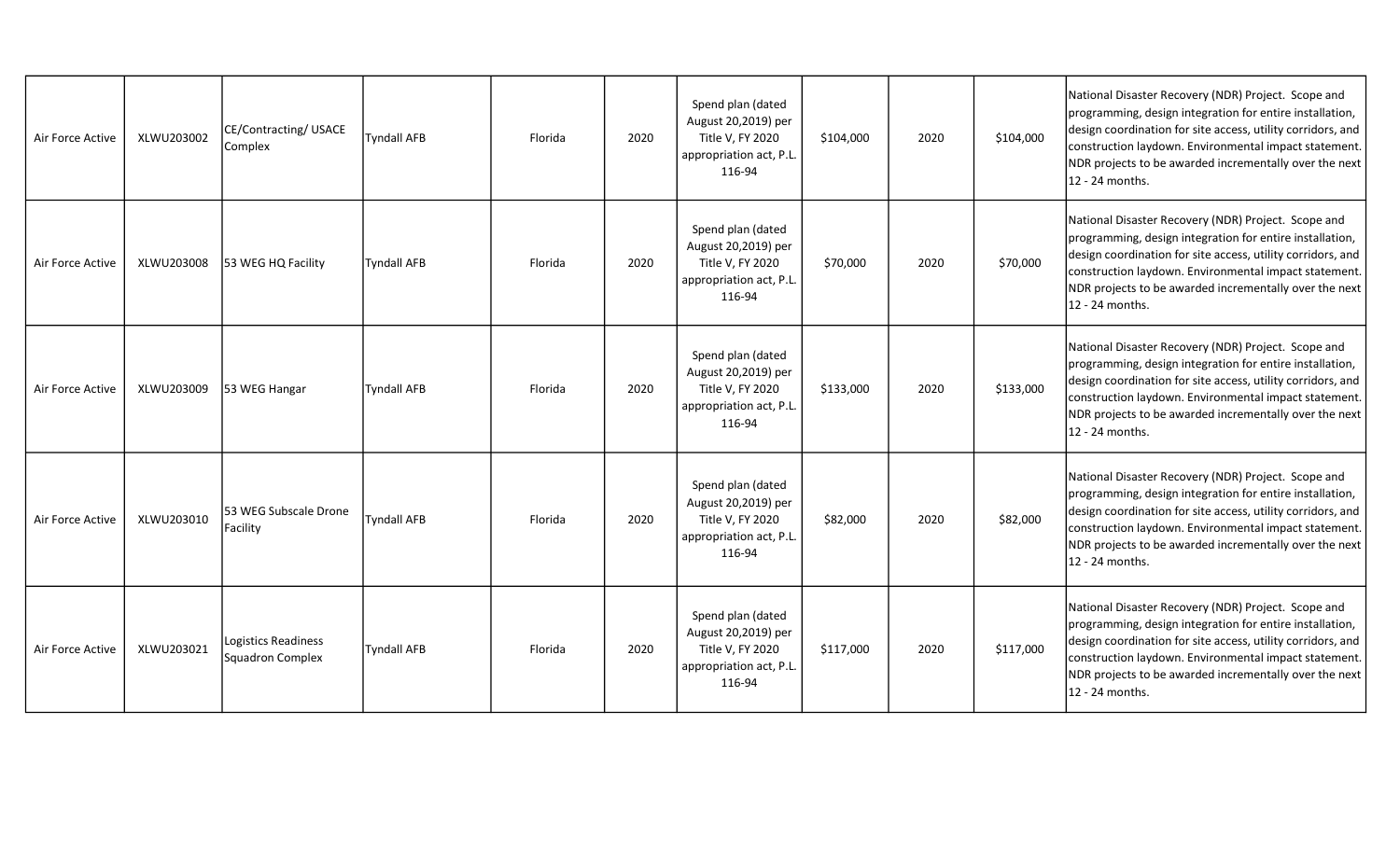| Air Force Active | XLWU203026 | <b>IMWR Facilities</b>                         | <b>Tyndall AFB</b> | Florida | 2020 | Spend plan (dated<br>August 20,2019) per<br>Title V, FY 2020<br>appropriation act, P.L.<br>116-94 | \$80,000  | 2020 | \$80,000  | National Disaster Recovery (NDR) Project. Scope and<br>programming, design integration for entire installation,<br>design coordination for site access, utility corridors, and<br>construction laydown. Environmental impact statement.<br>NDR projects to be awarded incrementally over the next<br>12 - 24 months. |
|------------------|------------|------------------------------------------------|--------------------|---------|------|---------------------------------------------------------------------------------------------------|-----------|------|-----------|----------------------------------------------------------------------------------------------------------------------------------------------------------------------------------------------------------------------------------------------------------------------------------------------------------------------|
| Air Force Active | XLWU203027 | <b>AFCEC RDT&amp;E Facilities</b><br>land Gate | <b>Tyndall AFB</b> | Florida | 2020 | Spend plan (dated<br>August 20,2019) per<br>Title V, FY 2020<br>appropriation act, P.L.<br>116-94 | \$249,000 | 2020 | \$249,000 | National Disaster Recovery (NDR) Project. Scope and<br>programming, design integration for entire installation,<br>design coordination for site access, utility corridors, and<br>construction laydown. Environmental impact statement.<br>NDR projects to be awarded incrementally over the next<br>12 - 24 months. |
| Air Force Active | XLWU203034 | Silver Flag Facilities                         | <b>Tyndall AFB</b> | Florida | 2020 | Spend plan (dated<br>August 20,2019) per<br>Title V, FY 2020<br>appropriation act, P.L.<br>116-94 | \$33,000  | 2020 | \$33,000  | National Disaster Recovery (NDR) Project. Scope and<br>programming, design integration for entire installation,<br>design coordination for site access, utility corridors, and<br>construction laydown. Environmental impact statement.<br>NDR projects to be awarded incrementally over the next<br>12 - 24 months. |
| Air Force Active | XLWU203036 | Fire Station Silver Flag #4                    | Tyndall AFB        | Florida | 2020 | Spend plan (dated<br>August 20,2019) per<br>Title V, FY 2020<br>appropriation act, P.L.<br>116-94 | \$8,700   | 2020 | \$8,700   | National Disaster Recovery (NDR) Project. Scope and<br>programming, design integration for entire installation,<br>design coordination for site access, utility corridors, and<br>construction laydown. Environmental impact statement.<br>NDR projects to be awarded incrementally over the next<br>12 - 24 months. |
| Air Force Active | XLWU203043 | 53 WEG Parking Apron                           | <b>Tyndall AFB</b> | Florida | 2020 | Spend plan (dated<br>August 20,2019) per<br>Title V, FY 2020<br>appropriation act, P.L.<br>116-94 | \$8,600   | 2020 | \$8,600   | National Disaster Recovery (NDR) Project. Scope and<br>programming, design integration for entire installation,<br>design coordination for site access, utility corridors, and<br>construction laydown. Environmental impact statement.<br>NDR projects to be awarded incrementally over the next<br>12 - 24 months. |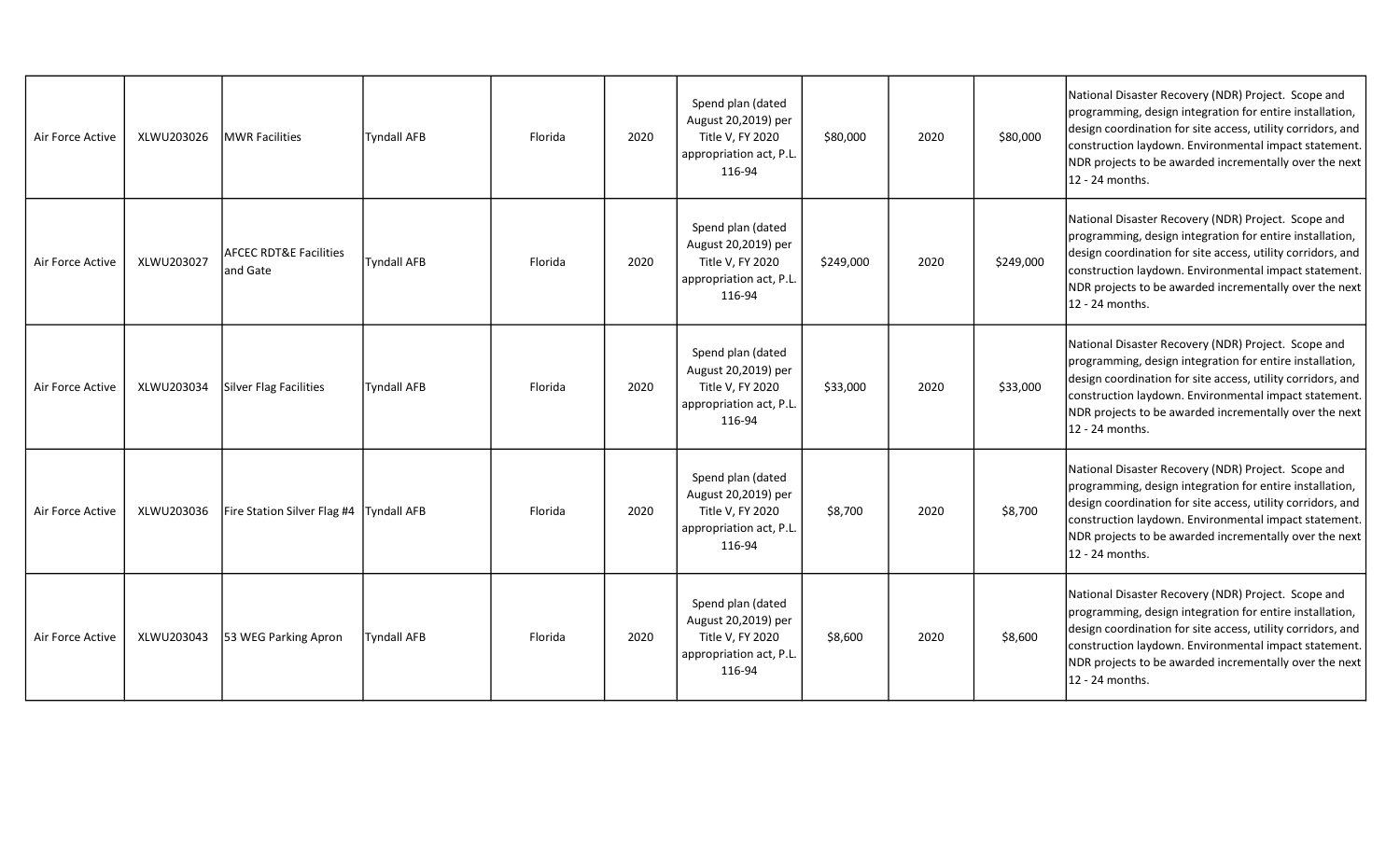| Air Force Active  | XLWU203049 | MU-2 Hangar                                               | Tyndall AFB                               | Florida   | 2020 | Spend plan (dated<br>August 20,2019) per<br>Title V, FY 2020<br>appropriation act, P.L.<br>116-94 | \$33,000 | 2020 | \$33,000 | National Disaster Recovery (NDR) Project. Scope and<br>programming, design integration for entire installation,<br>design coordination for site access, utility corridors, and<br>construction laydown. Environmental impact statement.<br>NDR projects to be awarded incrementally over the next<br>12 - 24 months. |
|-------------------|------------|-----------------------------------------------------------|-------------------------------------------|-----------|------|---------------------------------------------------------------------------------------------------|----------|------|----------|----------------------------------------------------------------------------------------------------------------------------------------------------------------------------------------------------------------------------------------------------------------------------------------------------------------------|
| Air Force Reserve | QJKL100004 | Aerial Port Facility                                      | Minneapolis-St Paul<br><b>IAP</b>         | Minnesota | 2020 | Section 2605 FY2020<br>NDAA, P.L. 116-92                                                          | \$9,800  | 2020 | \$9,800  | Re-sited per local airport authority at 100% design;<br>earliest award date (EAD) July 2021                                                                                                                                                                                                                          |
| Army Active       | 70935      | Vehicle Maintenance<br>Shop                               | Fort Belvoir                              | <b>VA</b> | 2017 | Section 2101, FY2017<br>NDAA, P.L. 114-840                                                        | \$23,000 | 2017 | \$23,000 | All proposals exceeded project authorization (PA).<br>Project resolicited for base contract award within PA.                                                                                                                                                                                                         |
| Army Active       | 74877      | Access Control Point #1                                   | Military Ocean<br><b>Terminal Concord</b> | CA        | 2017 | Section 2101, FY2017<br>NDAA, P.L. 114-840                                                        | \$12,600 | 2017 | \$12,600 | Project re-sited to avoid being in a floodplain. Incurred<br>delays with identifying a new site, new site location<br>increased overall project cost. Current working estimate<br>(CWE) exceeds project authorization, reporgramming<br>action required.                                                             |
| Army Active       | 91552      | Land Acquisition                                          | Fort Irwin                                | CA        | 2018 | Section 2101, FY2018<br>NDAA, P.L. 115-91                                                         | \$3,000  | 2018 | \$3,000  | Delay in Land Purchased                                                                                                                                                                                                                                                                                              |
| Army Active       | 64296      | Vehicle Maintenance<br><b>Shop</b>                        | Fort Campbell                             | KY        | 2019 | Section 2101, FY2019<br>NDAA, P.L 115-232                                                         | \$32,000 | 2019 | \$32,000 | Current working estimate (CWE) exceeds project<br>authorization (PA). Re-solicitation required to award<br>base contract within PA.                                                                                                                                                                                  |
| Army Active       | 93087      | <b>EDI: Staging Area</b>                                  | Poland Various                            | PO        | 2019 | Section 2101, FY2019<br>NDAA, P.L 115-232                                                         | \$17,000 | 2019 | \$17,000 | Project deferred to fund border barrier military<br>construction pursuant to section 2808 of title 10, United<br>States Code.                                                                                                                                                                                        |
| Army Active       | 90030      | <b>EDI: Ammunition Storage</b><br>Facility (assc w/ NSIP) | Poland Various                            | PO        | 2019 | Section 2101, FY2019<br>NDAA, P.L 115-232                                                         | \$52,000 | 2019 | \$52,000 | Project deferred to fund border barrier military<br>construction pursuant to section 2808 of title 10, United<br>States Code.                                                                                                                                                                                        |
| Army Active       | 91238      | <b>EDI: Bulk Fuel Storage</b>                             | Powidz Air Base                           | PO        | 2019 | Section 2101, FY2019<br>NDAA, P.L 115-232                                                         | \$21,000 | 2019 | \$21,000 | Project deferred to fund border barrier military<br>construction pursuant to section 2808 of title 10, United<br>States Code.                                                                                                                                                                                        |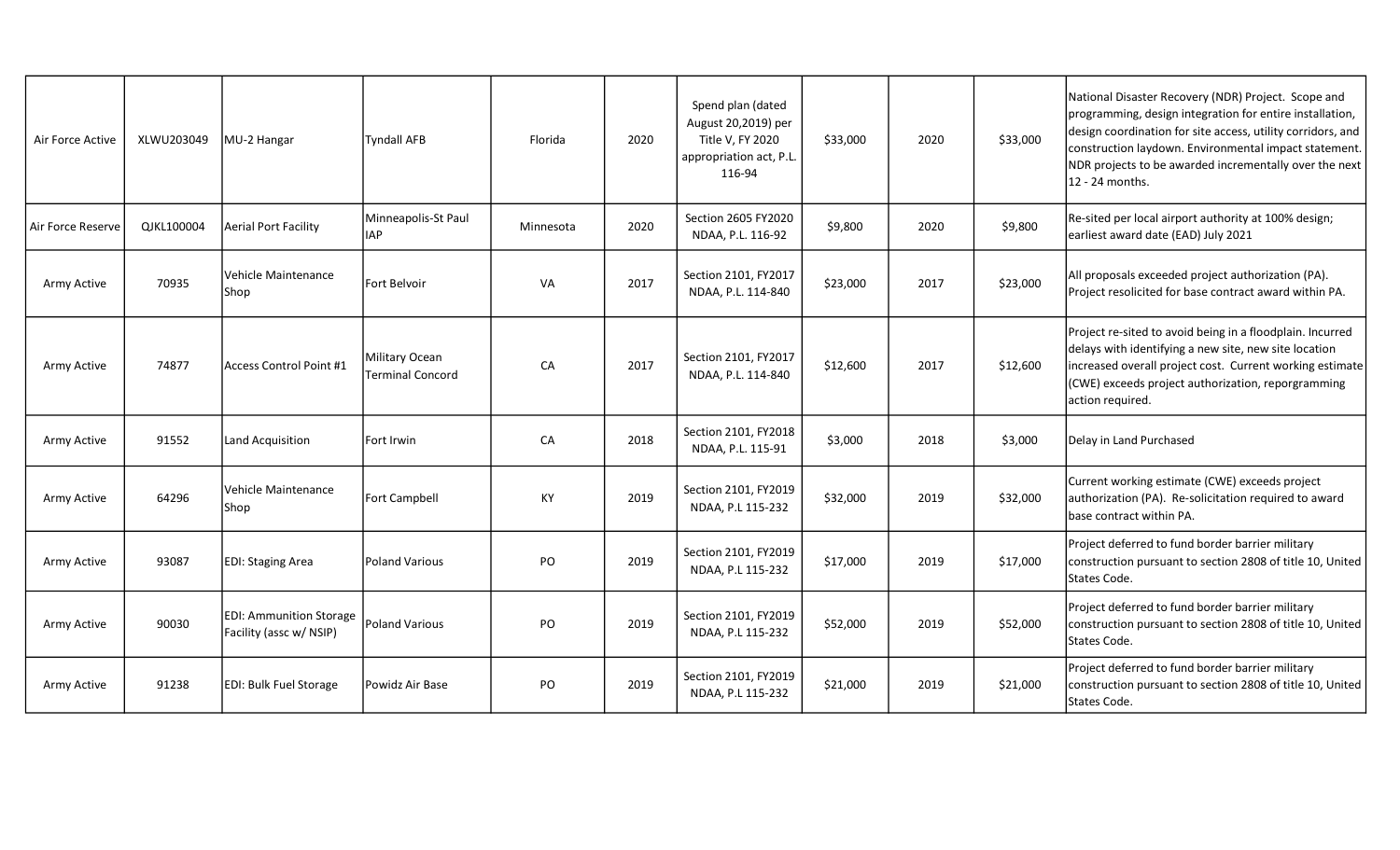| Army Active            | 91237 | <b>IEDI: Rail Extension and</b><br>Railhead | Poland Various                   | PO        | 2019 | Section 2101, FY2019<br>NDAA, P.L 115-232 | \$6,400  | 2019 | \$6,400  | Project deferred to fund border barrier military<br>construction pursuant to section 2808 of title 10, United<br>States Code.                                                                |
|------------------------|-------|---------------------------------------------|----------------------------------|-----------|------|-------------------------------------------|----------|------|----------|----------------------------------------------------------------------------------------------------------------------------------------------------------------------------------------------|
| Army Active            | 93086 | <b>EDI: Staging Area</b>                    | Poland Various                   | PO        | 2019 | Section 2101, FY2019<br>NDAA, P.L 115-232 | \$34,000 | 2019 | \$34,000 | Project deferred to fund border barrier military<br>construction pursuant to section 2808 of title 10, United<br>States Code.                                                                |
| Army Active            | 68253 | lAircraft Maintenance<br>Hanger             | Soto Cano                        | HO        | 2020 | Section 2101, FY2020<br>NDAA, P.L. 116-92 | \$34,000 | 2020 | \$34,000 | Project solicitation was delayed due to COVID-19. All<br>proposals exceeded Project Authorization (PA). Current<br>working estimate (CWE) exceeds PA, reprogramming<br>action required.      |
| Army Active            | 78217 | Easements                                   | <b>Ft Campbell</b>               | KY        | 2020 | Section 2101, FY2020<br>NDAA, P.L. 116-92 | \$3,200  | 2020 | \$3,200  | Delays with Land Purchased from Owners. Two of three<br>property owners agreed to purchase price. One property<br>owner rejected government offer and a condemnation<br>process is underway. |
| Army Active            | 86812 | <b>Reception Barracks</b><br>Complex, Ph2   | Ft Jackson                       | SC        | 2020 | Section 2101, FY2020<br>NDAA, P.L. 116-92 | \$54,000 | 2020 | \$54,000 | Project was not fully developed and required scope<br>changes which delayed the final design.                                                                                                |
| Army Active            | 87807 | Barracks                                    | <b>Ft Hood</b>                   | <b>TX</b> | 2020 | Section 2101, FY2020<br>NDAA, P.L. 116-92 | \$32,000 | 2020 | \$49,600 | All proposals exceeded project authorization. Congress<br>approved Above Threshold Reprogramming of \$17,600.<br>Pending award July 2021.                                                    |
| Army Active            | 92447 | OCO-EDI: Bulk Fuel<br> Storage              | Swietoszow                       | PO        | 2020 | Section 2101, FY2020<br>NDAA, P.L. 116-92 | \$36,000 | 2020 | \$36,000 | Project deferred to fund border barrier military<br>construction pursuant to section 2808 of title 10, United<br>States Code.                                                                |
| Army Active            | 92588 | IOCO-EDI: Information<br>Systems Facility   | Powdiz                           | PO        | 2020 | Section 2101, FY2020<br>NDAA, P.L. 116-92 | \$6,200  | 2020 | \$6,200  | Project deferred to fund border barrier military<br>construction pursuant to section 2808 of title 10, United<br>States Code.                                                                |
| Army Family<br>Housing | 71425 | <b>Family Housing</b><br>Improvements       | Baumholder Military<br>Community | GE        | 2018 | Section 2101, FY2018<br>NDAA, P.L. 115-91 | \$34,156 | 2018 | \$34,156 | Revised solicitation to Design-Build with options to<br>award contract within project authorization (PA).<br>Repackaging addressed increase in project cost due to<br>structual issues.      |
| Army Family<br>Housing | 78348 | <b>Family Housing</b><br>Construction       | Fort Buchanan                    | <b>PR</b> | 2019 | Section 2101, FY2019<br>NDAA, P.L 115-232 | \$26,000 | 2019 | \$26,000 | All proposals exceeded Project Authorization (PA). Re-<br>solicitation required to award base contract within PA.                                                                            |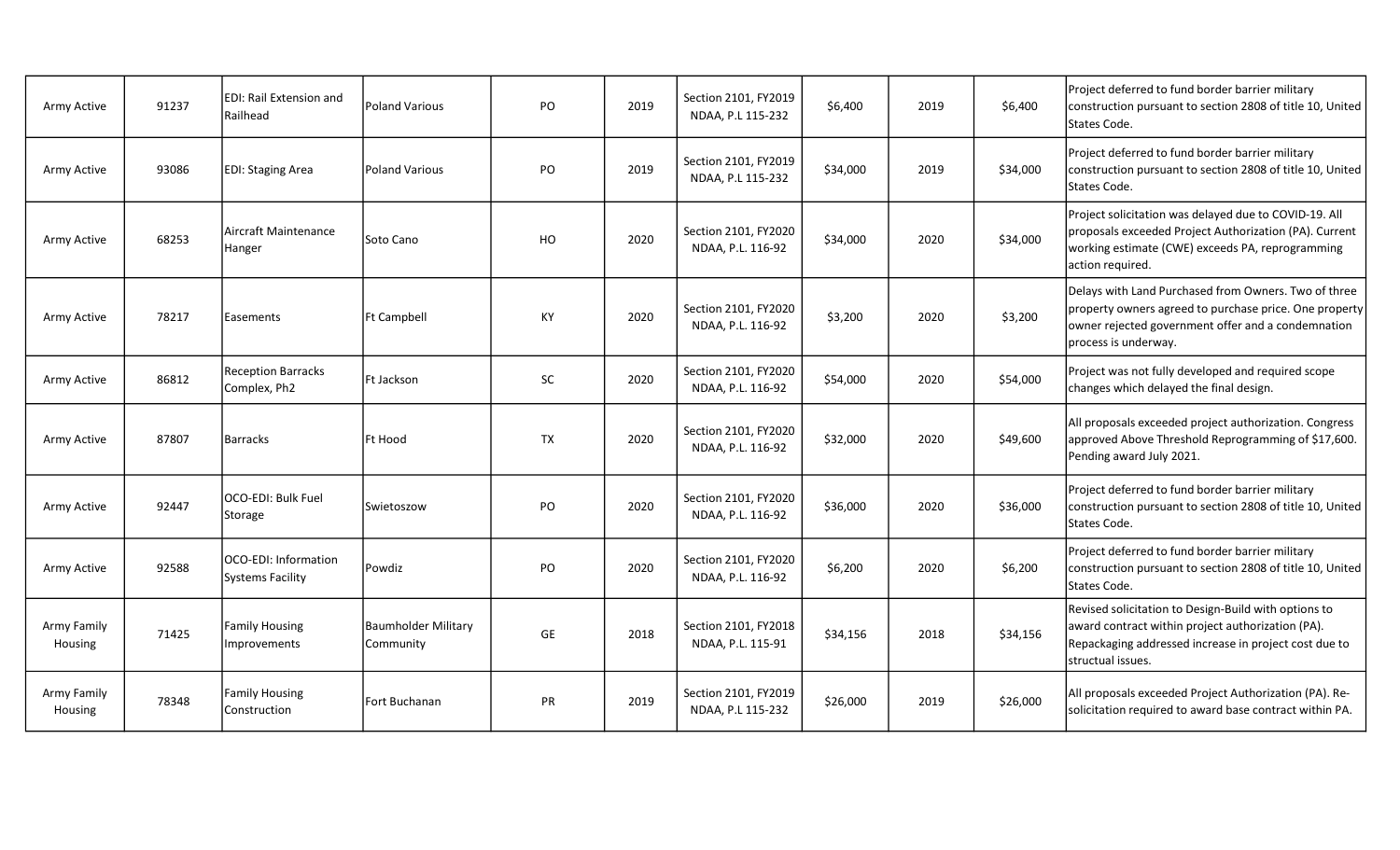| Army Family<br>Housing | 74339  | Family Housing<br>Improvements                       | <b>Baumholder Military</b><br>Community | GE             | 2019 | Section 2101, FY2019<br>NDAA, P.L 115-232                                                                            | \$32,000 | 2019 | \$32,000 | Revised solicitation to Design-Build with options to<br>award contract within Project Authorization (PA).<br>Repackaging addressed increase in project cost due to<br>structural issues.                                           |
|------------------------|--------|------------------------------------------------------|-----------------------------------------|----------------|------|----------------------------------------------------------------------------------------------------------------------|----------|------|----------|------------------------------------------------------------------------------------------------------------------------------------------------------------------------------------------------------------------------------------|
| Army Family<br>Housing | 89938  | Family Housing<br>Replacement<br>Construction        | Tobyhnna AD                             | PA             | 2020 | Section 2101, FY2020<br>NDAA, P.L. 116-92                                                                            | \$19,000 | 2020 | \$19,000 | Delays due to site design and associated State storm<br>water permitting. Current working estimate (CWE)<br>exceeds Project Authorization (PA) requiring additional<br>Value Engineering.                                          |
| Army Family<br>Housing | 90430  | Family Housing<br>Improvements                       | <b>Baumholder Military</b><br>Community | <b>GE</b>      | 2020 | Section 2101, FY2020<br>NDAA, P.L. 116-92                                                                            | \$29,983 | 2020 | \$29,983 | Revised solicitation to Design-Build with options to<br>award contract within Project Authorization (PA).<br>Repackaging addressed increase in project cost due to<br>structual issues.                                            |
| Army NG                | 431850 | Engineering / Housing<br>Maintenance Shop            | Camp Santiago TS,<br><b>Salinas</b>     | Puerto Rico    | 2018 | PL 115-123 dated Feb<br>9, 2018; Continuing<br>Resolution through<br>March 23, 2018 and<br>Emergency<br>Supplemental | \$11,000 | 2018 | \$11,000 | Project deferred to fund border barrier military<br>construction pursuant to section 2808 of title 10, United<br>States Code.                                                                                                      |
| Army NG                | 526001 | Power Substation /<br>Switching Station Building     | St. Croix                               | Virgin Islands | 2018 | PL 115-123 dated Feb<br>9, 2018; Continuing<br>Resolution through<br>March 23, 2018 and<br>Emergency<br>Supplemental | \$3,500  | 2018 | \$3,500  | Project deferred to fund border barrier military<br>construction pursuant to section 2808 of title 10, United<br>States Code.                                                                                                      |
| <b>DHA</b>             | 89839  | <b>Working Dog Treatment</b><br>Facility Replacement | NS Guantanamo Bay                       | Cuba           | 2019 | Sec. 4601, 2019 NDAA,<br>PL 115-232                                                                                  | \$9,080  | 2019 | \$9,080  | Project deferred to fund border barrier military<br>construction pursuant to section 2808 of title 10, United<br>States Code.                                                                                                      |
| <b>DHA</b>             | 94638  | Ambulatory Care Center<br>Replacement                | MCB Camp Lejeune<br>(Geiger)            | North Carolina | 2020 | Sec 4603, 2020 NDAA,<br>PL 116-92                                                                                    | \$17,821 | 2020 | \$17,821 | Hurricane Florence Relief, project was not in the<br>MILCON Future Years Defense Program (FYDP) and<br>therefore the Request for Proposal (RFP) is still in<br>development; projected Design-Build (DB) award date is<br>Aug 2021. |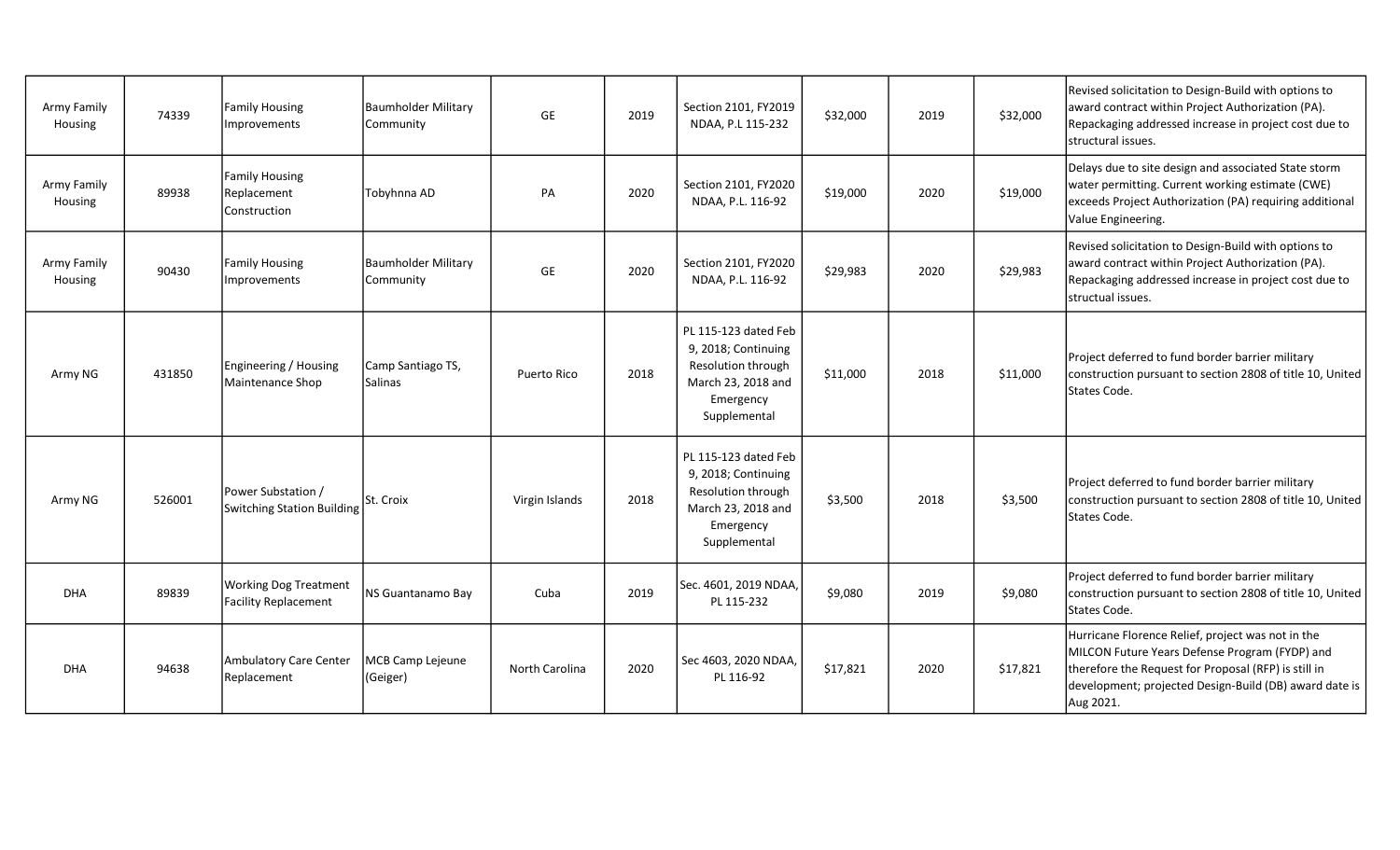| <b>DHA</b>   | 94639           | Ambulatory Care Center<br>Replacement                             | <b>MCB Camp Lejeune</b><br>(Johnson)     | North Carolina | 2020 | Sec 4603, 2020 NDAA,<br>PL 116-92          | \$27,492 | 2020 | \$27,492 | Hurricane Florence Relief, project was not in the<br>MILCON Future Years Defense Program (FYDP) and<br>therefore the Request for Proposal (RFP) is still in<br>development; projected Design-Build (DB) award date is<br>Aug 2021.                                                                                                                                                                                                                                                                                                                               |
|--------------|-----------------|-------------------------------------------------------------------|------------------------------------------|----------------|------|--------------------------------------------|----------|------|----------|------------------------------------------------------------------------------------------------------------------------------------------------------------------------------------------------------------------------------------------------------------------------------------------------------------------------------------------------------------------------------------------------------------------------------------------------------------------------------------------------------------------------------------------------------------------|
| <b>DLA</b>   | DDNV1801        | Replace Hazardous<br>Materials Warehouse                          | Naval Station Norfolk,<br>Norfolk VA     | VA             | 2018 | Section 2401 FY 2018<br>NDAA, P.L. 115-91  | \$18,500 | 2018 | \$18,500 | Project deferred to fund border barrier military<br>construction pursuant to section 2808 of title 10, United<br>States Code.                                                                                                                                                                                                                                                                                                                                                                                                                                    |
| <b>DLA</b>   | <b>DDNV1802</b> | Replace Hazardous<br>Materials Warehouse                          | Norfolk Naval Shipyard,<br>Portsmouth VA | VA             | 2018 | Section 2401 FY 2018<br>NDAA, P.L. 115-91  | \$22,500 | 2018 | \$22,500 | Project deferred to fund border barrier military<br>construction pursuant to section 2808 of title 10, United<br>States Code.                                                                                                                                                                                                                                                                                                                                                                                                                                    |
| <b>DLA</b>   | <b>DESC1803</b> | Construct Bulk Storage<br>Tanks (PH1)                             | MCAS Iwakuni                             | Japan          | 2018 | Section 2401 FY 2018<br>NDAA, P.L. 115-91  | \$30,800 | 2018 | \$30,800 | Project deferred to fund border barrier military<br>construction pursuant to section 2808 of title 10, United<br>States Code.                                                                                                                                                                                                                                                                                                                                                                                                                                    |
| <b>DLA</b>   | <b>DESC2001</b> | <b>POL Facilities</b><br>Replacement                              | <b>General Mitchell ANG</b>              | Wisconsin      | 2020 | Section 2401 FY 2020<br>NDAA, P.L. 116-92  | \$25,900 | 2020 | \$25,900 | Solicitation resulted in bids in excess of project<br>authorization (PA) and available funds to reprogram.<br>Currently redesigning the facility to reach a cost<br>effective solution that meets the requirement.                                                                                                                                                                                                                                                                                                                                               |
| <b>DLA</b>   | <b>DESC2004</b> | <b>Hydrant Fuel System</b><br>Replacement                         | <b>Beale AFB</b>                         | California     | 2020 | Section 2401 FY 2020<br>NDAA, P.L. 116-92  | \$33,700 | 2020 | \$33,700 | Delay in the award of the design task order by USACE<br>due to prioritization of work load caused the final design<br>to take longer than anticipated.                                                                                                                                                                                                                                                                                                                                                                                                           |
| <b>DLA</b>   | <b>DESC2103</b> | <b>Bulk Storage Tanks PH1</b>                                     | Yokota AB                                | Japan          | 2020 | Section 2401 FY 2020<br>NDAA, P.L. 116-92  | \$50,000 | 2020 | \$50,000 | The project was redesigned several times. Upon<br>initiation of the design it was determined that the initial<br>planning estimate was much to low causing the project<br>to be split into two phases and a restart of the design<br>with the new scope. Extensive coordination also<br>became necessary to de-conflict construction issues<br>with a separate Air Force project that will be<br>constructed adjacent to this project. These re-design<br>efforts along with major design and coordination issues<br>significantly extended the design schedule. |
| <b>DoDEA</b> | EU00101         | Croughton<br>Elem/Middle/High School Croughton RAF<br>Replacement |                                          | United Kingdom | 2017 | Section 2401 FY 2017<br>NDAA, P.L. 114-328 | \$71,424 | 2017 | \$71,424 | Project deferred to fund border barrier military<br>construction pursuant to section 2808 of title 10, United<br>States Code.                                                                                                                                                                                                                                                                                                                                                                                                                                    |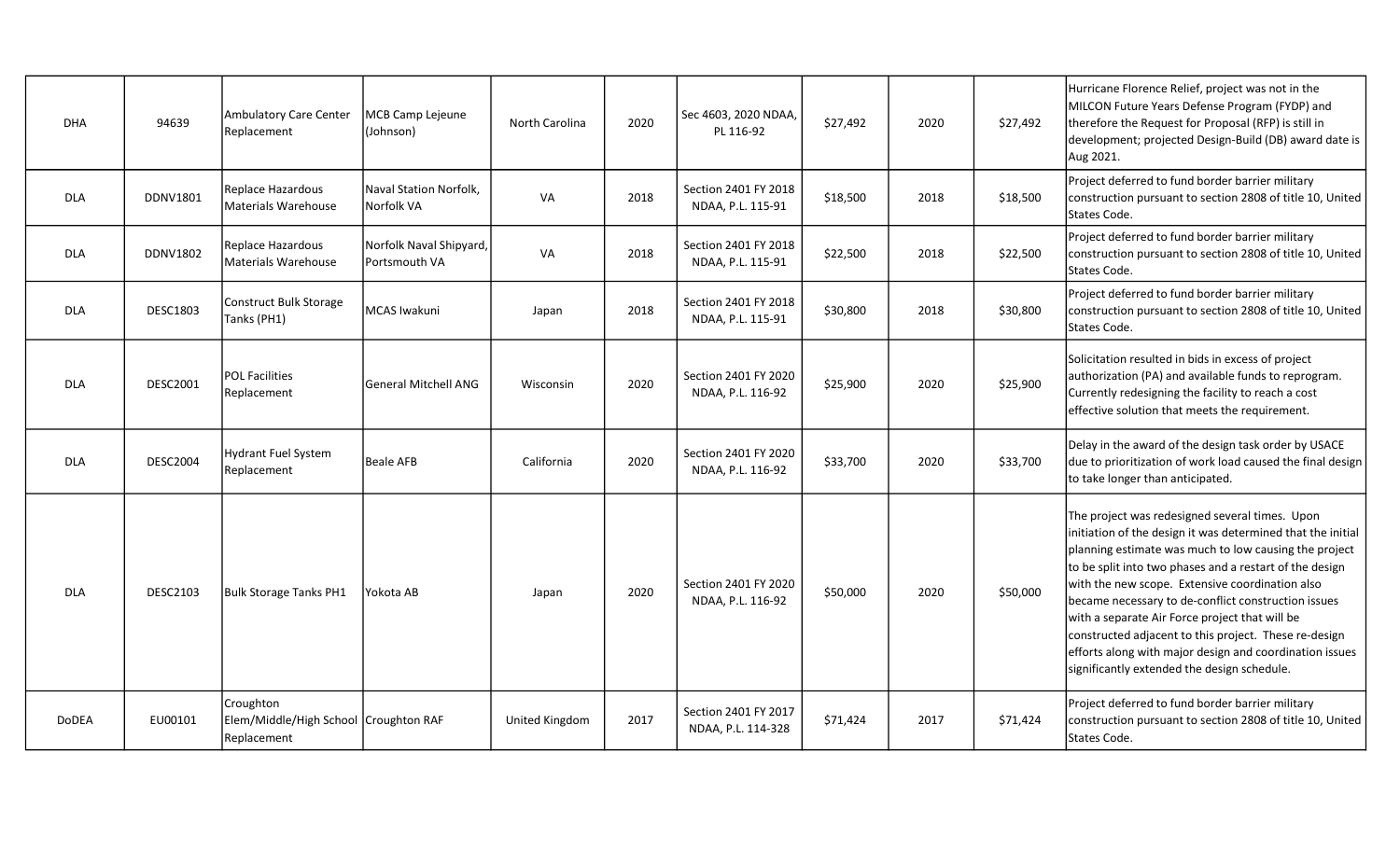| <b>DoDEA</b> | EU00116  | Spangdahlem Elementary<br>School Replacement          | Spangdahlem AB                      | Germany        | 2018 | Section 2401 FY 2018<br>NDAA, P.L. 115-91  | \$79,141  | 2018 | \$79,141 | Project deferred to fund border barrier military<br>construction pursuant to section 2808 of title 10, United<br>States Code. |
|--------------|----------|-------------------------------------------------------|-------------------------------------|----------------|------|--------------------------------------------|-----------|------|----------|-------------------------------------------------------------------------------------------------------------------------------|
| DoDEA        | EU00070  | Robinson Barracks Elem.<br>School Replacement         | Stuttgart                           | Germany        | 2018 | Section 2401 FY 2018<br>NDAA, P.L. 115-91  | \$46,609  | 2018 | \$46,609 | Project deferred to fund border barrier military<br>construction pursuant to section 2808 of title 10, United<br>States Code. |
| <b>DoDEA</b> | AM00049  | Ramey Unit School<br>Replacement                      | Punta Boringuen                     | Puerto Rico    | 2018 | Section 2401 FY 2018<br>NDAA, P.L. 115-91  | \$61,071  | 2018 | \$61,071 | Project deferred to fund border barrier military<br>construction pursuant to section 2808 of title 10, United<br>States Code. |
| <b>DoDEA</b> | EU00174  | Europe West District<br>Superintendent's Office       | Chievres AB                         | Belgium        | 2019 | Section 2401 FY 2019<br>NDAA, P.L. 115-232 | \$14,305  | 2019 | \$14,305 | Project deferred to fund border barrier military<br>construction pursuant to section 2808 of title 10, United<br>States Code. |
| <b>DoDEA</b> | EU00112  | Clay Kaserne Elementary<br>School                     | Wiesbaden                           | Germany        | 2019 | Section 2401 FY 2019<br>NDAA, P.L. 115-232 | \$56,048  | 2019 | \$56,048 | Project deferred to fund border barrier military<br>construction pursuant to section 2808 of title 10, United<br>States Code. |
| <b>DoDEA</b> | PA00106  | <b>Bechtel Elementary</b><br>School                   | Camp Mctureous                      | Japan          | 2019 | Section 2401 FY 2019<br>NDAA, P.L. 115-232 | \$94,851  | 2019 | \$94,851 | Project deferred to fund border barrier military<br>construction pursuant to section 2808 of title 10, United<br>States Code. |
| <b>DoDEA</b> | PA00109  | Kinnick High School Inc 1                             | Yokosuka                            | Japan          | 2019 | Section 2401 FY 2019<br>NDAA, P.L. 115-232 | \$170,386 | 2019 | \$40,000 | Project deferred to fund border barrier military<br>construction pursuant to section 2808 of title 10, United<br>States Code. |
| <b>DoDEA</b> | PA00175  | lPacific East District<br>Superintendent's Office     | Yokota AB                           | Japan          | 2020 | Section 2401 FY 2020<br>NDAA, P.L. 116-92  | \$20,106  | 2020 | \$20,106 | Project deferred to fund border barrier military<br>construction pursuant to section 2808 of title 10, United<br>States Code. |
| <b>MDA</b>   | MDA #679 | Missile Field #1 Expansion Fort Greely                |                                     | Alaska         | 2019 | FY 2019 NDAA, Public<br>Law 115-232        | \$8,000   | 2019 | \$8,000  | Project deferred to fund border barrier military<br>construction pursuant to section 2808 of title 10, United<br>States Code. |
| <b>NAVY</b>  | 661      | INAVY-COMMERCIAL TIE-<br>IN HARDENING                 | <b>NAVBASE GUAM</b>                 | <b>GUAM</b>    | 2018 | Section 2201 FY 2018<br>NDAA, P.L. 115-91  | \$37,180  | 2018 | \$37,180 | Project deferred to fund border barrier military<br>construction pursuant to section 2808 of title 10, United<br>States Code. |
| <b>NAVY</b>  | 992      | <b>FLEET MAINTENANCE</b><br><b>FACILITY &amp; TOC</b> | <b>NAVSUPPACT</b><br><b>BAHRAIN</b> | <b>BAHRAIN</b> | 2019 | Section 2201 FY 2019<br>NDAA, P.L. 115-232 | \$26,304  | 2019 | \$26,340 | Project deferred to fund border barrier military<br>construction pursuant to section 2808 of title 10, United<br>States Code. |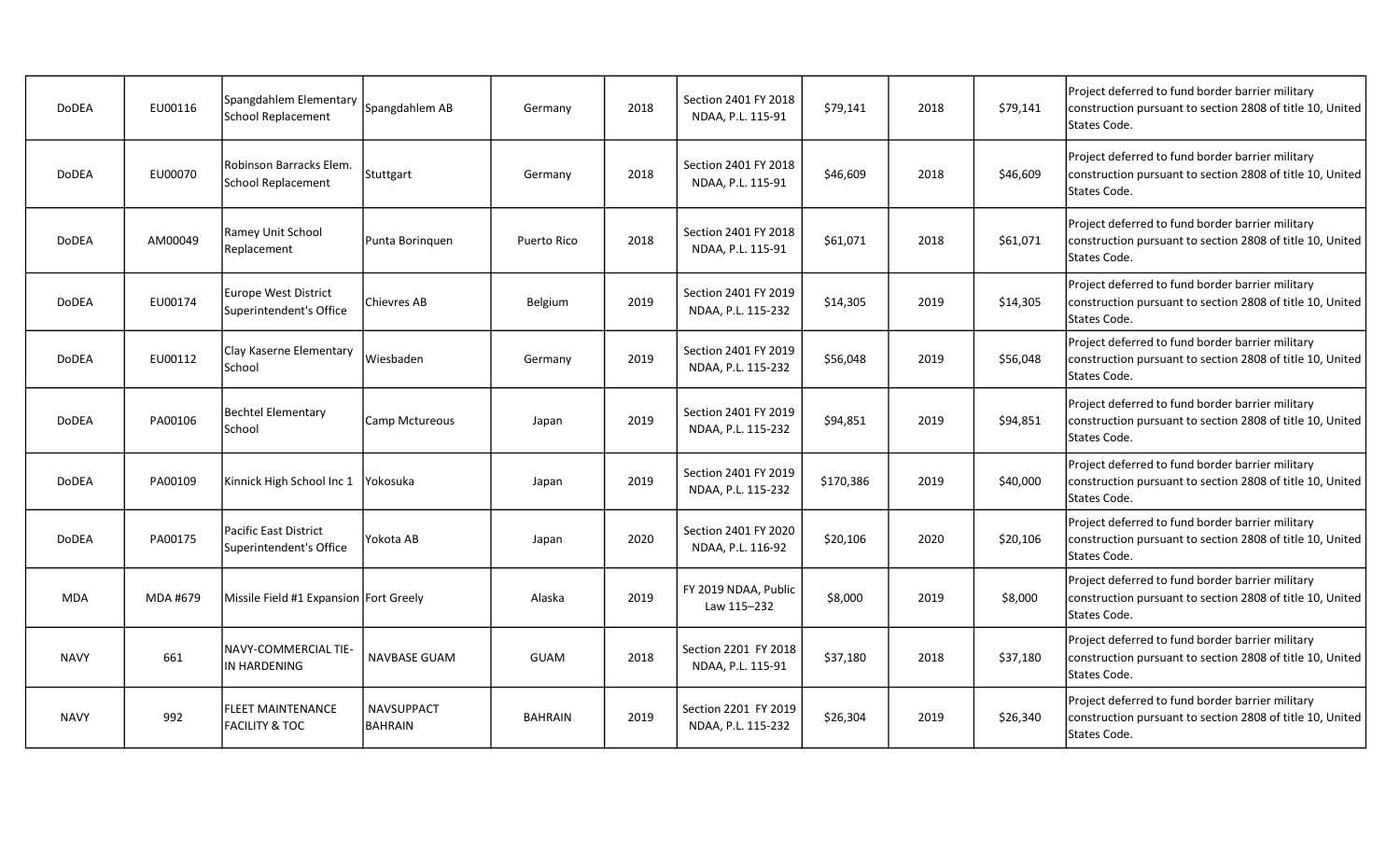| <b>NAVY</b> | 256  | <b>SHIPS MAINTENANCE</b><br><b>FACILITY</b>                   | <b>NAVAL SUPPORT</b><br><b>STATION NRFK NSY</b> | <b>VIRGINIA</b> | 2019 | Section 2201 FY 2019<br>NDAA, P.L. 115-232 | \$26,120 | 2019 | \$26,120 | Project deferred to fund border barrier military<br>construction pursuant to section 2808 of title 10, United<br>States Code. |
|-------------|------|---------------------------------------------------------------|-------------------------------------------------|-----------------|------|--------------------------------------------|----------|------|----------|-------------------------------------------------------------------------------------------------------------------------------|
| <b>NAVY</b> | 144  | EDI: MARATHI LOGISTICS<br><b>SUPPORT CENTER</b>               | NAVSUPPACT SOUDA<br><b>BAY GR</b>               | <b>GREECE</b>   | 2019 | Section 2902 FY 2019<br>NDAA, P.L. 115-232 | \$6,200  | 2019 | \$6,200  | Project deferred to fund border barrier military<br>construction pursuant to section 2808 of title 10, United<br>States Code. |
| <b>NAVY</b> | 903  | <b>EDI: JOINT MOBILITY</b><br>PROCESSING CENTER               | NAVSUPPACT SOUDA<br><b>BAY GR</b>               | GREECE          | 2019 | Section 2902 FY 2019<br>NDAA, P.L. 115-232 | \$41,650 | 2019 | \$41,650 | Project deferred to fund border barrier military<br>construction pursuant to section 2808 of title 10, United<br>States Code. |
| <b>NAVY</b> | 811  | <b>EDI: PORT OPERATION</b><br><b>FACILITIES</b>               | NAVSTA ROTA SP                                  | SPAIN           | 2019 | Section 2902 FY 2019<br>NDAA, P.L. 115-232 | \$21,590 | 2019 | \$21,590 | Project deferred to fund border barrier military<br>construction pursuant to section 2808 of title 10, United<br>States Code. |
| <b>NAVY</b> | 118  | ledi: P-8A TAXIWAY                                            | NAS SIGONELLA IT                                | <b>ITALY</b>    | 2019 | Section 2902 FY 2019<br>NDAA, P.L. 115-232 | \$66,050 | 2019 | \$66,050 | Project deferred to fund border barrier military<br>construction pursuant to section 2808 of title 10, United<br>States Code. |
| <b>NAVY</b> | 2001 | W/H REVITALIZATION -<br>LAS PALMERAS PH V                     | NAVSTA ROTA SP                                  | SPAIN           | 2020 | Section 2203 FY 2020<br>NDAA, P. L. 116-92 | \$15,140 | 2020 | \$15,140 | Scope changes due to Unified Facilities Criteria (UFC)<br>changes and Phase IV contract award.                                |
| <b>NAVY</b> | 1035 | MH60 CORROSION<br><b>CONTROL AND PAINT</b><br><b>FACILITY</b> | NAVSTA NORFOLK VA                               | <b>VIRGINIA</b> | 2020 | Section 2203 FY 2020<br>NDAA, P. L. 116-92 | \$60,000 | 2020 | \$42,329 | Delayed start because project is on the Unfunded<br>Priority List (UPL).                                                      |
| <b>NAVY</b> | 152  | AIR TRAFFIC CONTROL<br>TOWER (WOLF)                           | <b>NAVAL AIR STATION</b><br><b>PAX RIVER</b>    | MARYLAND        | 2020 | Section 2203 FY 2020<br>NDAA, P. L. 116-92 | \$15,000 | 2020 | \$15,000 | Additional design time requirement due to scope<br>increase.                                                                  |
| <b>NAVY</b> | 785  | EDI: SMALL CRAFT<br><b>BERTHING FACILITY</b>                  | <b>NAVSTA ROTA SP</b>                           | SPAIN           | 2020 | Section 2902 FY 2020<br>NDAA, P. L. 116-92 | \$12,770 | 2020 | \$12,770 | Project deferred to fund border barrier military<br>construction pursuant to section 2808 of title 10, United<br>States Code. |
| <b>NAVY</b> | 695  | <b>EDI: JOINT MOBILITY</b><br><b>CENTER</b>                   | <b>NAVSTA ROTA SP</b>                           | SPAIN           | 2020 | Section 2902 FY 2020<br>NDAA, P. L. 116-92 | \$46,840 | 2020 | \$46,840 | Project deferred to fund border barrier military<br>construction pursuant to section 2808 of title 10, United<br>States Code. |
| <b>NAVY</b> | 716  | EDI: IN-TRANSIT<br><b>MUNITIONS FACILITY</b>                  | <b>NAVSTA ROTA SP</b>                           | SPAIN           | 2020 | Section 2902 FY 2020<br>NDAA, P. L. 116-92 | \$9,960  | 2020 | \$9,960  | Project deferred to fund border barrier military<br>construction pursuant to section 2808 of title 10, United<br>States Code. |
| <b>NAVY</b> | 974  | <b>ELECTRICAL SYSTEM</b><br><b>UPGRADE</b>                    | <b>NAVSUPPACT</b><br><b>BAHRAIN</b>             | <b>BAHRAIN</b>  | 2020 | Section 2902 FY 2020<br>NDAA, P. L. 116-92 | \$53,360 | 2020 | \$53,360 | Project deferred to fund border barrier military<br>construction pursuant to section 2808 of title 10, United<br>States Code. |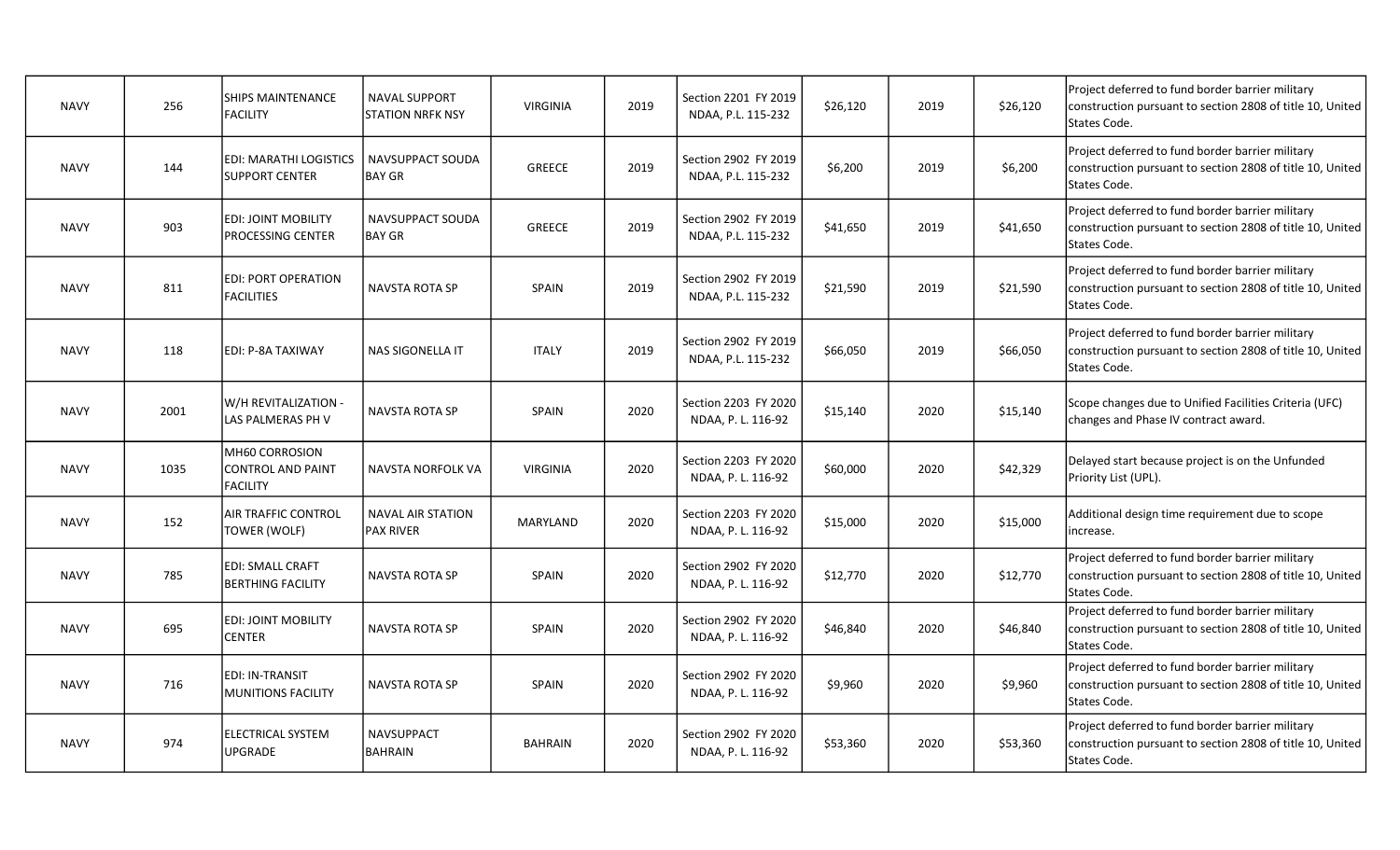| <b>NAVY</b> | 1921        | <b>MOTOR ASSEMBLY</b><br>COMPOUND             | <b>NAWS CHINA LAKE</b>       | <b>CALIFORNIA</b> | 2020 | Spend plan (dated Jan<br>24, 2020) per Division<br>F, Title V FY 2020<br>appropriations bill, P.<br>L. 116-94 | \$51,880 | 2020    | \$51,880 | Projected for 4th quarter FY21, while originally planned<br>for FY21 award, delay due to volume of recovery effort<br>at China Lake". The 4th quarter FY21 is consistent with<br>Deputy Assistant Secretary of the Navy (DASN)<br>testimony.                                                                                                                 |
|-------------|-------------|-----------------------------------------------|------------------------------|-------------------|------|---------------------------------------------------------------------------------------------------------------|----------|---------|----------|--------------------------------------------------------------------------------------------------------------------------------------------------------------------------------------------------------------------------------------------------------------------------------------------------------------------------------------------------------------|
| <b>NAVY</b> | 1917        | <b>CAST PROPELLANT MIX</b><br><b>BUILDING</b> | <b>NAWS CHINA LAKE</b>       | CALIFORNIA        | 2020 | Spend plan (dated Jan<br>24, 2020) per Division<br>F, Title V FY 2020<br>appropriations bill, P.<br>L. 116-94 | \$56,030 | 2020    | \$56,030 | Projected for 4th quarter FY21, while originally planned<br>for FY21 award, delay due to volume of recovery effort<br>at China Lake". The 4th quarter FY21 is consistent with<br>Deputy Assistant Secretary of the Navy (DASN)<br>testimony.                                                                                                                 |
| <b>NAVY</b> | 1920        | <b>WARHEAD CASING</b><br><b>OPERATIONS</b>    | <b>NAWS CHINA LAKE</b>       | <b>CALIFORNIA</b> | 2020 | Spend plan (dated Jan<br>24, 2020) per Division<br>F. Title V FY 2020<br>appropriations bill, P.<br>L. 116-94 | \$23,520 | 2020    | \$23,520 | Projected for 4th quarter FY21, while originally planned<br>for FY21 award, delay due to volume of recovery effort<br>at China Lake". The 4th quarter FY21 is consistent with<br>Deputy Assistant Secretary of the Navy (DASN)<br>testimony.                                                                                                                 |
| SOCOM       | AFSOC103021 | SOF Maintenance Hangar   Kadena AB            |                              | Japan             | 2017 | Section 2401 FY 2017<br>NDAA, P.L. 114-328                                                                    | \$42,823 | \$2,017 | \$42,823 | Project deferred to fund border barrier military<br>construction pursuant to section 2808 of title 10, United<br>States Code.                                                                                                                                                                                                                                |
| SOCOM       | AFSOC103008 | Operations and<br><b>Warehouse Facilities</b> | Yokota AB                    | Japan             | 2017 | Section 2401 FY 2017<br>NDAA, P.L. 114-328                                                                    | \$26,710 | \$2,017 | \$26,710 | Project deferred to fund border barrier military<br>construction pursuant to section 2808 of title 10, United<br>States Code.                                                                                                                                                                                                                                |
| SOCOM       | AFSOC103021 | <b>SOF Maintenance Hangar</b>                 | Kadena AB                    | Japan             | 2018 | Section 2401 FY 2018<br>NDAA, P.L. 115-91                                                                     | \$3,972  | \$2,018 | \$3,972  | Project deferred to fund border barrier military<br>construction pursuant to section 2808 of title 10, United<br>States Code.                                                                                                                                                                                                                                |
| SOCOM       | AFSOC103008 | Operations and<br><b>Warehouse Facilities</b> | Yokota AB                    | Japan             | 2018 | Section 2401 FY 2018<br>NDAA, P.L. 115-91                                                                     | \$8,590  | \$2,018 | \$8,590  | Project deferred to fund border barrier military<br>construction pursuant to section 2808 of title 10, United<br>States Code.                                                                                                                                                                                                                                |
| SOCOM       | 86025       | ISOF Maintenance and<br>Supply Facility       | Humphreys Engineer<br>Center | Virginia          | 2019 | Section 2401 FY 2019<br>NDAA, P.L. 115-232                                                                    | \$20,257 | 2019    | \$20,257 | (1) Original site was determined to not be viable due to<br>high cost of foundations and unforeseen wetlands, high<br>water table, and poor soils. (2) Due to the pandemic,<br>geotech team was unable to work normal hours, design<br>reviews and other admin actions became much more<br>difficult due to reduced manning at the unit and<br>installation. |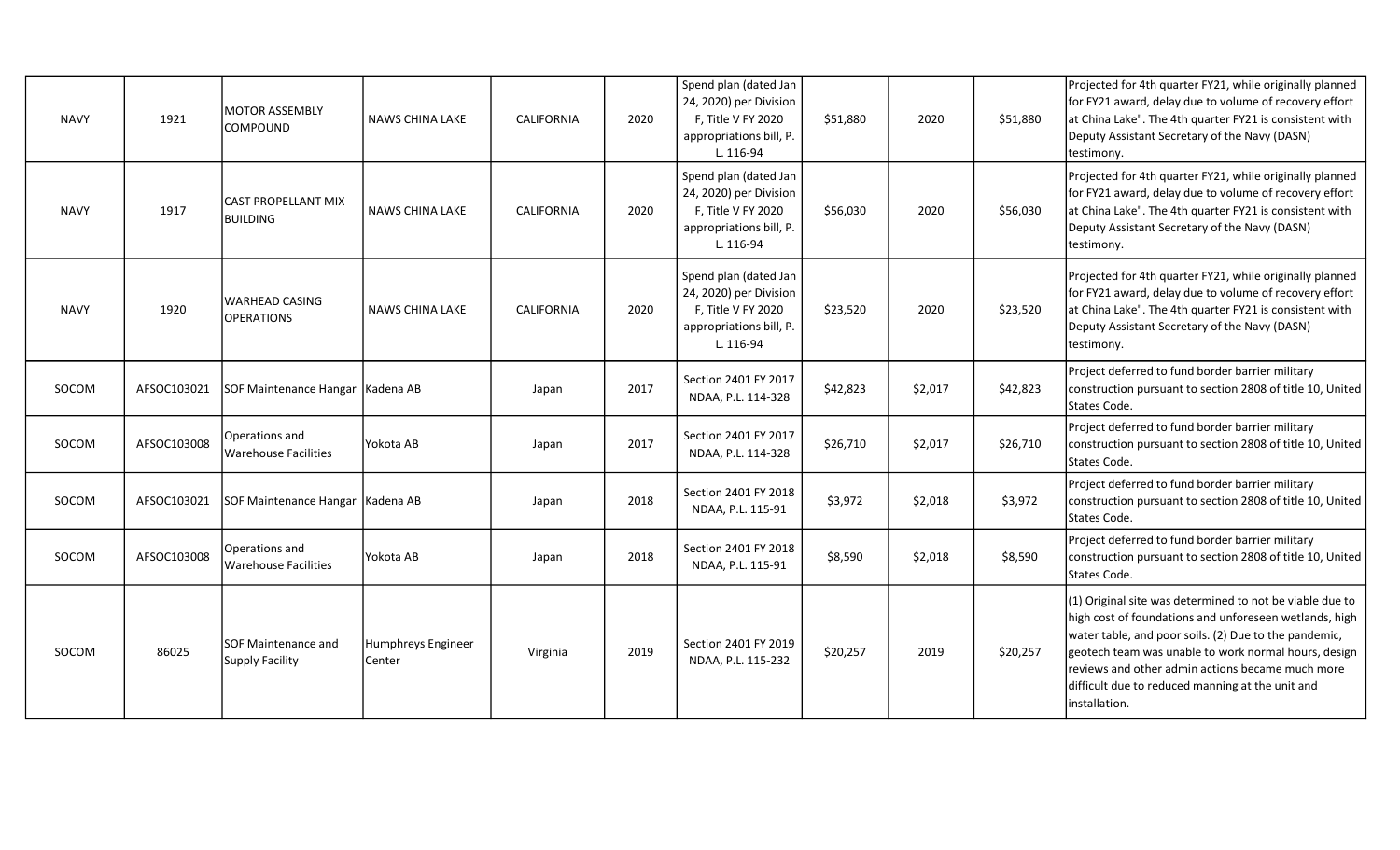| SOCOM       | FTFA163002 | <b>SOF Combined Squadron</b><br><b>Operations Facility</b>        | Duke Field                                     | Florida               | 2020    | Section 2401 FY 2020<br>NDAA, P.L. 116-92  | \$16,500  | 2020 | \$16,500 | Sequencing effort. This is a follow on project to the FY18<br>FTFA163001 Sim project that was delayed due to above<br>threshold reprogramming (ATR) action. Scheduled for<br>award in mid-July 2021. |
|-------------|------------|-------------------------------------------------------------------|------------------------------------------------|-----------------------|---------|--------------------------------------------|-----------|------|----------|------------------------------------------------------------------------------------------------------------------------------------------------------------------------------------------------------|
| SOCOM       | EEI19001S  | <b>EDI: SOF Training Facility</b>                                 | Unspecified Estonia                            | Estonia               | FY 2019 | Section 2401 FY 2019<br>NDAA, P.L. 115-232 | \$9,600   | 2019 | \$9,600  | Project deferred to fund border barrier military<br>construction pursuant to section 2808 of title 10, United<br>States Code.                                                                        |
| SOCOM       | EEI19002S  | <b>EDI: SOF Operations</b><br>Facility                            | Unspecified Estonia                            | Estonia               | FY 2019 | Section 2401 FY 2019<br>NDAA, P.L. 115-232 | \$6,100   | 2019 | \$6,100  | Project deferred to fund border barrier military<br>construction pursuant to section 2808 of title 10, United<br>States Code.                                                                        |
| SOCOM       | 91977      | <b>SOF Joint Parachute</b><br>Rigging Facility                    | Baumholder                                     | Germany               | FY 2019 | Section 2401 FY 2019<br>NDAA, P.L. 115-232 | \$11,504  | 2019 | \$11,504 | Project deferred to fund border barrier military<br>construction pursuant to section 2808 of title 10, United<br>States Code.                                                                        |
| <b>USMC</b> | 881        | RESERVE CENTER ANNEX                                              | <b>HDQTRS 4TH MARDIV</b><br><b>NEW ORLEANS</b> | LOUISIANA             | 2017    | Section 2603 FY 2017<br>NDAA, P.L. 114-328 | \$8,414   | 2017 | \$8,414  | Bid bust. Project in reprogramming.                                                                                                                                                                  |
| <b>USMC</b> | 103        | WATER WELL FIELD                                                  | <b>US NAVSUPACT</b><br><b>ANDERSEN GUAM</b>    | GUAM                  | 2018    | Section 2201 FY 2018<br>NDAA, P.L. 115-91  | \$56,088  | 2018 | \$56,088 | Project deferred to fund border barrier military<br>construction pursuant to section 2808 of title 10, United<br>States Code.                                                                        |
| <b>USMC</b> | 1043       | WATER TREATMENT<br>PLANT REPLACEMENT<br>HADNOT PT                 | MCB CAMP LEJEUNE<br><b>NC</b>                  | <b>NORTH CAROLINA</b> | 2018    | Section 2201 FY 2018<br>NDAA, P.L. 115-91  | \$65,784  | 2018 | \$65,784 | Bid bust. Reworking Request for Proposal (RFP).                                                                                                                                                      |
| <b>USMC</b> | 1702       | WHOLEHOUSE<br><b>REVITALIZATION NORTH</b><br>SIDE TOWNHOUSE PHASE | MCAS IWAKUNI JA                                | <b>JAPAN</b>          | 2018    | Section 2203 FY 2018<br>NDAA, P.L. 115-91  | \$9,377   | 2018 | \$9,377  | Delayed execution due to late design directive issuance<br>and changed acquisition strategy.                                                                                                         |
| <b>USMC</b> | 290        | <b>EARTH COVERED</b><br>MAGAZINES                                 | <b>US NAVSUPACT</b><br><b>ANDERSEN GUAM</b>    | <b>GUAM</b>           | 2019    | Section 2201 FY 2019<br>NDAA, P.L. 115-232 | \$52,270  | 2019 | \$52,270 | Project deferred to fund border barrier military<br>construction pursuant to section 2808 of title 10, United<br>States Code.                                                                        |
| <b>USMC</b> | 001        | MARFOREUR HQ<br><b>MODERNIZATION AND</b><br>EXPANSION             | Panzer Kaserne                                 | Germany               | 2019    | Section 2201 FY 2019<br>NDAA, P.L. 115-232 | \$43,950  | 2019 | \$43,950 | Project deferred to fund border barrier military<br>construction pursuant to section 2808 of title 10, United<br>States Code.                                                                        |
| <b>USMC</b> | 735        | MACHINE GUN RANGE -<br>INC <sub>1</sub>                           | <b>US NAVSUPACT</b><br><b>ANDERSEN GUAM</b>    | <b>GUAM</b>           | 2019    | Section 2201 FY 2019<br>NDAA, P.L. 115-232 | \$141,287 | 2019 | \$50,000 | Project deferred to fund border barrier military<br>construction pursuant to section 2808 of title 10, United<br>States Code.                                                                        |